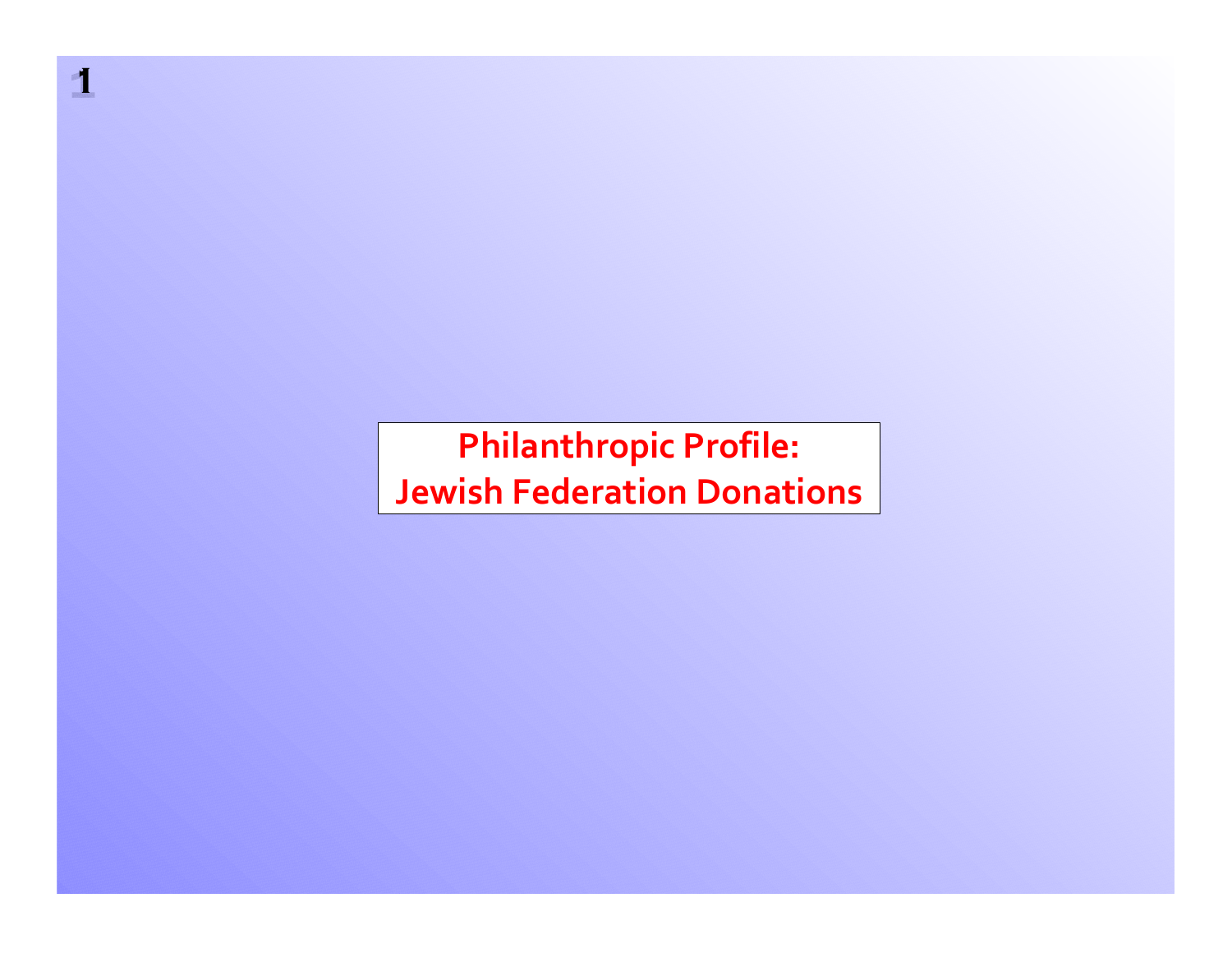**2**

### **Jewish Federation Market Segments in the Past Year**

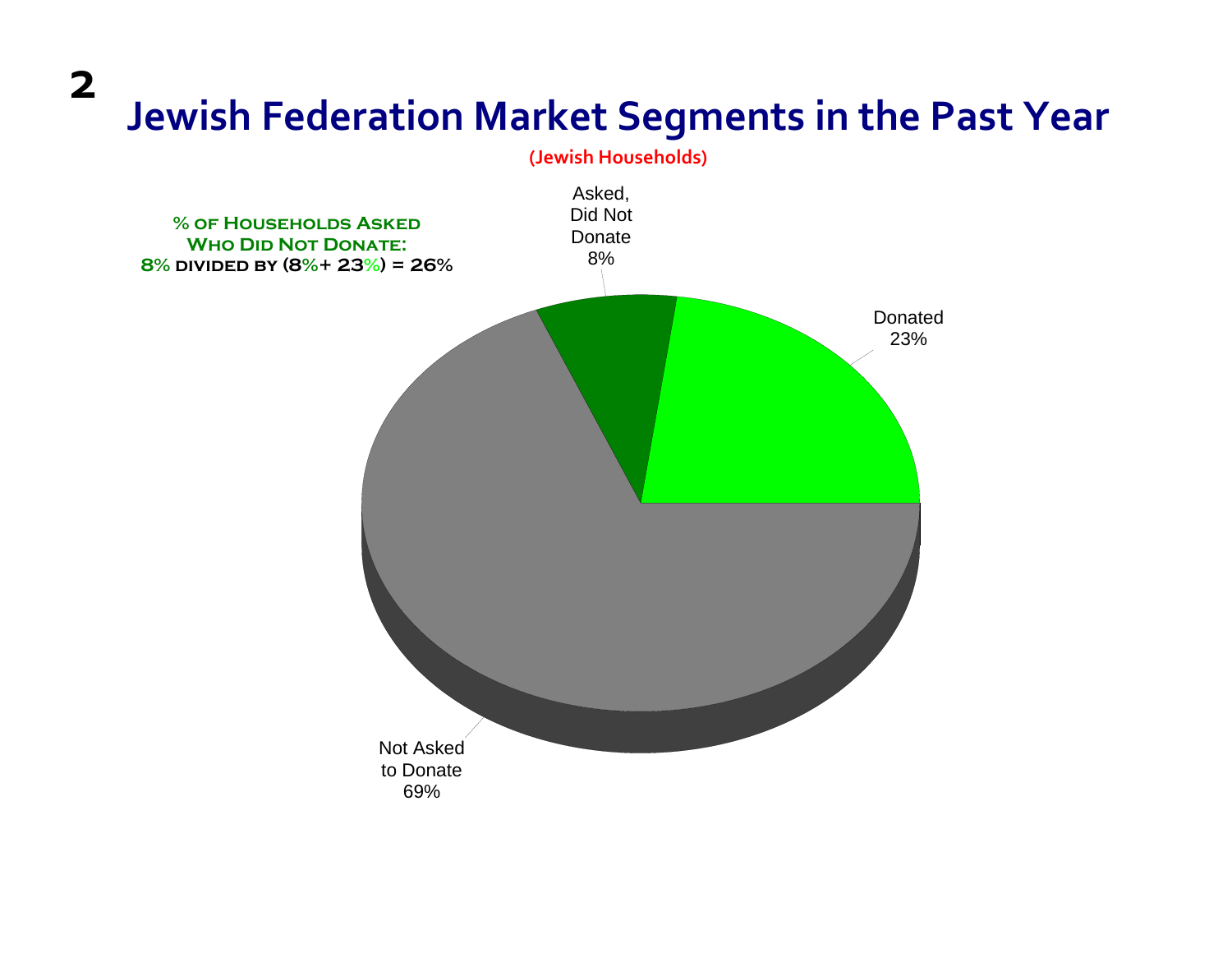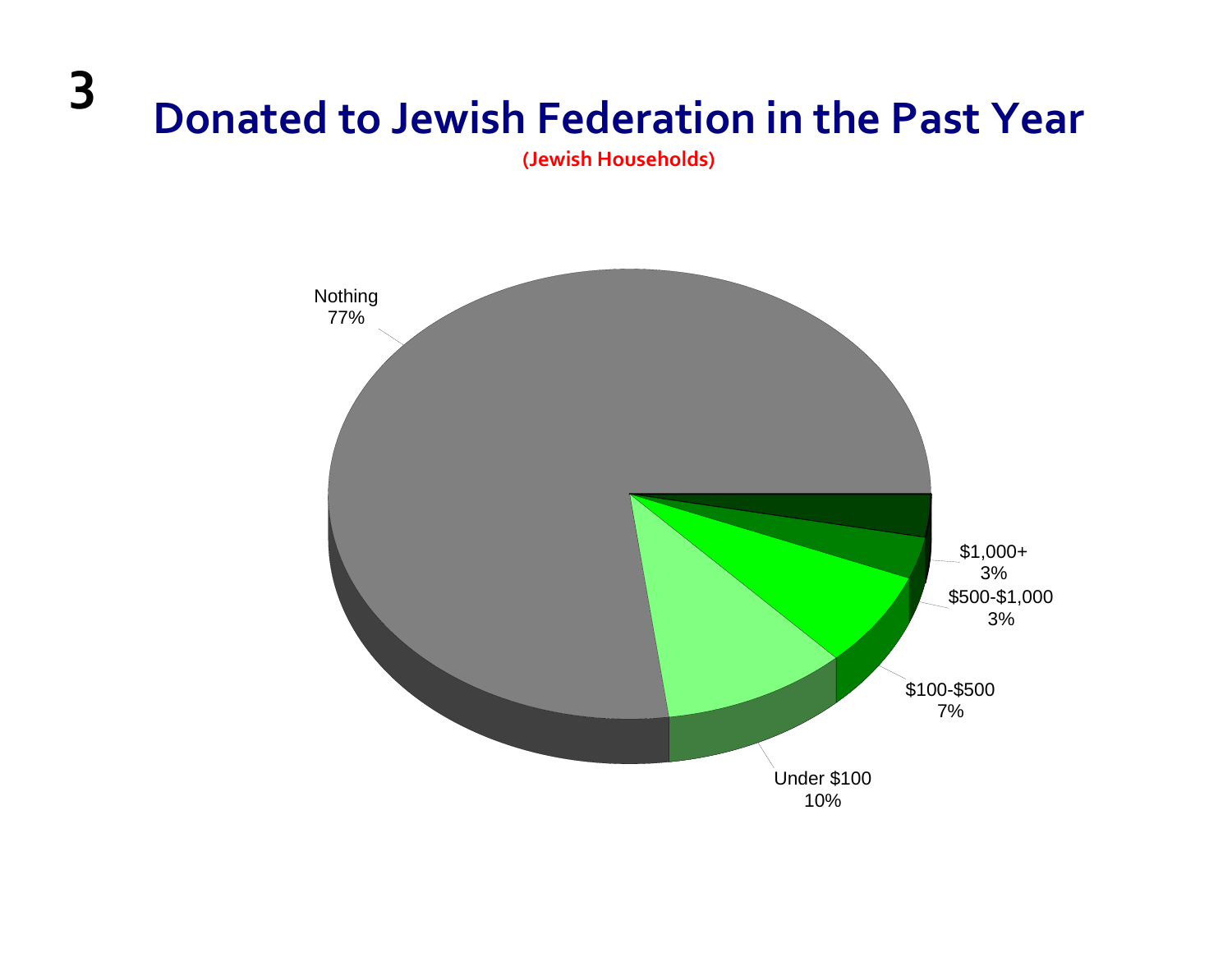**(Jewish Households age 65 and Over)**

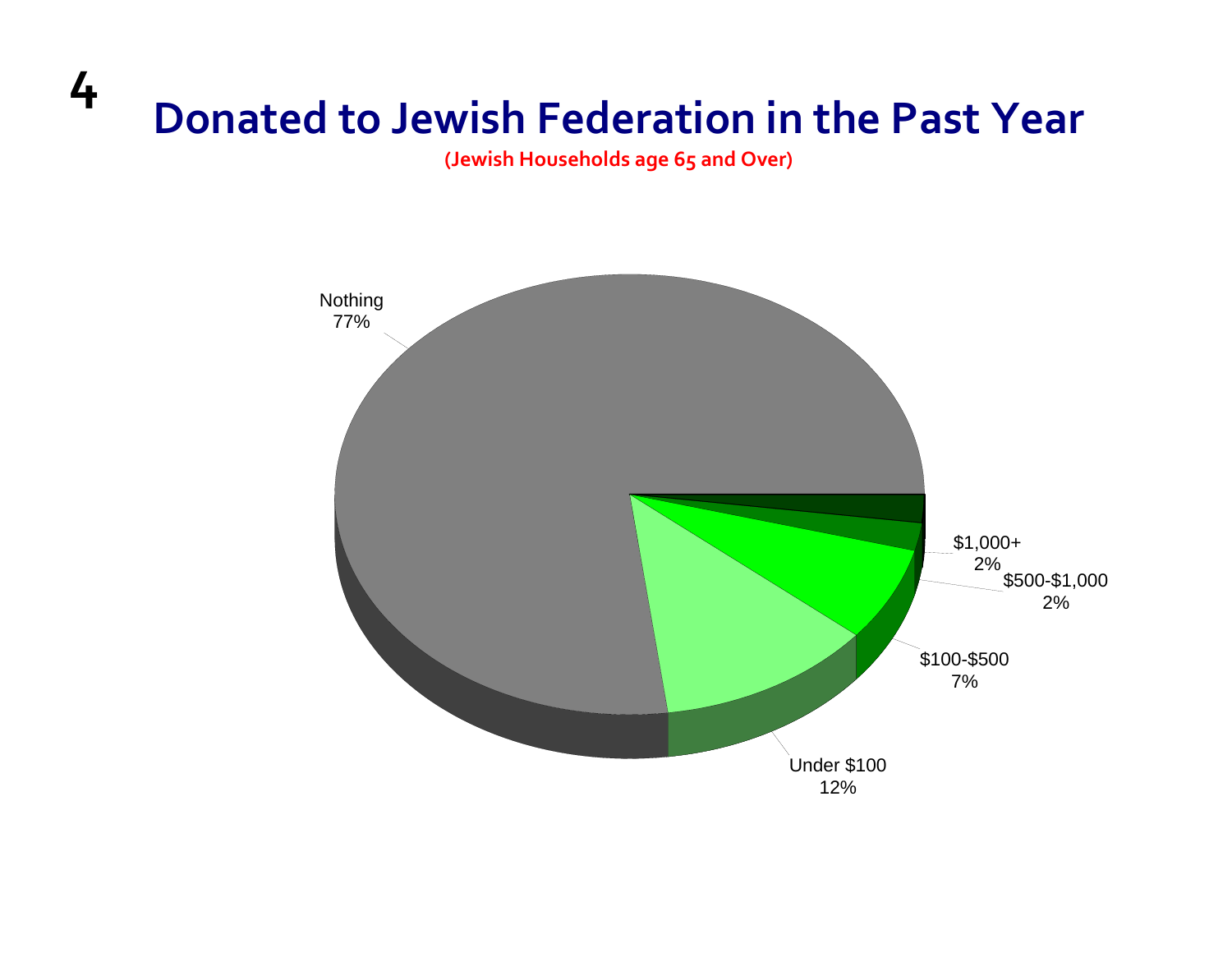**(Based upon the Telephone Survey)**

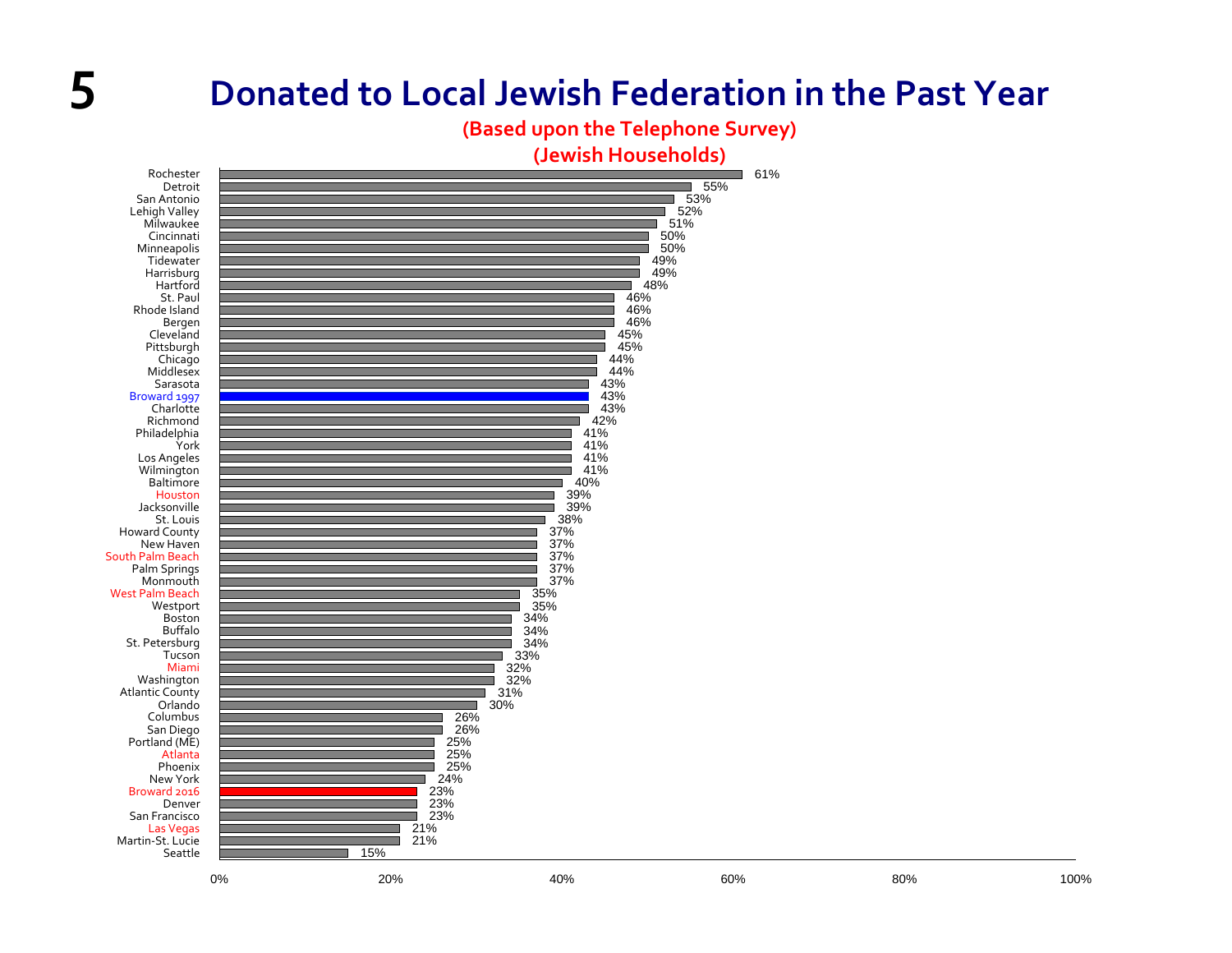#### **Donated Under \$100 to Local Jewish Federation by Households Who Donated to Local Jewish Federation in the Past Year**

**6**

**(Jewish Households Who Donated to the Jewish Federation in the Past Year)**

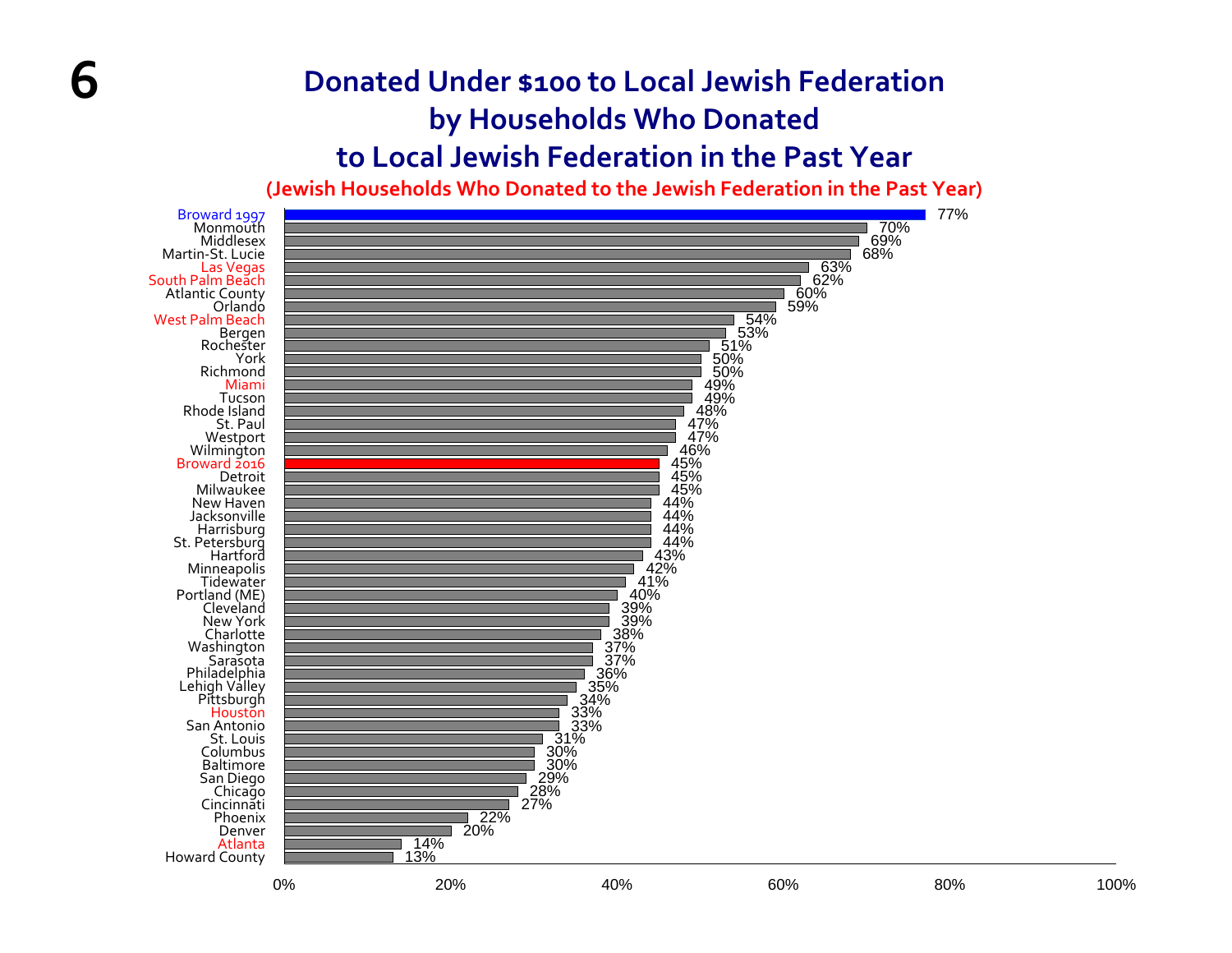#### **7 Donated \$1,000 and Over to Local Jewish Federation by Households Who Donated to Local Jewish Federation in the Past Year**

**(Jewish Households Who Donated to the Jewish Federation in the Past Year)**

| Palm Springs<br>Howard County<br>Denver<br>Atlanta<br>Baltimore<br>Cincinnati<br>Lehigh Valley<br>Phoenix<br>Seattle<br>St. Louis<br>Houston<br>Cleveland<br>Pittsburgh<br>Chicago<br>San Antonio<br>Milwaukee<br>Columbus<br>Miami<br>Portland (ME)<br>Minneapolis<br>Charlotte<br>Detroit<br>San Diego<br>Tidewater<br>Wilmington<br>Philadelphia<br>St. Paul<br>Harrisburg<br>Richmond<br>Broward 2016<br>New York<br>Jacksonville<br>Hartford<br>Rochester<br>New Haven<br>Sarasota<br>York<br>Orlando | 11%<br>11%<br>11%<br>11%                                                                                          | 26%<br>26%<br>26%<br>25%<br>23%<br>22%<br>22%<br>22%<br>21%<br>20%<br>$20%$<br>19%<br>77%<br>$\frac{17\%}{17\%}$<br>16%<br>16%<br>16%<br>16%<br>16%<br>15%<br>15%<br>15%<br>15%<br>$14\%$<br>14%<br>$\frac{14\%}{14\%}$<br>$\frac{13\%}{13\%}$<br>13%<br>13%<br>13% | 33% |     |     |      |
|------------------------------------------------------------------------------------------------------------------------------------------------------------------------------------------------------------------------------------------------------------------------------------------------------------------------------------------------------------------------------------------------------------------------------------------------------------------------------------------------------------|-------------------------------------------------------------------------------------------------------------------|---------------------------------------------------------------------------------------------------------------------------------------------------------------------------------------------------------------------------------------------------------------------|-----|-----|-----|------|
| South Palm Beach<br><b>West Palm Beach</b><br>Tucson<br><b>Atlantic County</b><br>Rhode Island<br>St. Petersburg<br>Washington<br>Westport<br>Bergen<br>Martin-St. Lucie<br>Middlesex<br>Broward 1997<br>Las Vegas<br>Monmouth                                                                                                                                                                                                                                                                             | 10%<br>10%<br>10%<br>9%<br>9%<br>9%<br>$\frac{8\%}{8\%}$<br>$7\%$<br>5%<br>$\frac{4\%}{4\%}$<br>$\frac{2\%}{2\%}$ |                                                                                                                                                                                                                                                                     |     |     |     |      |
|                                                                                                                                                                                                                                                                                                                                                                                                                                                                                                            | $0\%$                                                                                                             | 20%                                                                                                                                                                                                                                                                 | 40% | 60% | 80% | 100% |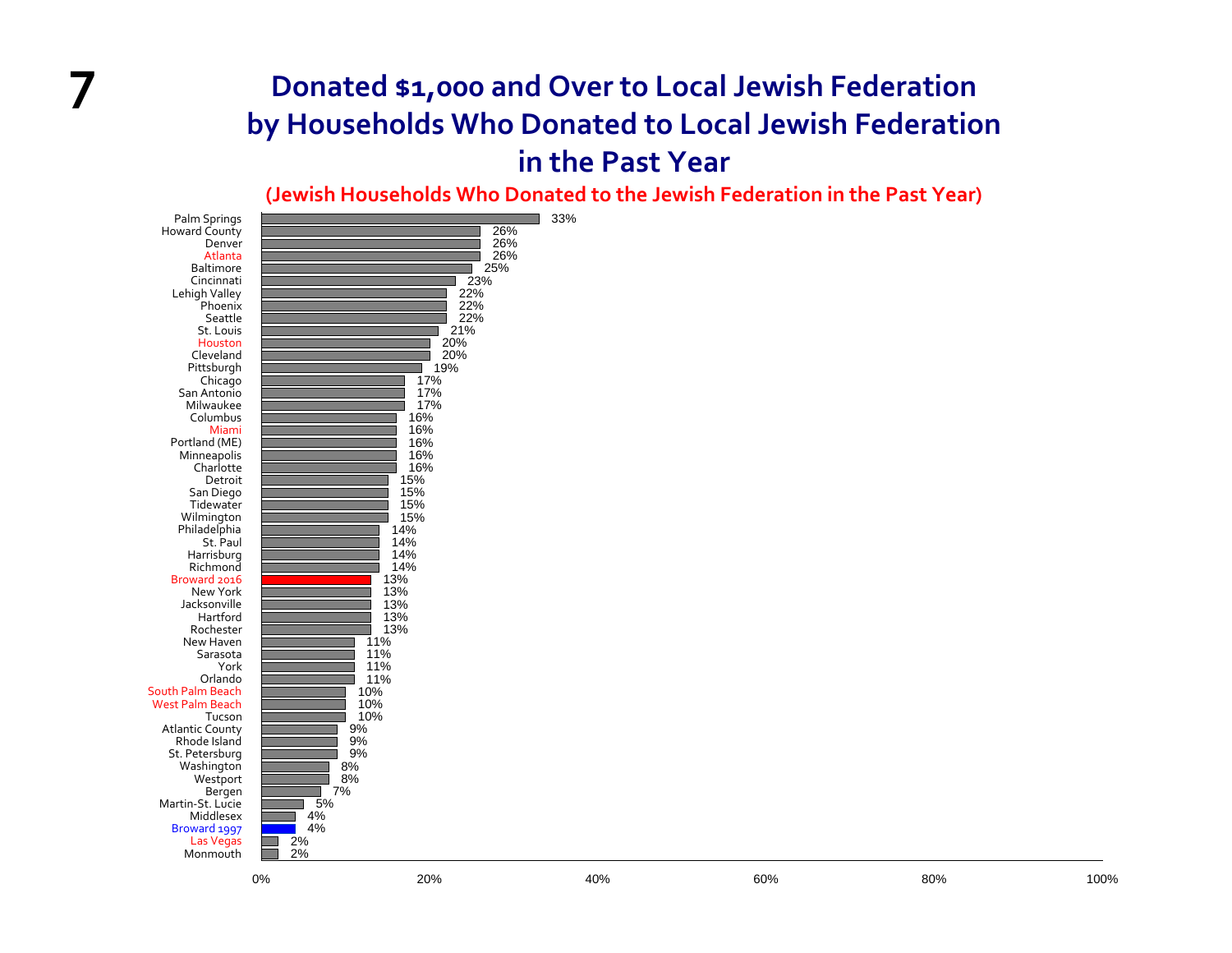### **Donated to Local Jewish Federation**

**8**

#### **in the Past Year**

**(Based upon the Jewish Federation Survey)**

**(Jewish Households)**

| Harrisburg             |       |     |            | 47%                 |     |      |  |  |
|------------------------|-------|-----|------------|---------------------|-----|------|--|--|
| Minneapolis            | 38%   |     |            |                     |     |      |  |  |
| York                   | 38%   |     |            |                     |     |      |  |  |
| St. Paul               | 35%   |     |            |                     |     |      |  |  |
| Sarasota               | 35%   |     |            |                     |     |      |  |  |
| Tidewater              |       |     | 35%        |                     |     |      |  |  |
| Rochester              |       |     | 34%        |                     |     |      |  |  |
| Rhode Island           |       | 33% |            |                     |     |      |  |  |
| San Antonio            |       | 32% |            |                     |     |      |  |  |
| Detroit                |       |     | 32%        |                     |     |      |  |  |
| Milwaukee              |       |     | 31%        |                     |     |      |  |  |
| Lehigh Valley          |       | 30% |            |                     |     |      |  |  |
| Hartford               |       |     | 30%        |                     |     |      |  |  |
| Orlando                |       |     | 30%        |                     |     |      |  |  |
| Richmond               |       |     | 29%        |                     |     |      |  |  |
| Bergen                 |       |     | 28%        |                     |     |      |  |  |
| Charlotte              |       |     | 27%        |                     |     |      |  |  |
| New Haven              |       | 22% |            | xx donor households |     |      |  |  |
| Westport               |       | 22% | divided by |                     |     |      |  |  |
| Jacksonville           |       | 20% |            |                     |     |      |  |  |
| <b>Atlantic County</b> |       | 18% |            | xx total households |     |      |  |  |
| South Palm Beach       |       | 17% |            |                     |     |      |  |  |
| Tucson                 |       | 17% |            |                     |     |      |  |  |
| Broward 1997           |       | 17% |            |                     |     |      |  |  |
| St. Petersburg         |       | 17% |            |                     |     |      |  |  |
| Middlesex              |       | 16% |            |                     |     |      |  |  |
| West Palm Beach        |       | 16% |            |                     |     |      |  |  |
| Miami                  |       | 15% |            |                     |     |      |  |  |
| Washington             |       | 14% |            |                     |     |      |  |  |
| Monmouth               |       | 14% |            |                     |     |      |  |  |
| Portland (ME)          |       | 13% |            |                     |     |      |  |  |
| Seattle                |       | 13% |            |                     |     |      |  |  |
| Houston                |       | 12% |            |                     |     |      |  |  |
| Las Vegas              | 4%    |     |            |                     |     |      |  |  |
|                        | $0\%$ | 20% | 40%        | 60%                 | 80% | 100% |  |  |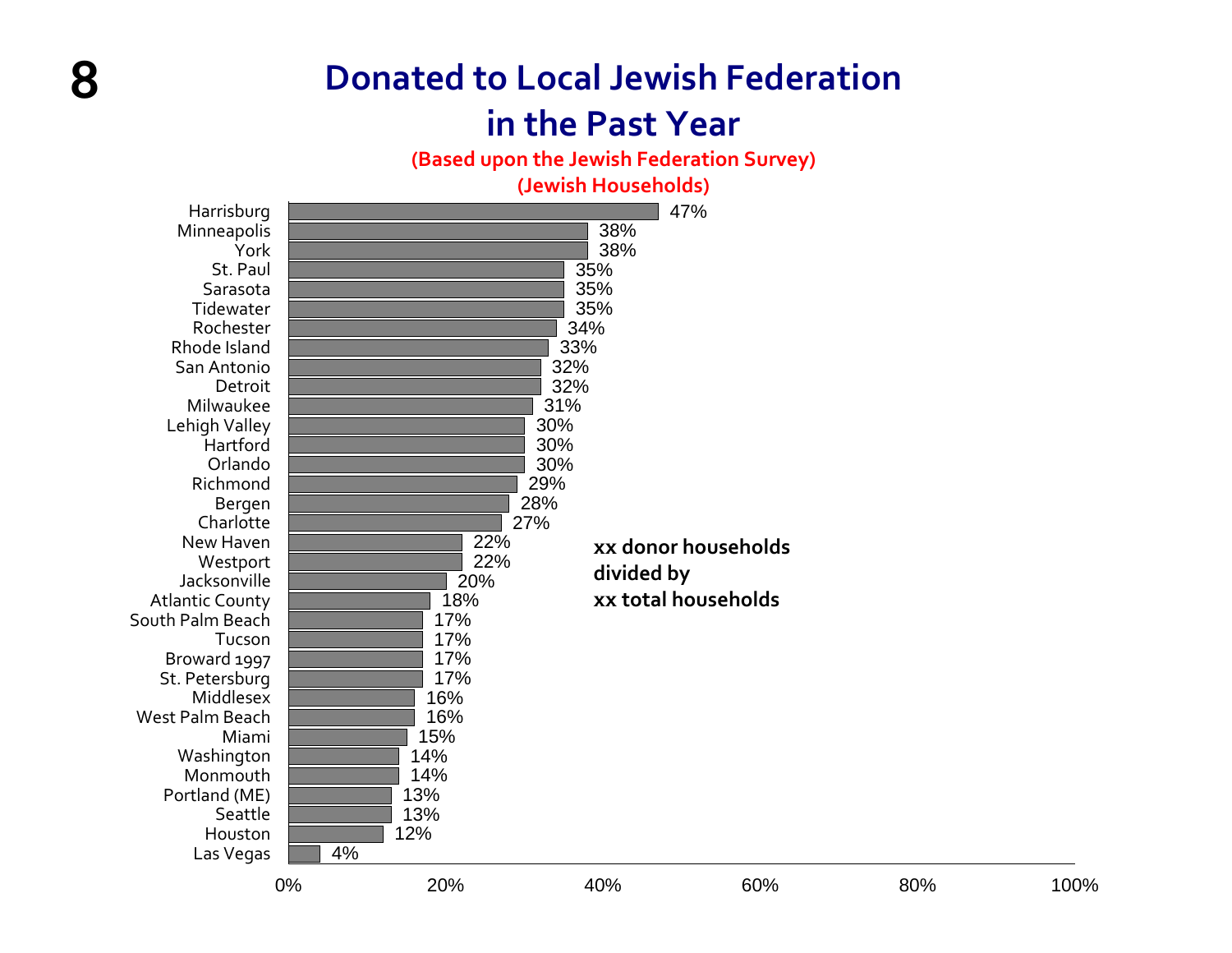### **Telephone Survey's Over Estimation of Households Who Donated to Local Jewish Federation**

#### **in the Past Year**

**(In percentage points) (Jewish Households)**



**9**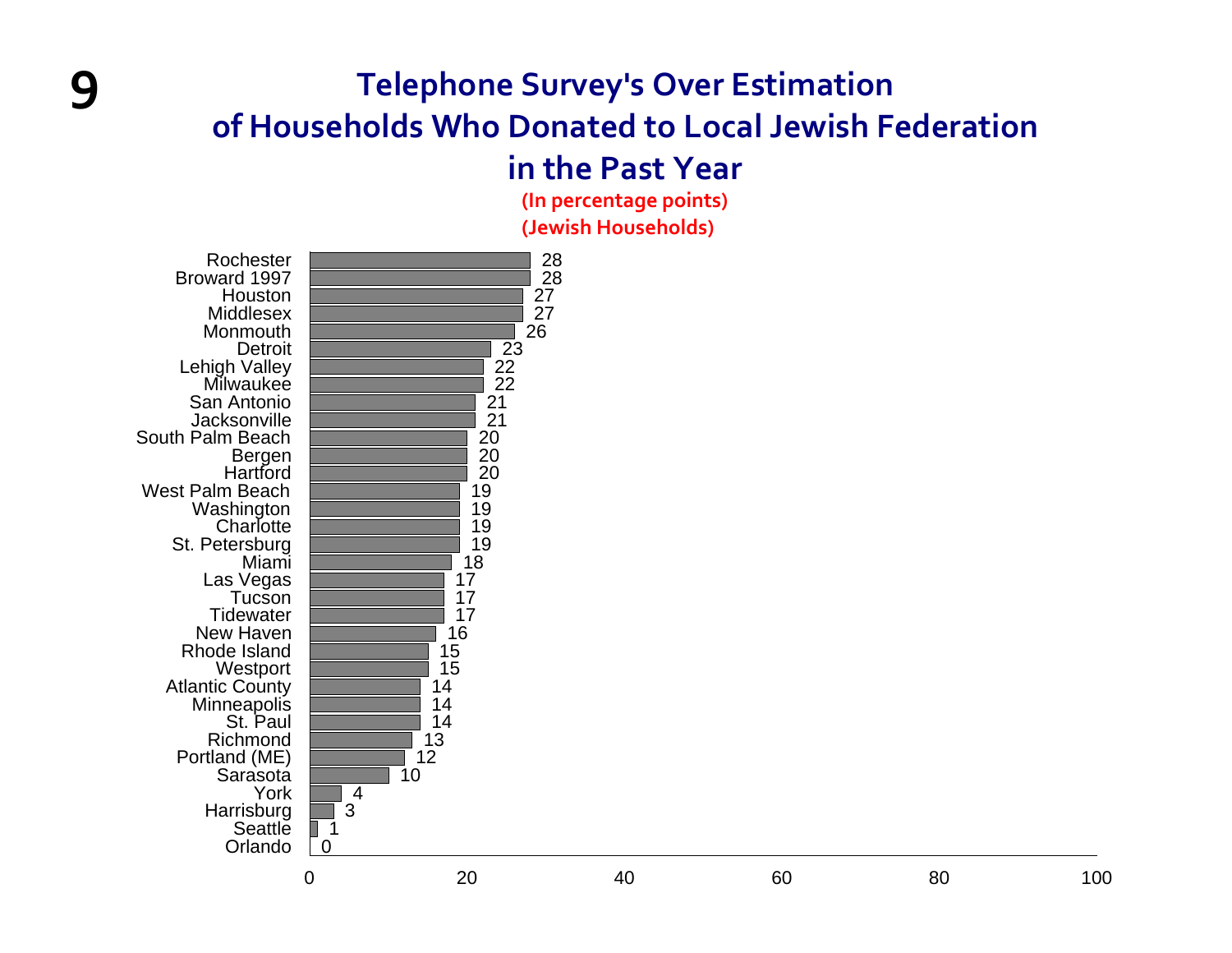### **Not Asked to Donate**

### **to Local Jewish Federation in the Past Year**

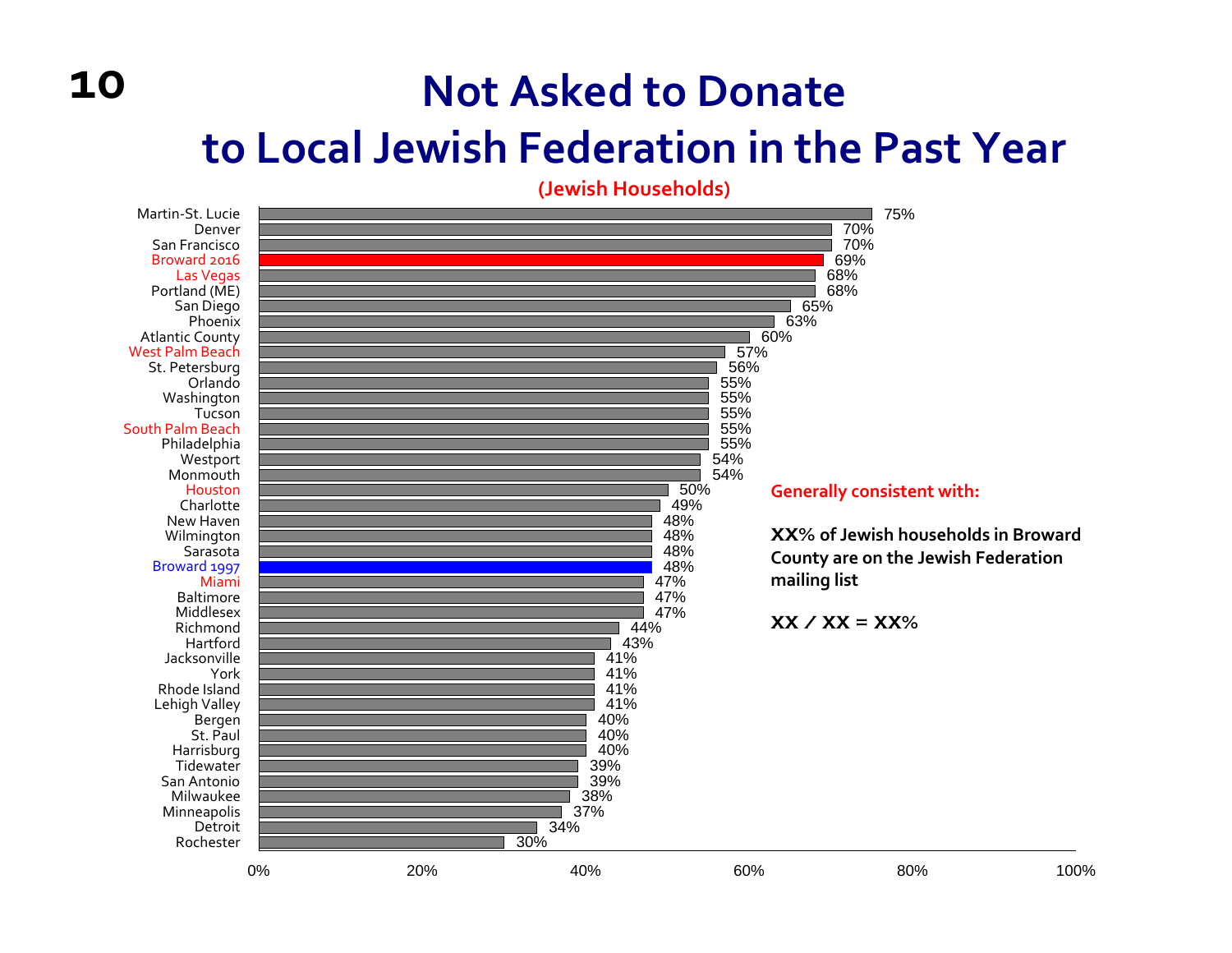## **Households on Local Jewish Federation Mailing List**

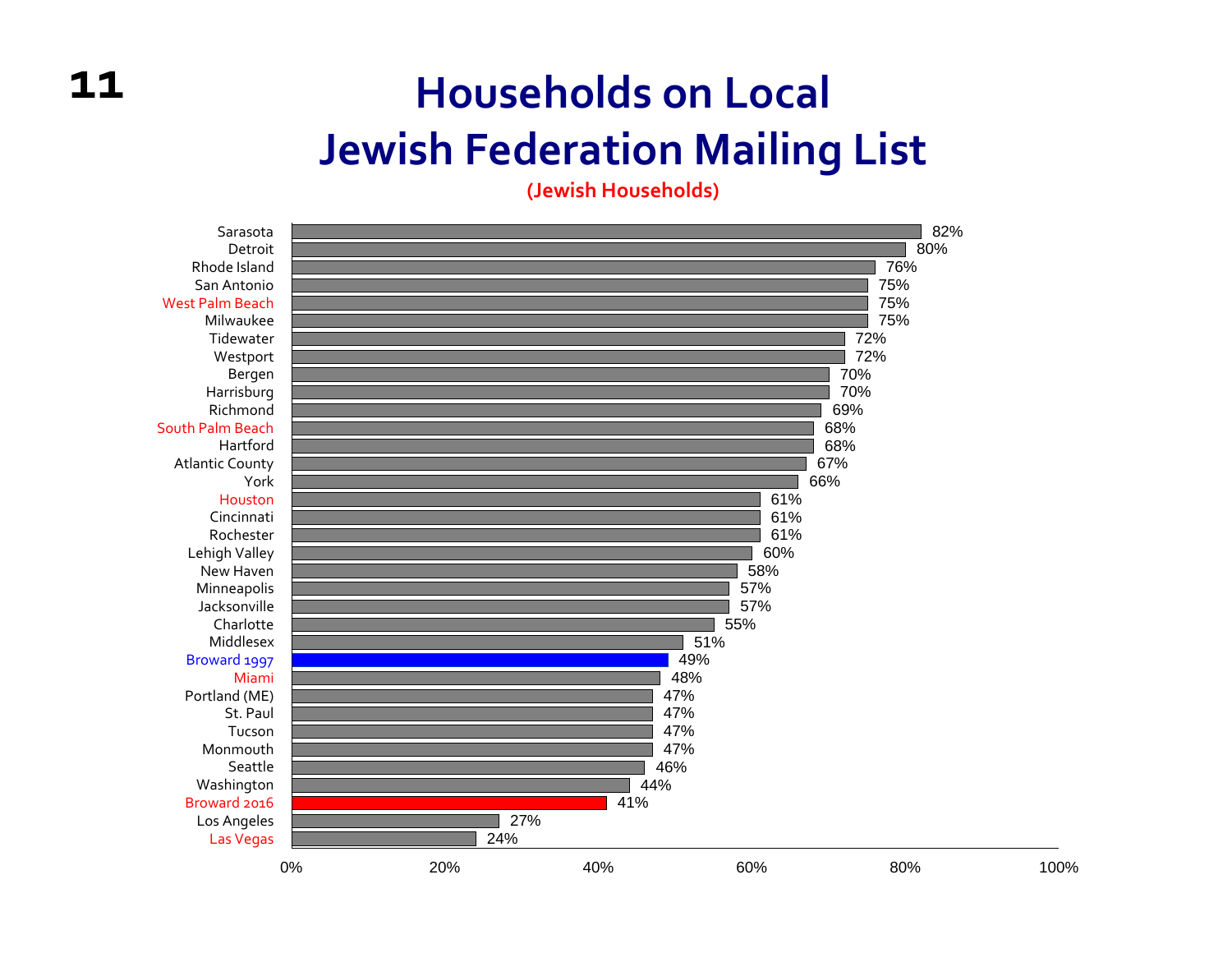#### **12 % of Households Asked Who Did Not Donate to Local Jewish Federation in the Past Year**

|                                         | (Jewish Households) |
|-----------------------------------------|---------------------|
| Miami                                   | 39%                 |
| <b>Las Vegas</b>                        | 36%                 |
| Orlando                                 | 33%                 |
| Phoenix                                 | 32%                 |
| Jacksonville                            | 31%                 |
| York                                    | 29%                 |
| New Haven                               | 28%                 |
| Washington                              | 27%                 |
| Broward 2016                            | 26%                 |
| Denver                                  | 26%                 |
| San Diego                               | 26%                 |
| Tucson                                  | 26%                 |
| Richmond                                | 26%                 |
| <b>Baltimore</b>                        | 24%                 |
| San Francisco                           | 23%                 |
| Houston                                 | 21%                 |
| Bergen                                  | 21%                 |
| Portland (ME)<br><b>West Palm Beach</b> | 20%<br>20%          |
|                                         | 20%                 |
| Westport<br><b>Atlantic County</b>      | 19%                 |
| Rhode Island                            | 19%                 |
| Detroit                                 | 18%                 |
| Wilmington                              | 18%                 |
| St. Petersburg                          | 18%                 |
| Middlesex                               | 17%                 |
| South Palm Beach                        | 17%                 |
| Minneapolis                             | 17%                 |
| St. Paul                                | 17%                 |
| Tidewater                               | 16%                 |
| Harrisburg                              | 16%                 |
| Milwaukee                               | 15%                 |
| Martin-St. Lucie                        | 14%                 |
| Broward 1997                            | 14%                 |
| San Antonio                             | 13%                 |
| Sarasota                                | 13%                 |
| Hartford                                | 13%                 |
| Lehigh Valley                           | 12%                 |
| Charlotte                               | 12%                 |
| Monmouth                                | 12%                 |
| Rochester                               | 11%                 |
| Philadelphia                            | 9%                  |
|                                         |                     |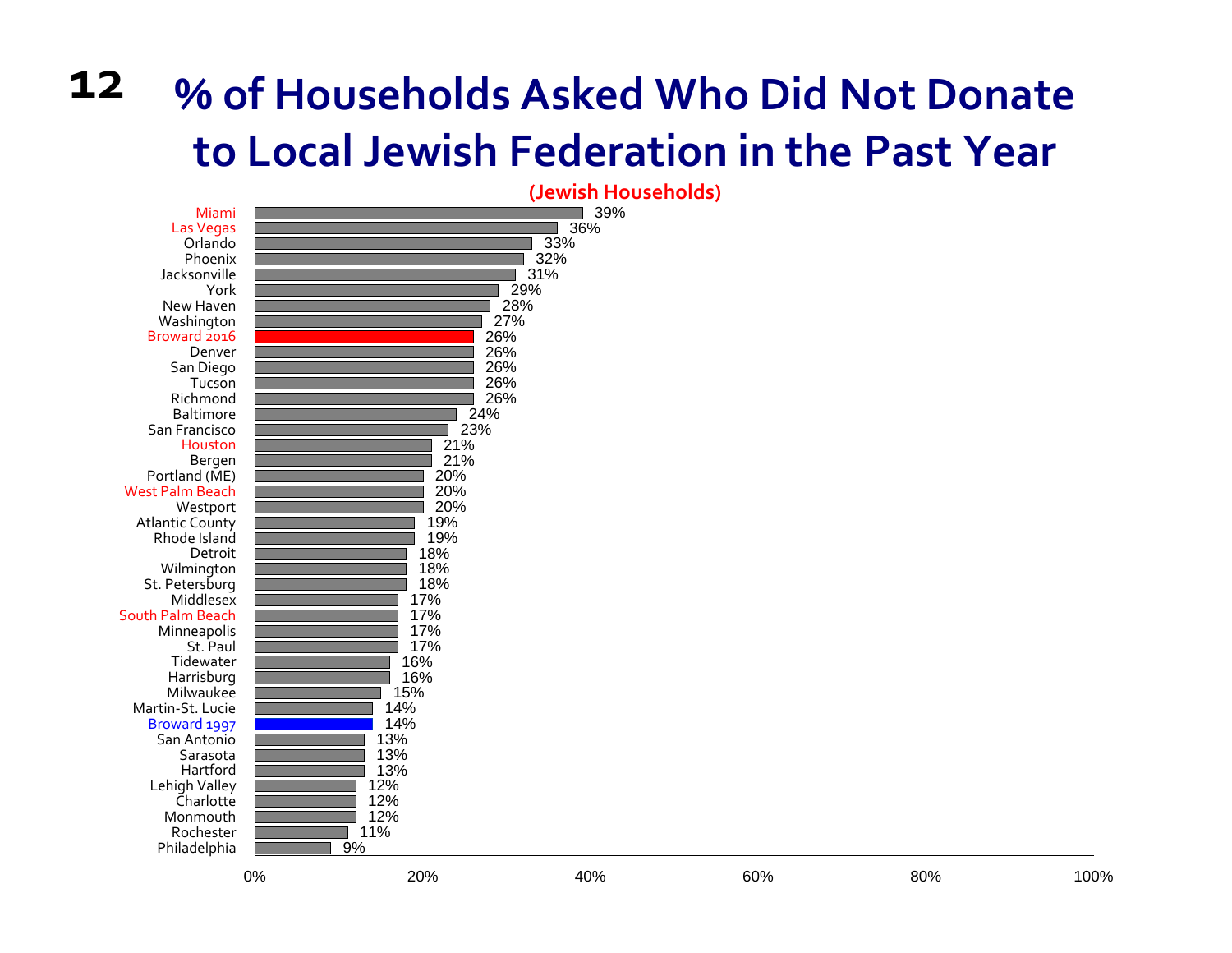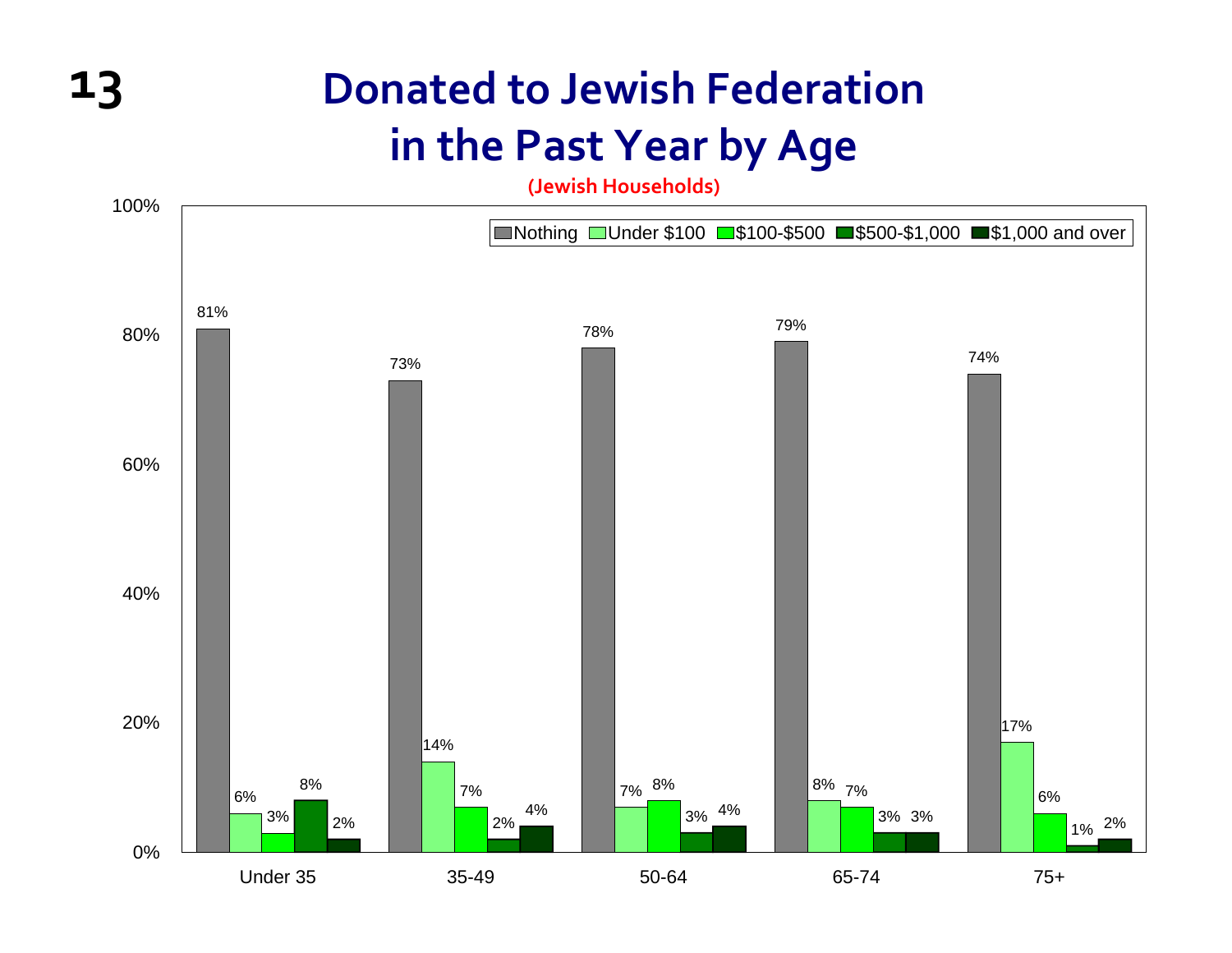# **<sup>14</sup> Age of Households Who Donated to Jewish Federation in the Past Year**

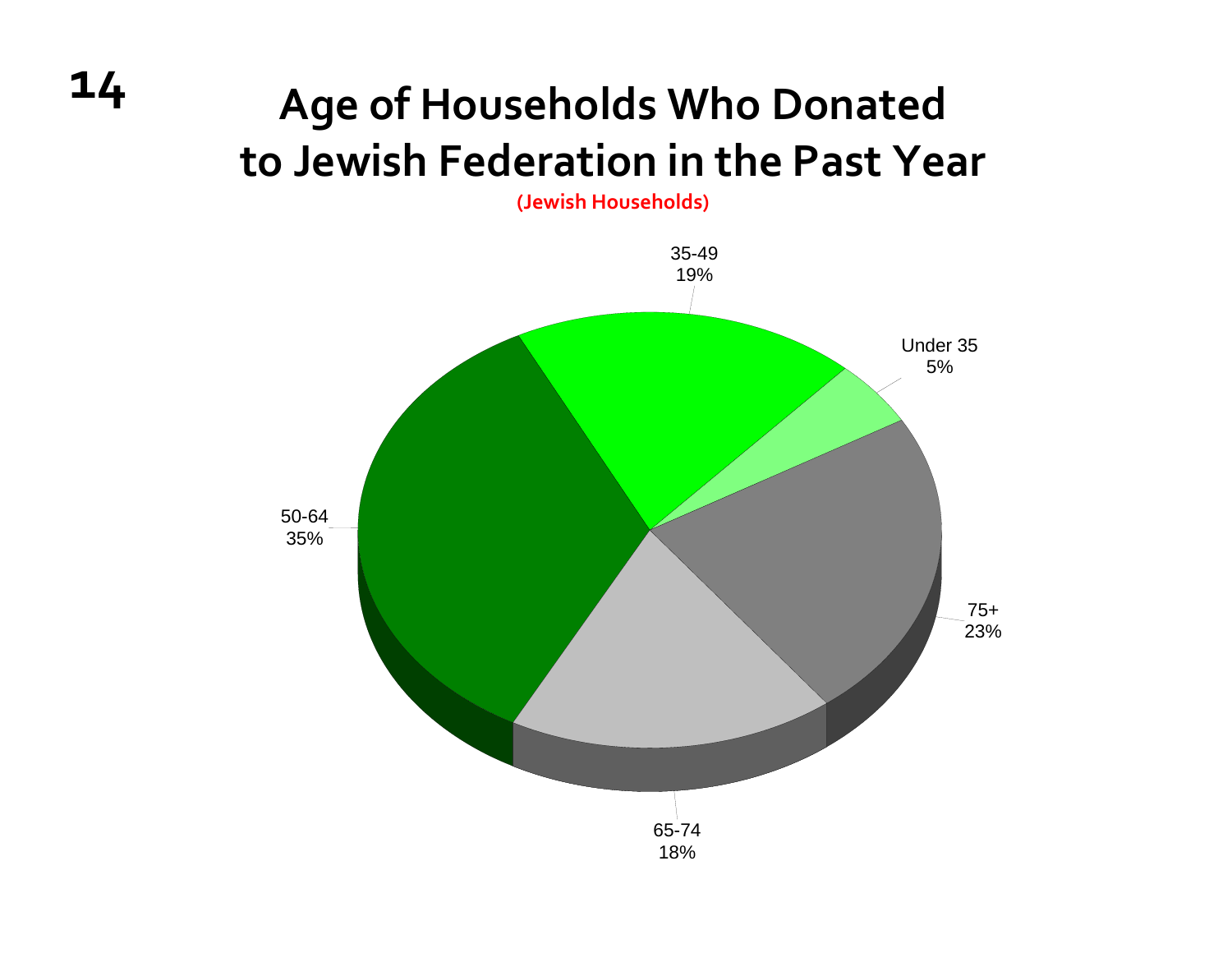# **15 Age of Households Who Donated \$500 and Over to Jewish Federation in the Past Year**

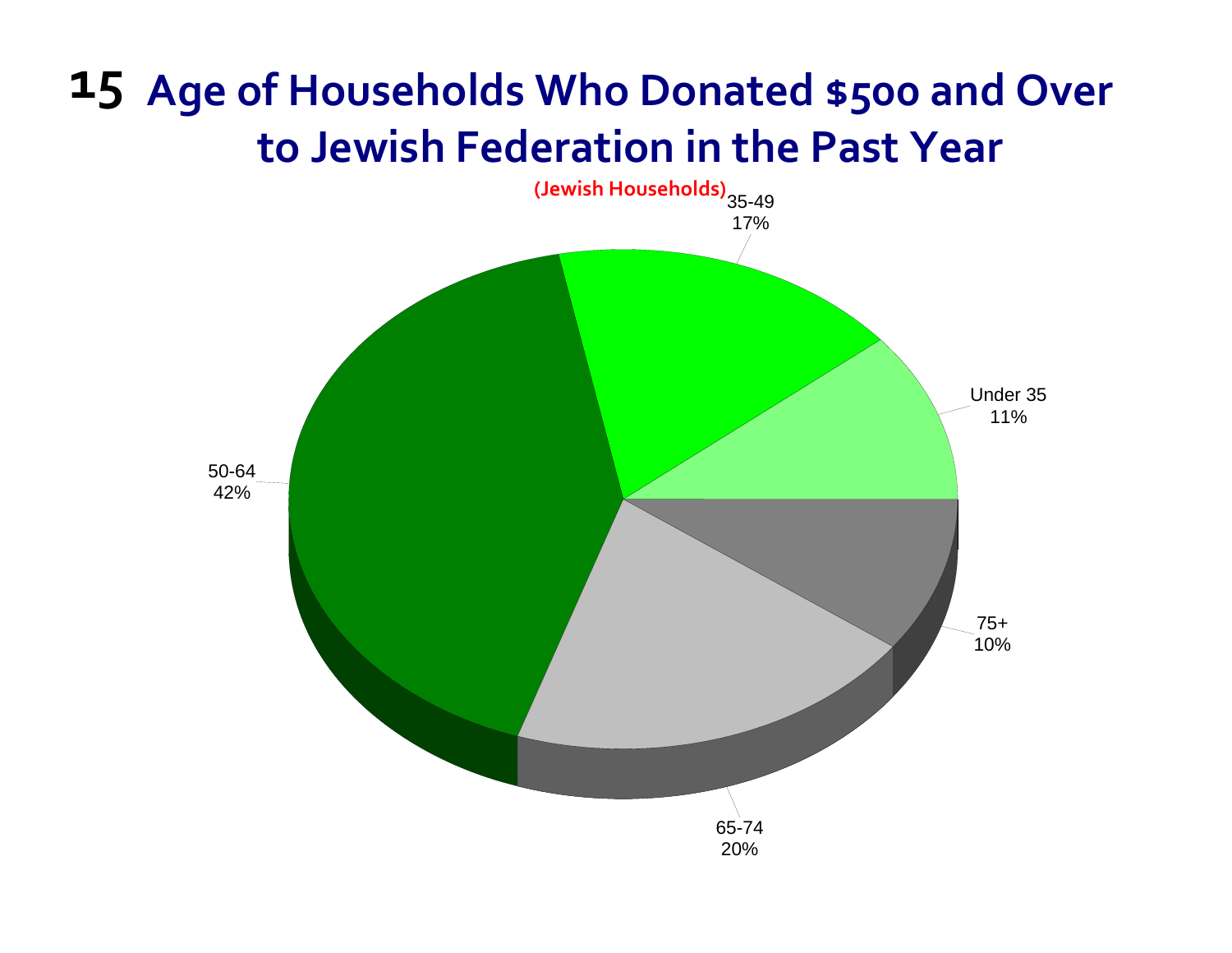### **Donated to Local Jewish Federation in the Past Year Head of Household Under Age 35**

**(Jewish Households)**



**16**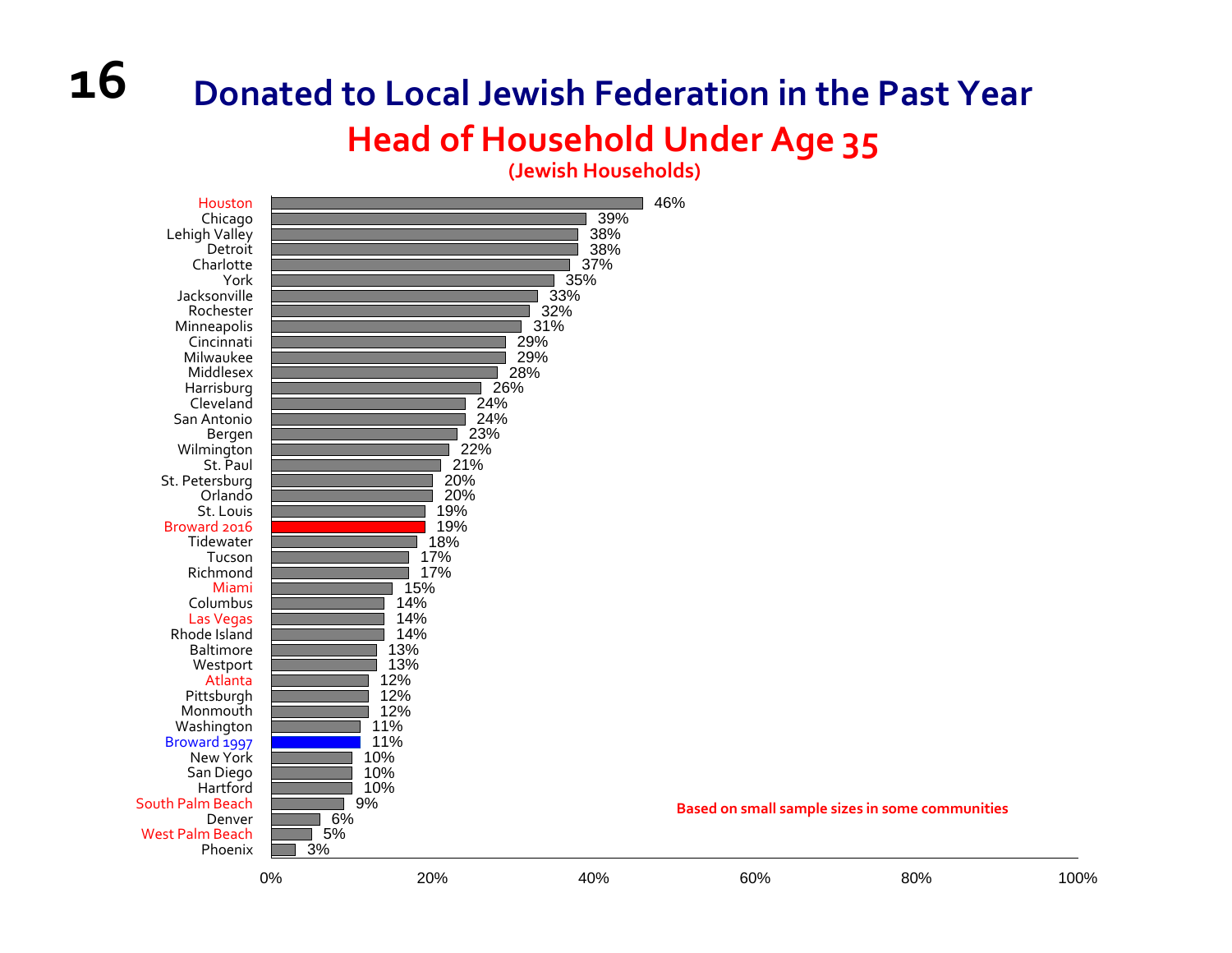#### **17 Donated to Local Jewish Federation in the Past Year Head of Household Age 35 ‐49**

**(Jewish Households)**

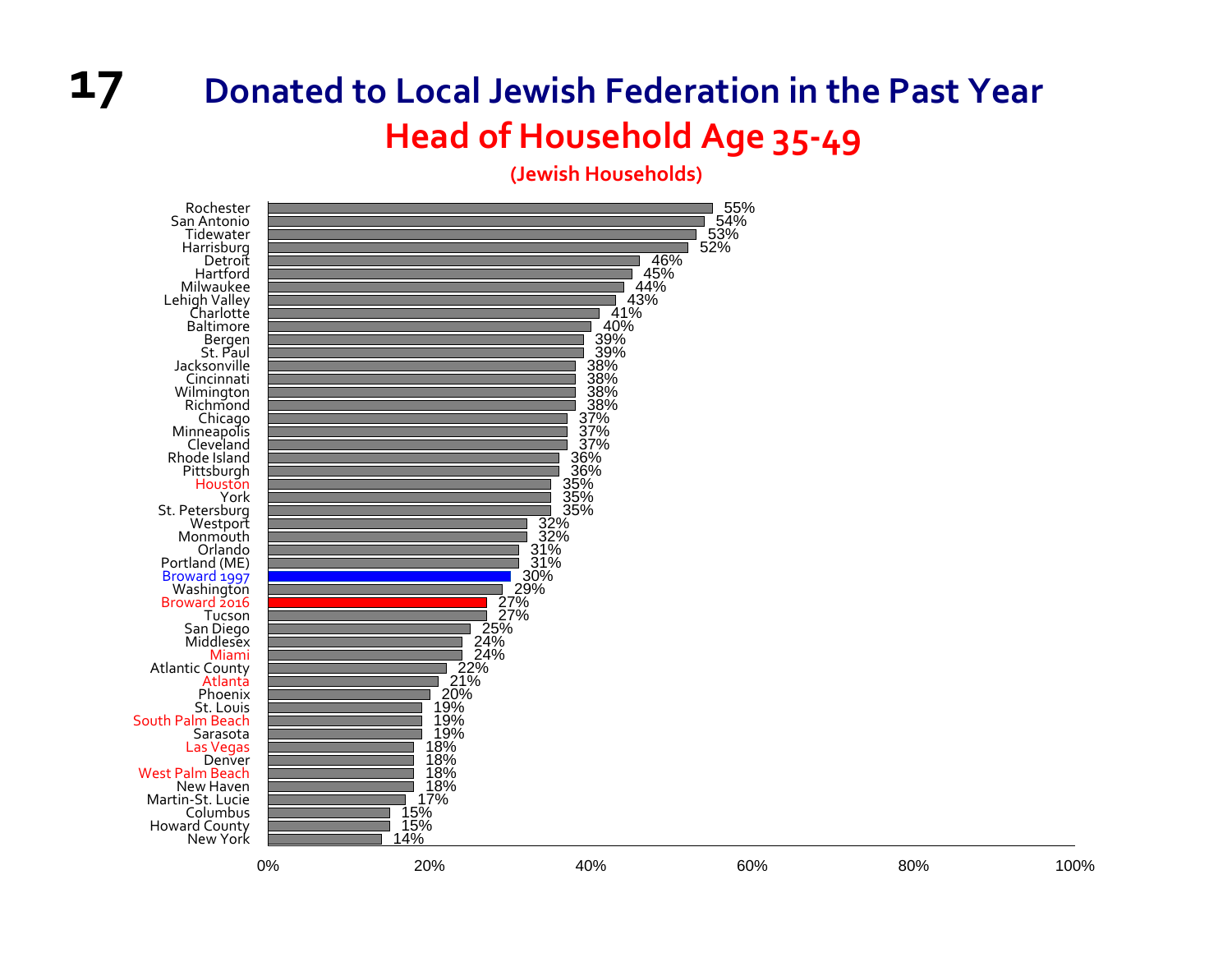### **Donated to Local Jewish Federation in the Past Year Head of Household Age 50 ‐64**

**(Jewish Households)**

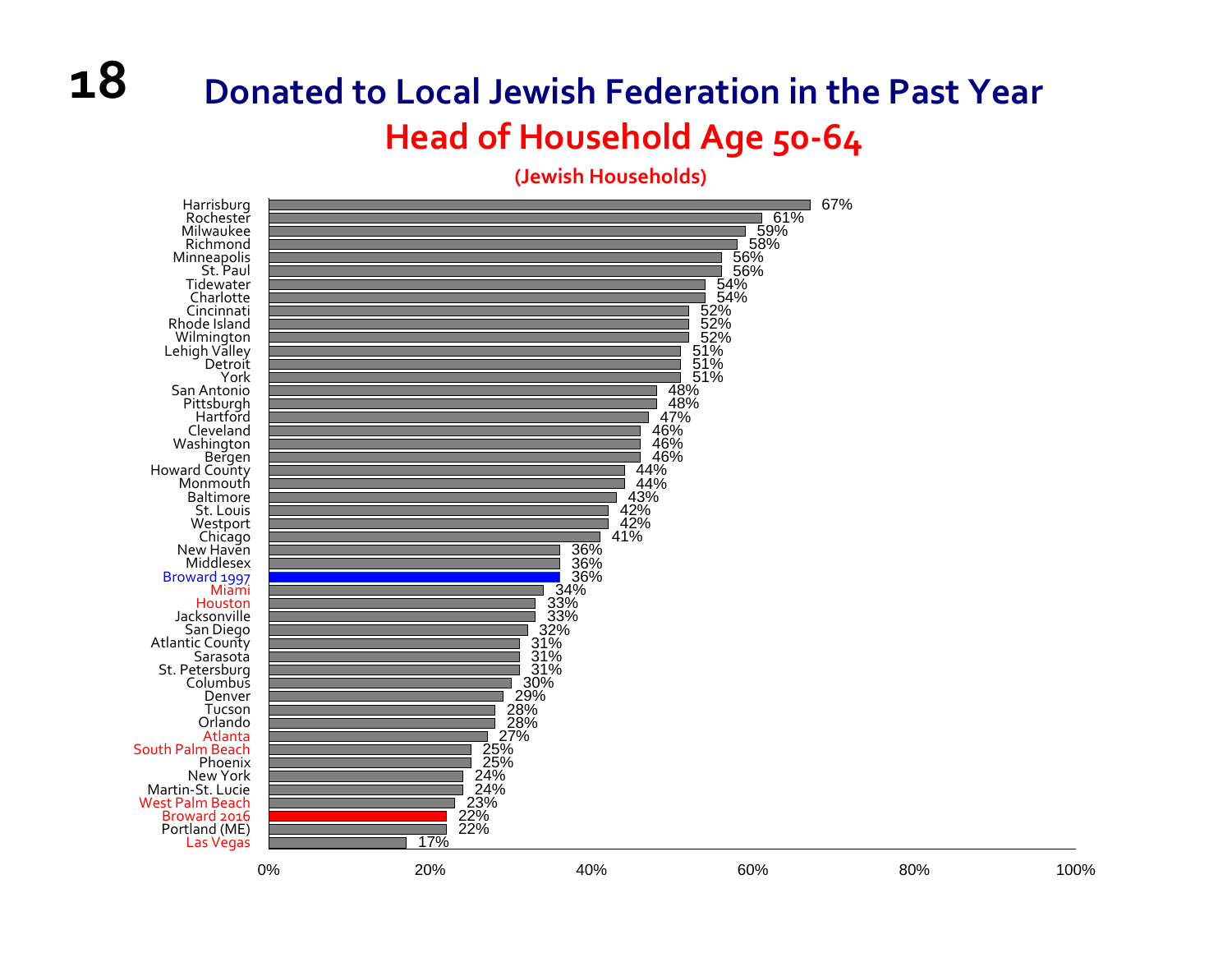### **Donated to Local Jewish Federation in the Past Year Head of Household Age 65 ‐74**

**(Jewish Households)**



**19**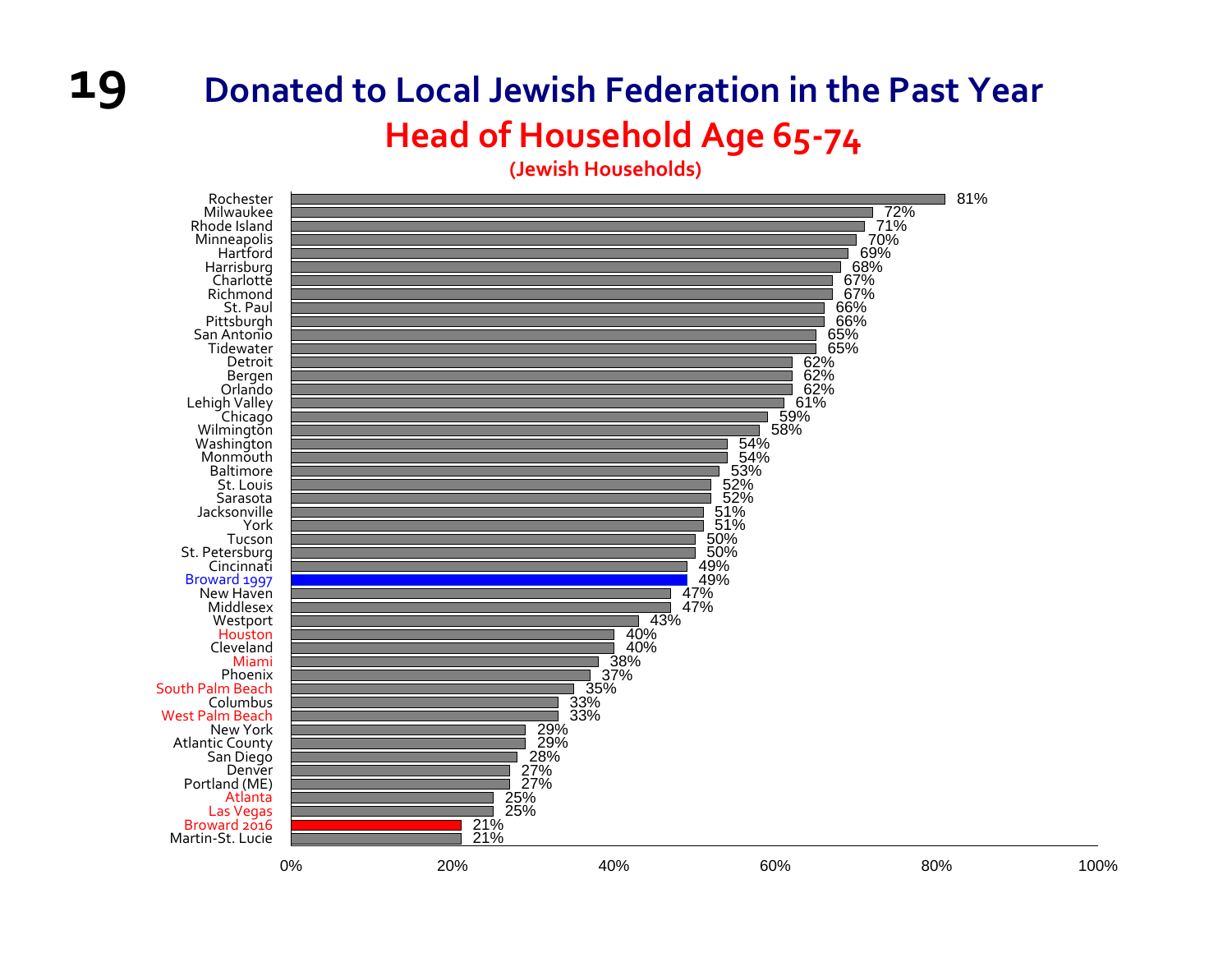#### **20Donated to Local Jewish Federation in the Past Year Head of Household Age 75 and Over**

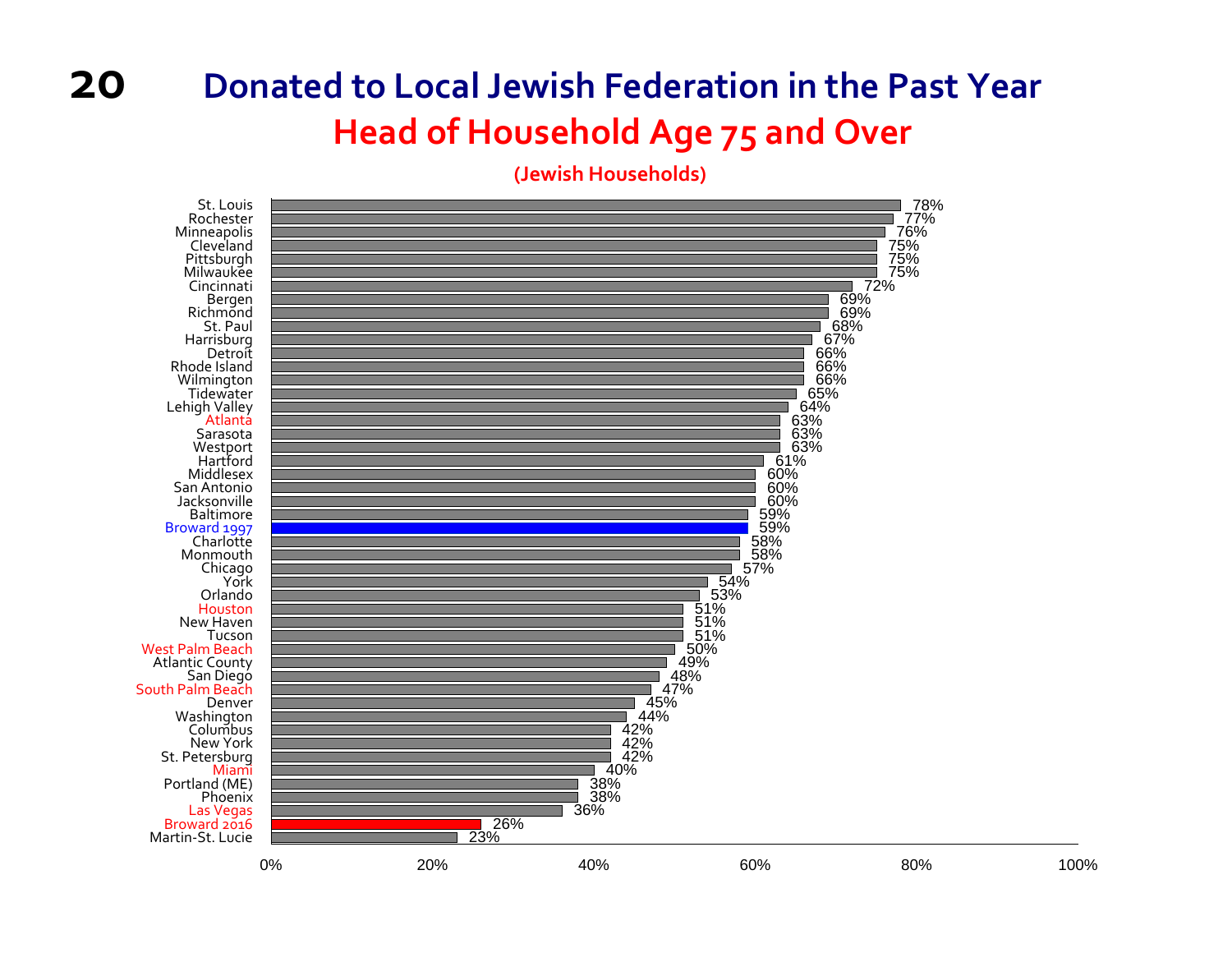### **Donated to Local Jewish Federation in the Past Year Head of Household Age 65 and Over**

**(Jewish Households)**

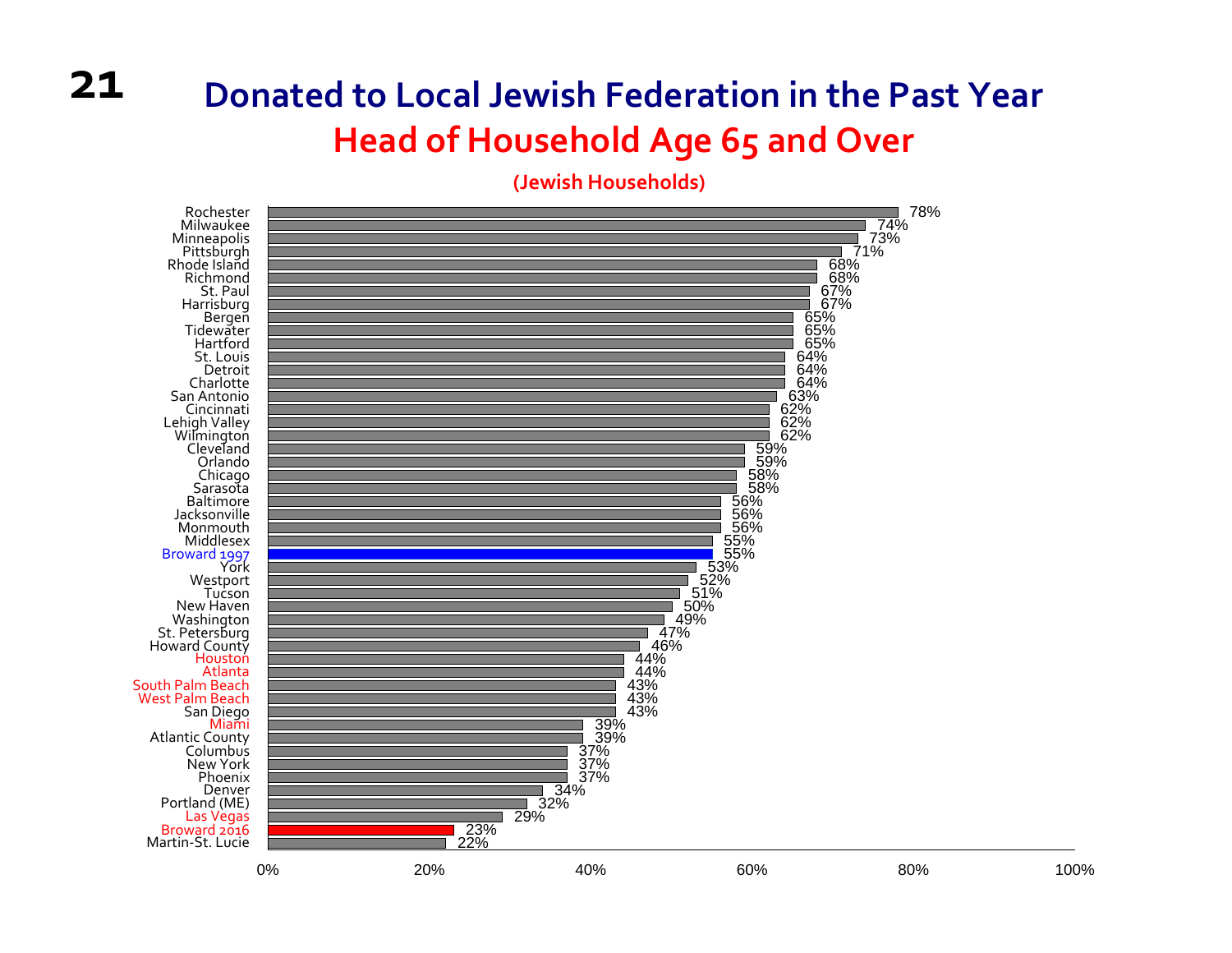# **Profile of Households Who Were Asked But Did Not Donate to Jewish Federation in the Past Year**

- 29% live in W Central; 26%, in NW; 19% in SE, and 13%, in SW
- 73% are in residence in Miami for 20+ years )
- 21% are age 65 and over
- 19% are households with children; 23% are households with adult children only; 17% are non-elderly couple households; 11% are elderly single households; and 19% are non-elderly single households
- 10% earn an annual income under \$25,000 and 53% earn \$100,000 and over
- 40% of Jewish respondents are Just Jewish; 32% are Reform; 24% are Conservative; and 3% are **Orthodox**
- 81% always or usually participate in a Passover Seder
- 20% of Jewish respondents attend synagogue services once per month or more
- 25% of married households are intermarried
- 38% are synagogue members; 26% attended Chabad; and 9% are JCC members )
- 21% participated in a JCC program in the past year
- 14% are Jewish organization members
- 15% of respondents are very familiar with the Jewish Federation; 40% are not at all familiar
- 27% of respondents who are very or somewhat familiar with the Jewish Federation perceive it as excellent; 50%, good; 21%, fair; 2%, poor
- 61% contain an adult who visited Israel
- 25% of Jewish respondents are extremely emotionally attached to Israel; 20% are very attached; ) 48% are somewhat attached; and 7% are not attached
- 52% donated to other Jewish charities in the past year, including 17% who donated \$500 and over
- 75% donated to non-Jewish charities in the past year, including 13% who donated \$500 and over

**2222**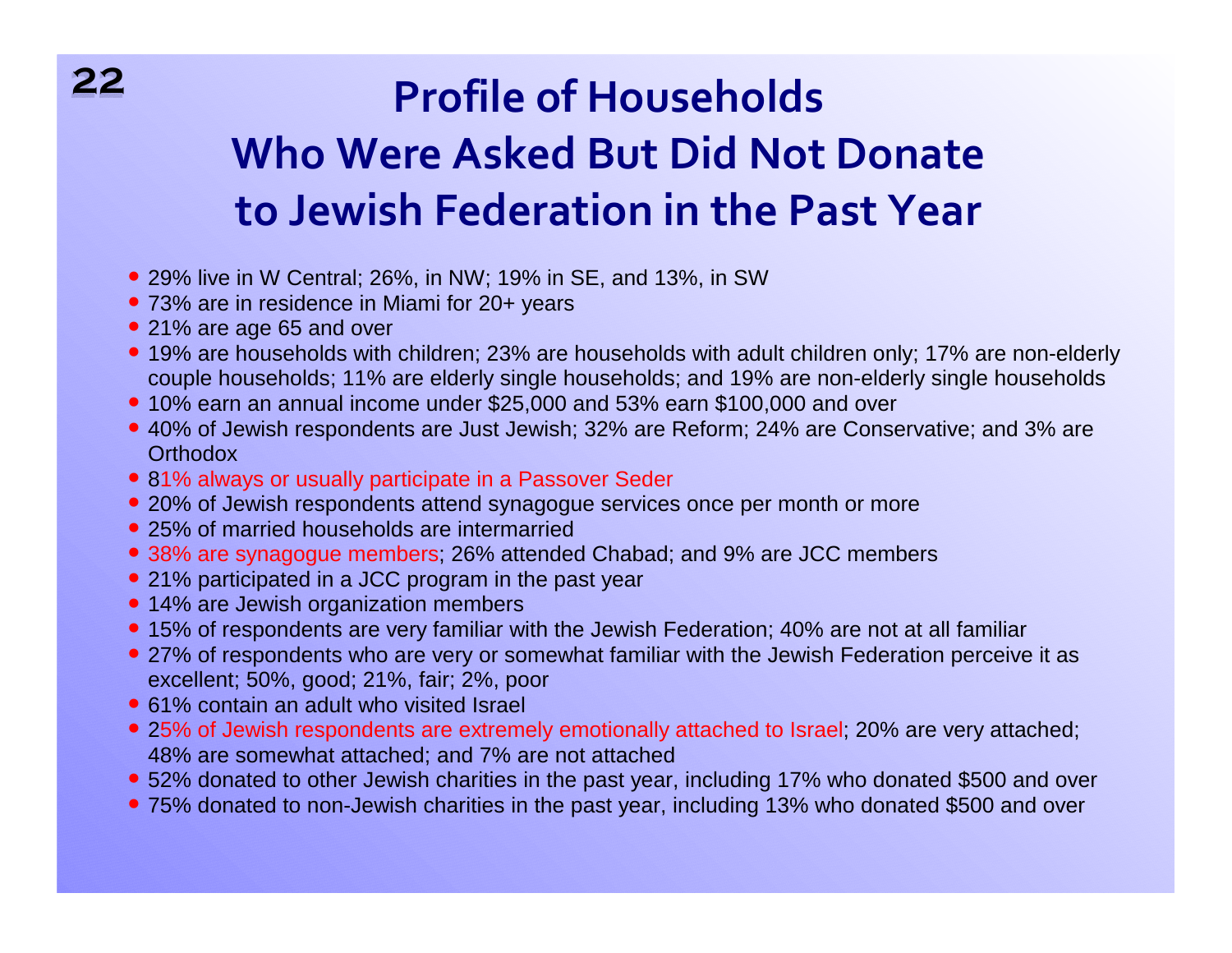# **23 Profile of Households Who Donated \$500 and over to the Jewish Federation in the Past Year**

- 30% live in the SE; 24%, in W Central; 20%, in the East; and 18%, in the SW
- 74% are in residence in Broward for 20+ years
- 30% are age 65 and over

**23**

- 25% are households with children; 20% are non-elderly couple households; 14% are elderly couple households; and 13% are elderly single households
- 0% earn an annual income under \$25,000 and 66% earn \$200,000 and over )
- $\bullet$  35% of Jewish respondents are Conservative; 35% are Reform; 23% are Just Jewish; and 7% are **Orthodox**
- 99% always or usually participate in a Passover Seder; 89% have a Mezuzah on the front door; and 77% always/usually light Chanukah candles
- 29% of Jewish respondents attend synagogue services once per month or more
- 6% of married households are intermarried
- 70% are synagogue members; 44% attended Chabad; and 35% are JCC members )
- 58% participated in a JCC program in the past year
- 46% are Jewish organization members
- 75% of respondents are very familiar with the Jewish Federation; 1% are not at all familiar )
- 59% of respondents who are very or somewhat familiar with the Jewish Federation perceive it as ) excellent; 37%, good; 4%, fair; 0%, poor
- 94% contain an adult who visited Israel
- 40% of Jewish respondents are extremely emotionally attached to Israel; 40% are very attached; ) 16% are somewhat attached; and 4% are not attached
- 85% donated to other Jewish charities in the past year, including 67% who donated \$500 and over
- 84% donated to non-Jewish charities in the past year, including 52% who donated \$500 and over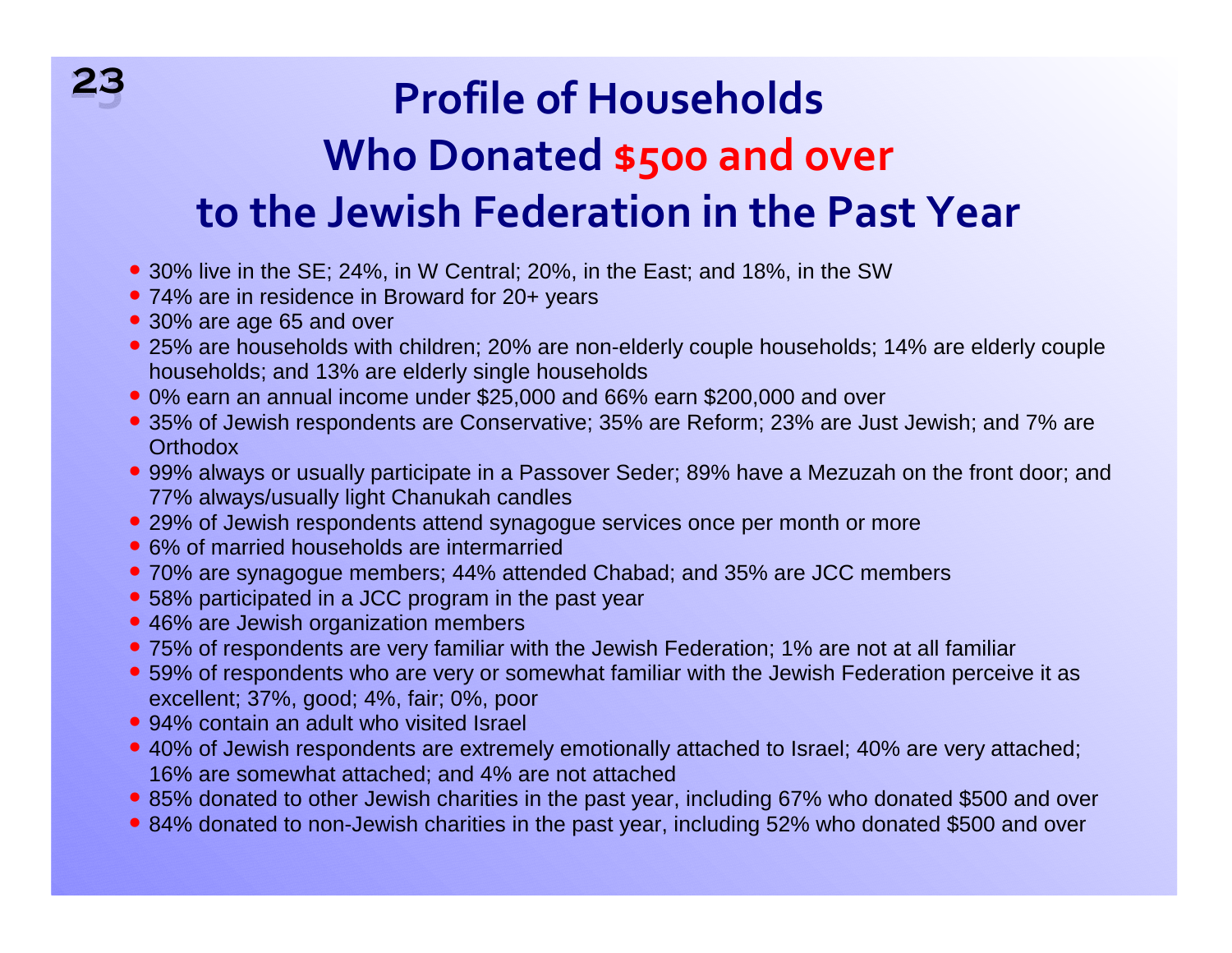### **24 Perception of Local Jewish Federation as Fair/Poor by Respondents in Households Who Were Asked But Did Not Donate to Local Jewish Federation in the Past Year**

**(Respondents Very/Somewhat Familiar with Local Jewish Federation)**

| San Antonio<br>Las Vegas<br>Monmouth<br>Rhode Island |     |            | 44%<br>44%<br>41% | 47% |                                                 |      |
|------------------------------------------------------|-----|------------|-------------------|-----|-------------------------------------------------|------|
| Milwaukee                                            |     |            | 41%               |     |                                                 |      |
| Orlando                                              |     |            | 41%               |     |                                                 |      |
| Minneapolis                                          |     |            | 38%               |     |                                                 |      |
| Sarasota                                             |     |            | 36%               |     |                                                 |      |
| Wilmington<br>Miami                                  |     |            | 36%<br>35%        |     |                                                 |      |
| Detroit                                              |     |            | 35%               |     |                                                 |      |
| Tucson                                               |     |            | 35%               |     |                                                 |      |
| Hartford                                             |     |            | 35%               |     |                                                 |      |
| Broward 1997                                         |     |            | 33%               |     |                                                 |      |
| Harrisburg                                           |     |            | 33%               |     |                                                 |      |
| Westport                                             |     |            | 32%               |     |                                                 |      |
| Lehigh Valley                                        |     |            | 31%               |     |                                                 |      |
| South Palm Beach                                     |     |            | 31%               |     |                                                 |      |
| Bergen                                               |     |            | 30%               |     |                                                 |      |
| St. Petersburg                                       |     |            | 30%               |     |                                                 |      |
| New Haven                                            |     | 28%        |                   |     |                                                 |      |
| Charlotte                                            |     | 27%        |                   |     |                                                 |      |
| Portland (ME)                                        |     | 25%        |                   |     |                                                 |      |
| Middlesex                                            |     | 24%        |                   |     |                                                 |      |
| <b>Atlantic County</b><br>Richmond                   |     | 24%        |                   |     |                                                 |      |
| Broward 2016                                         |     | 23%<br>23% |                   |     |                                                 |      |
| St. Paul                                             |     | 20%        |                   |     |                                                 |      |
| Jacksonville                                         |     | 20%        |                   |     |                                                 |      |
| Rochester                                            |     | 20%        |                   |     |                                                 |      |
| Washington                                           |     | 18%        |                   |     |                                                 |      |
| <b>West Palm Beach</b>                               | 12% |            |                   |     |                                                 |      |
| Tidewater                                            | 11% |            |                   |     | Based on small sample sizes in some communities |      |
| York                                                 | 4%  |            |                   |     |                                                 |      |
|                                                      | 0%  | 20%        | 40%               | 60% | 80%                                             | 100% |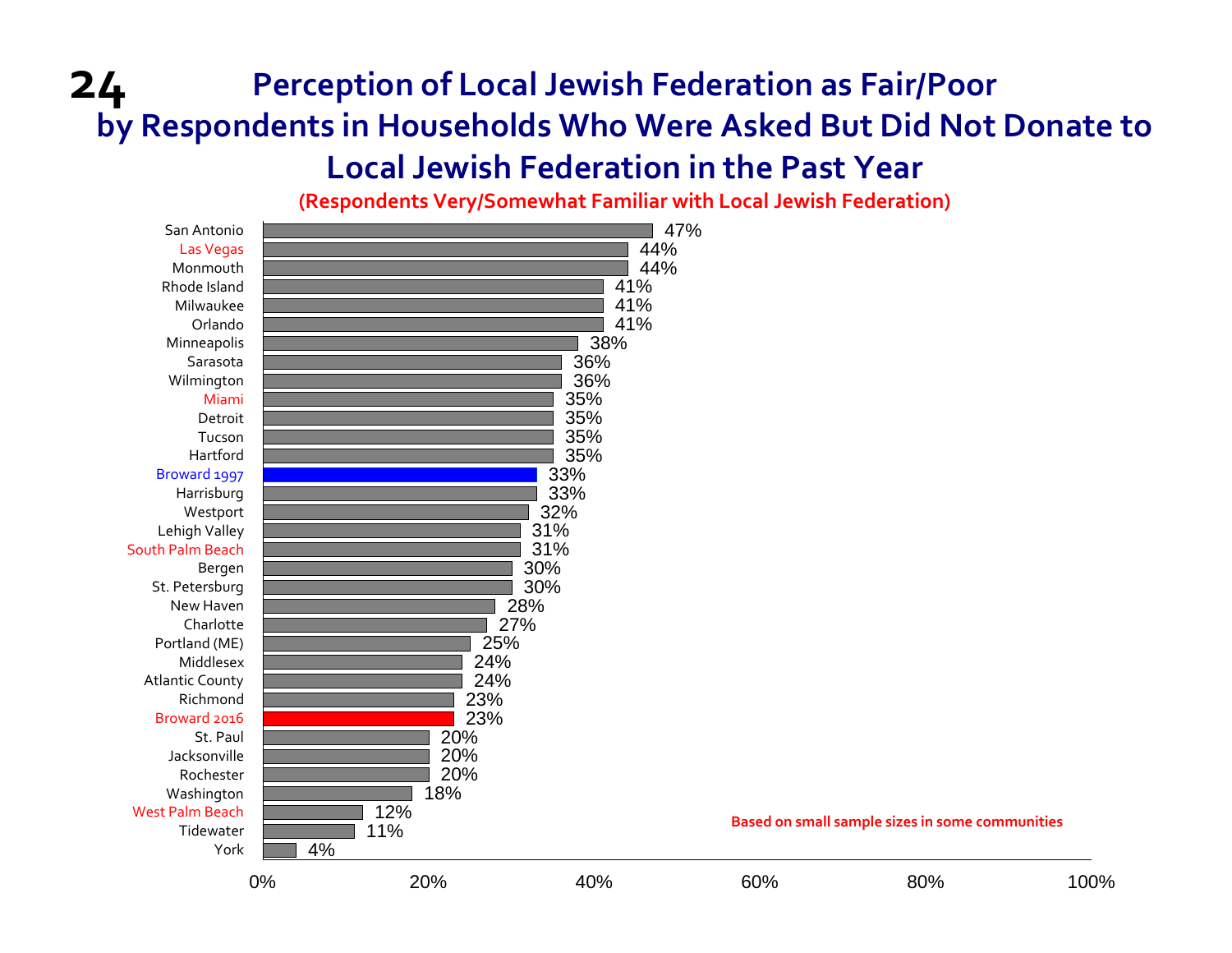**(Jewish Households)**

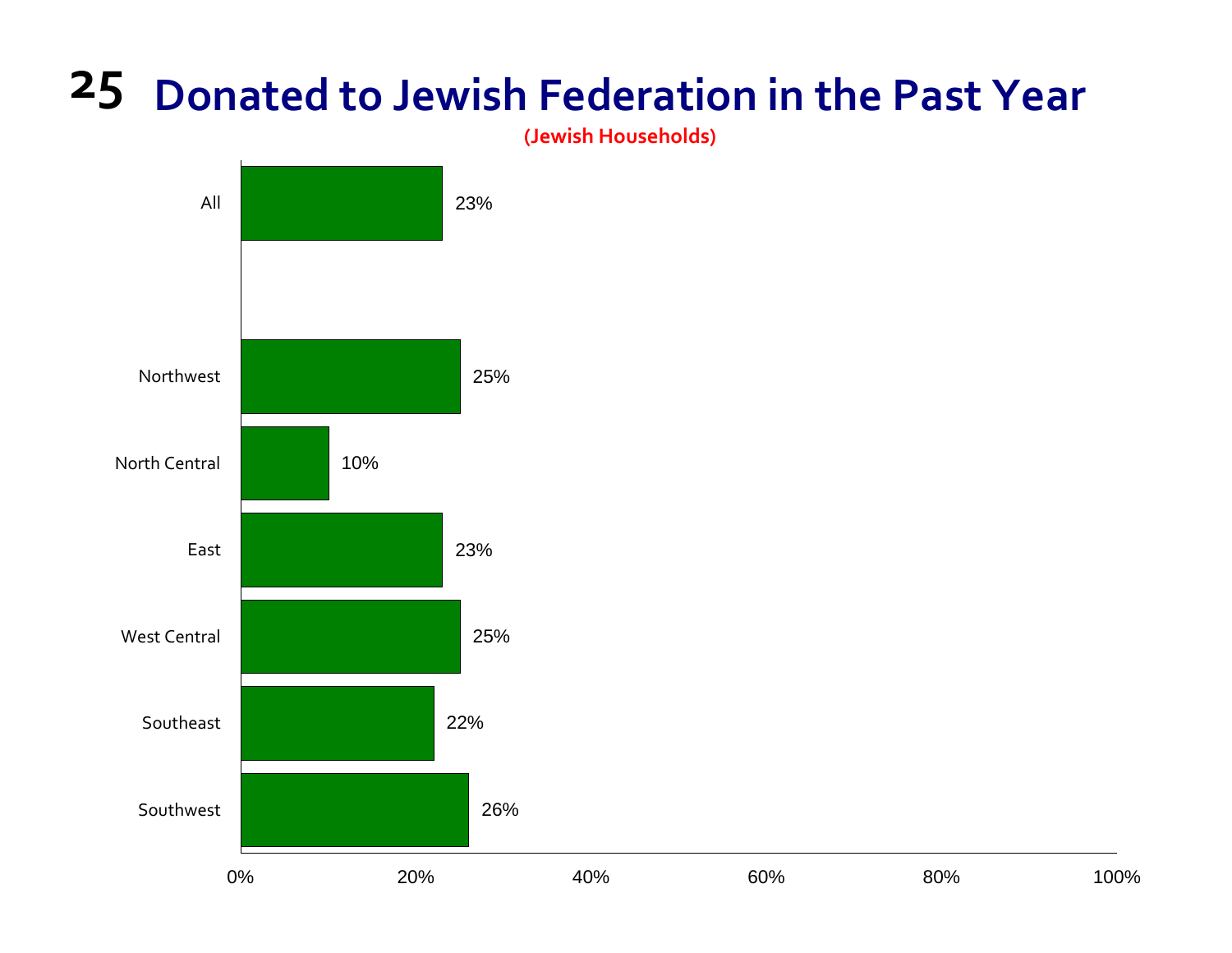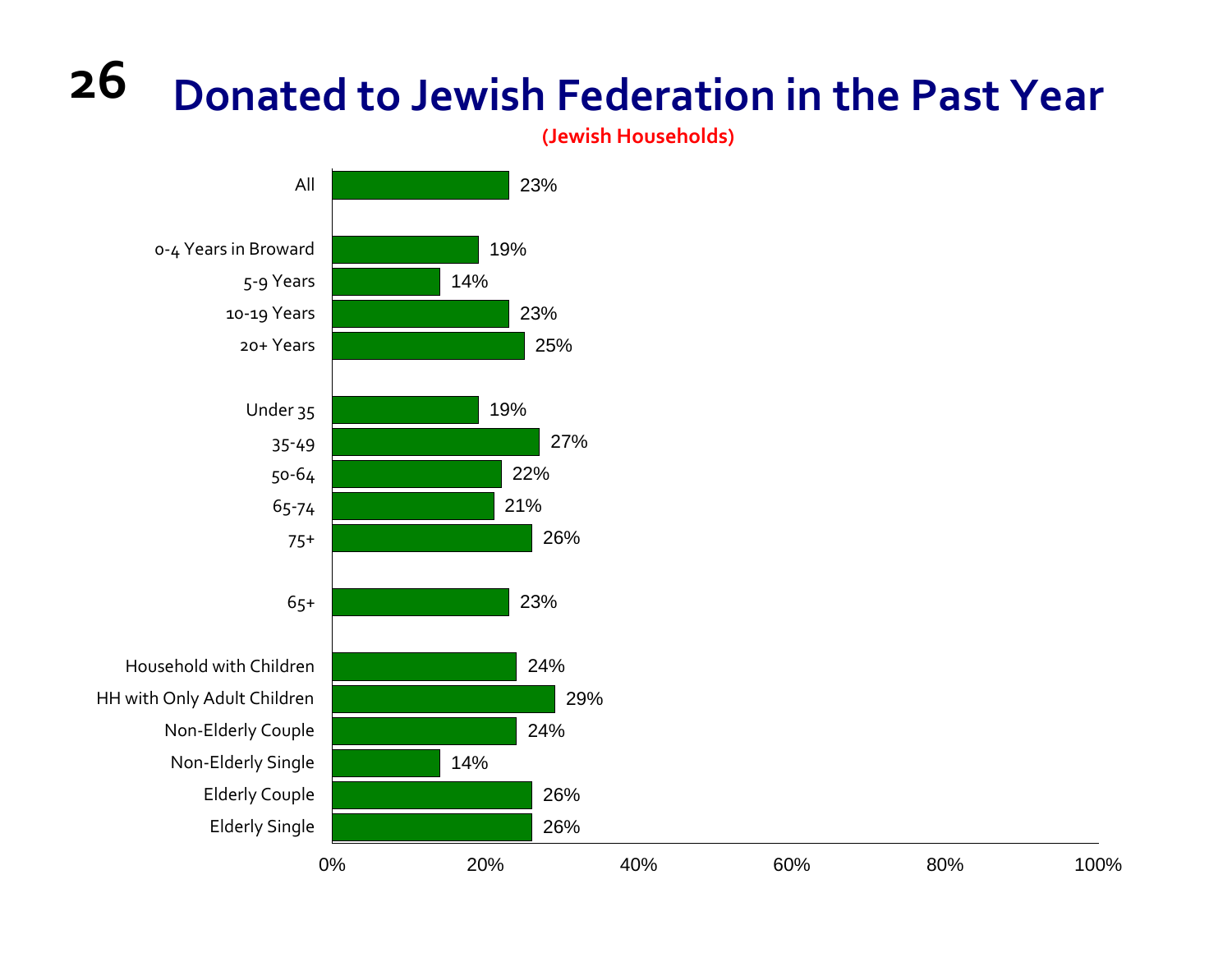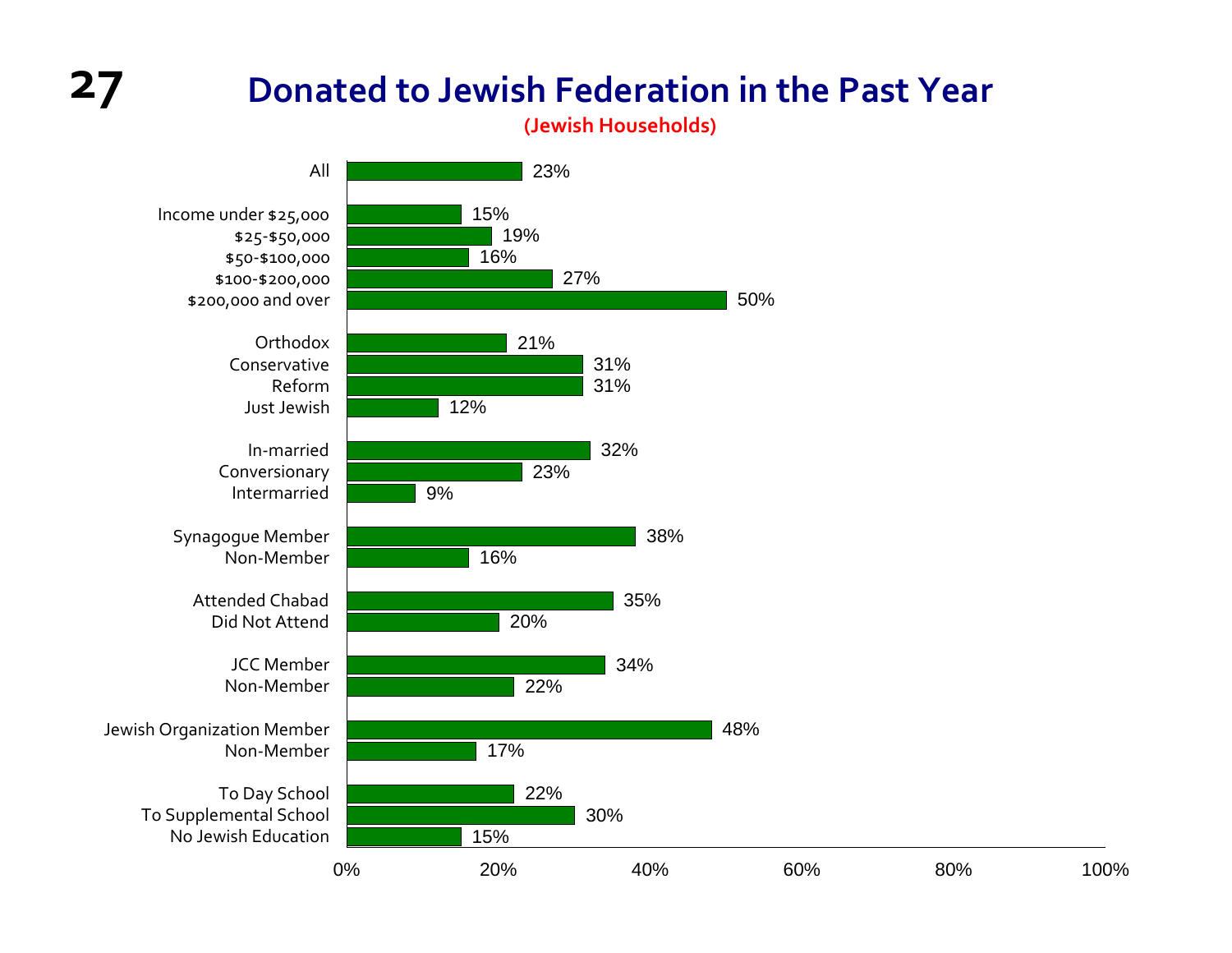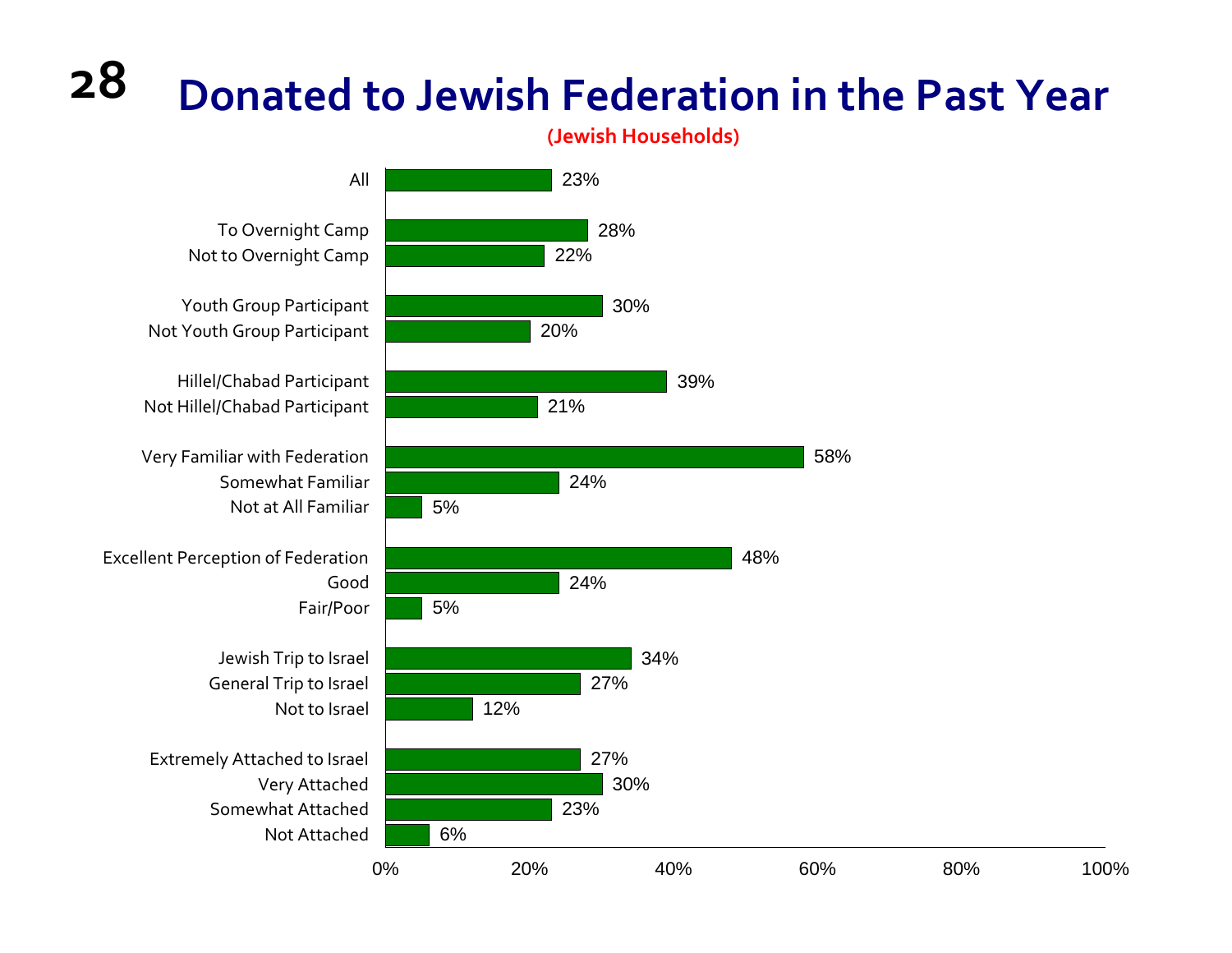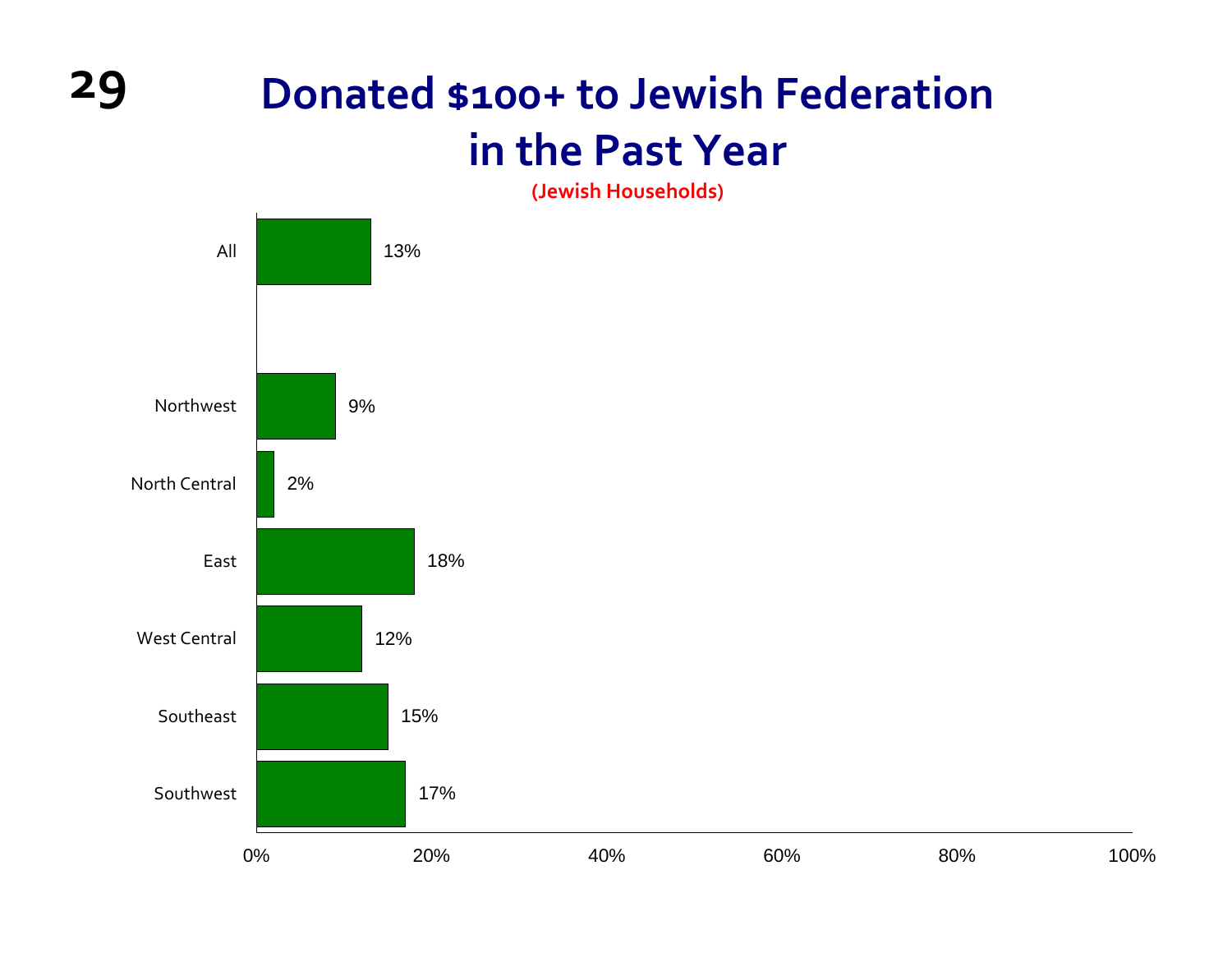

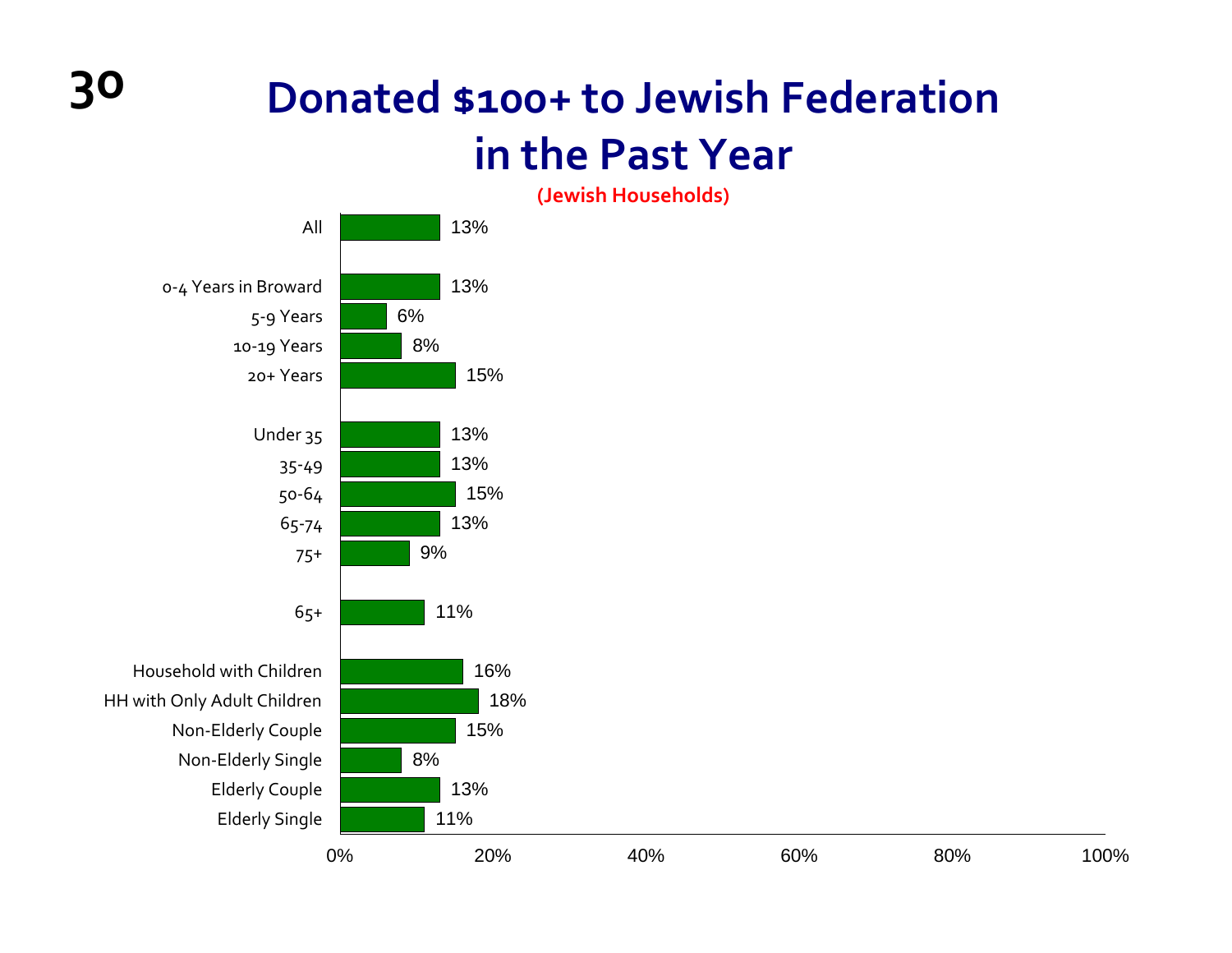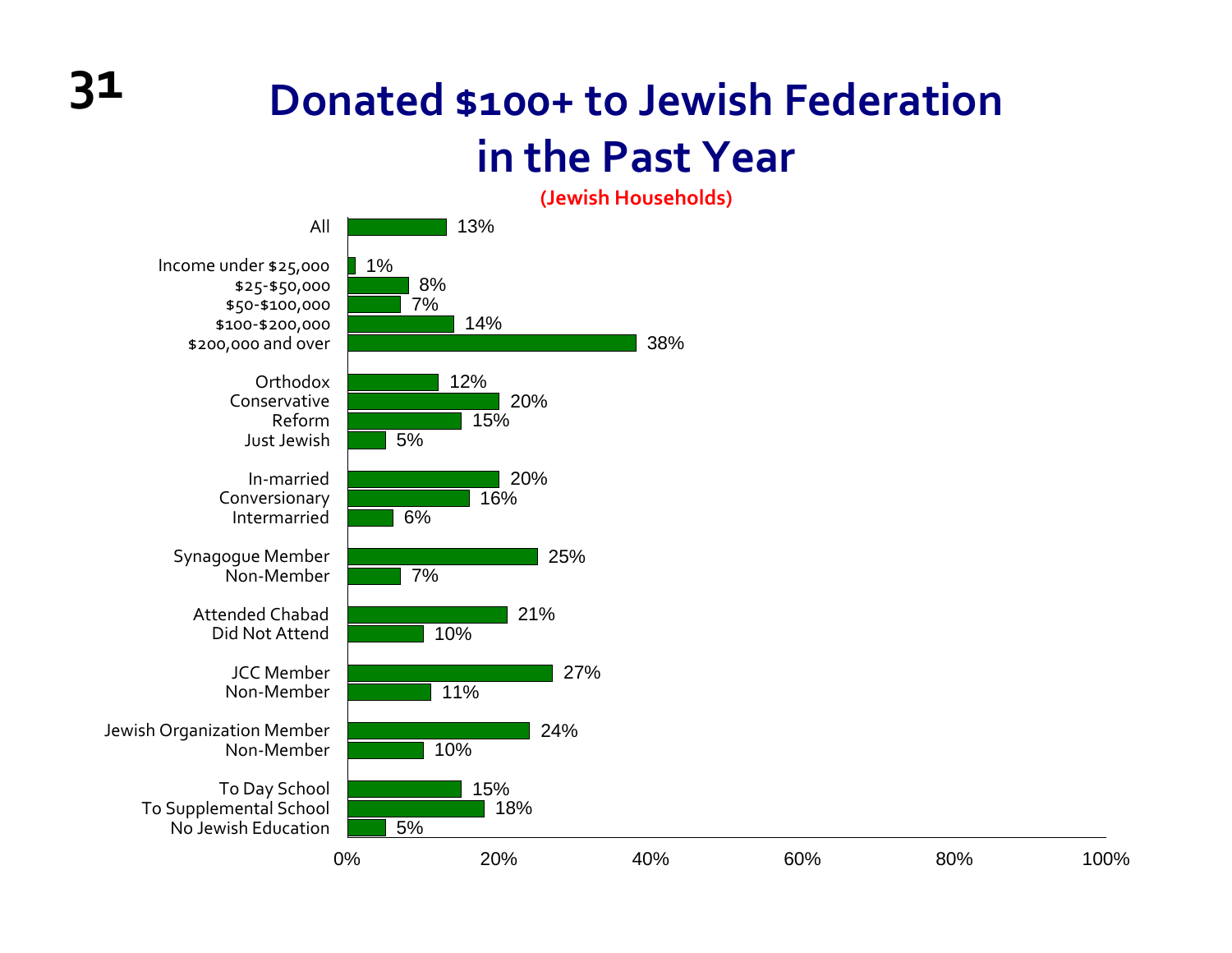

100%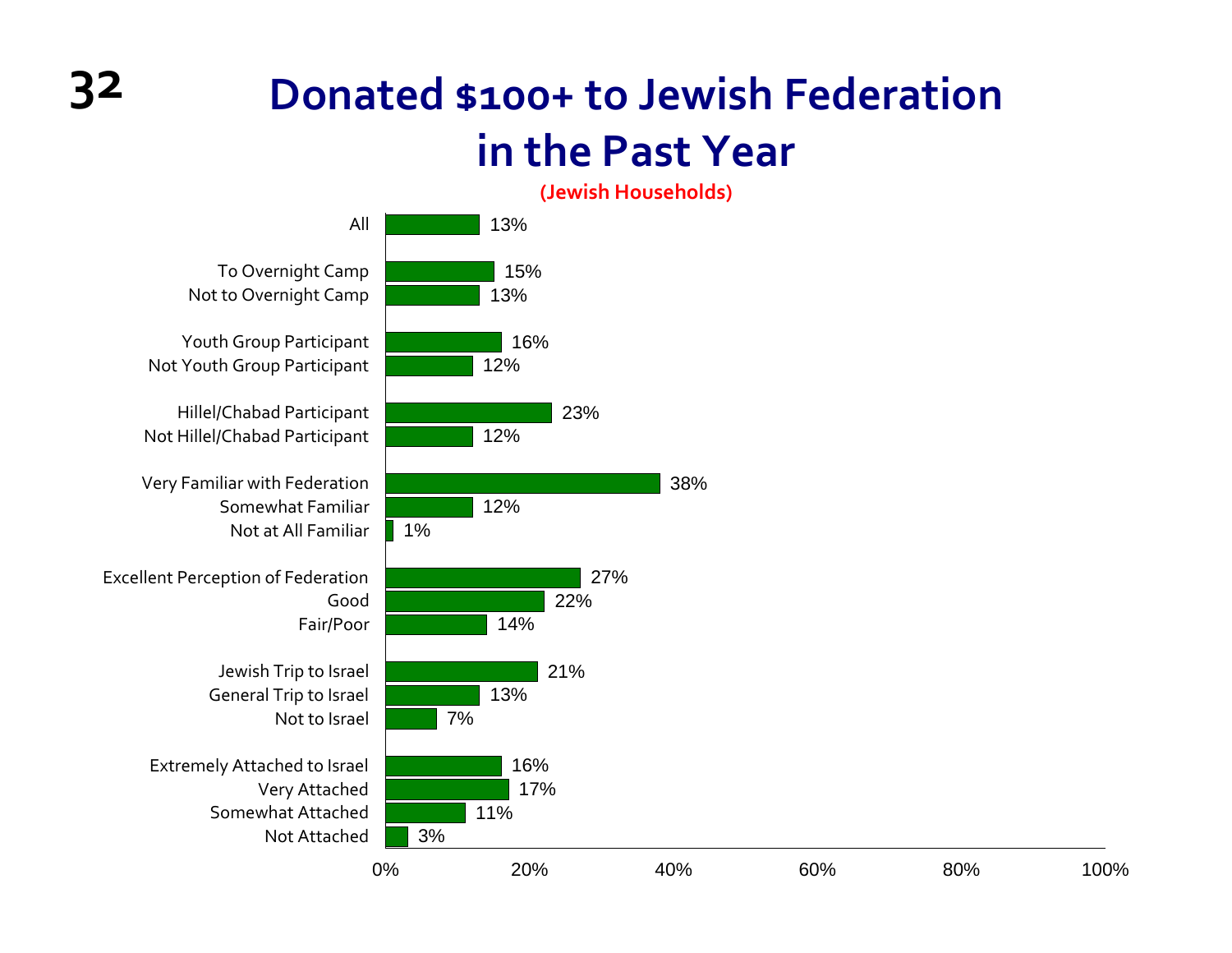### **33 Overlap Between Households Who Donated to Other Jewish Federations and the Jewish Federation of Greater Houston in the Past Year**

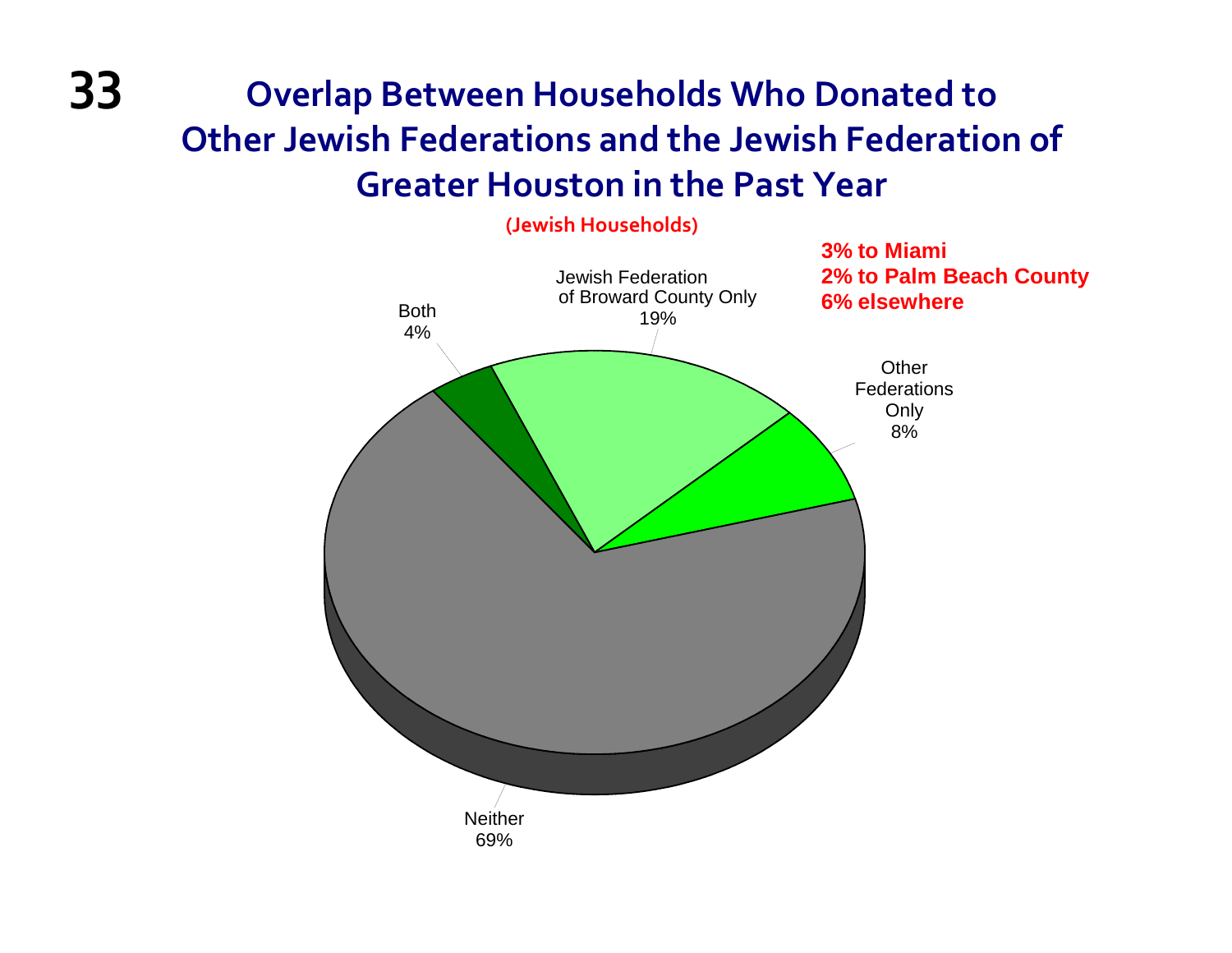### **34 Donated to Other Jewish Federations Only in the Past Year**

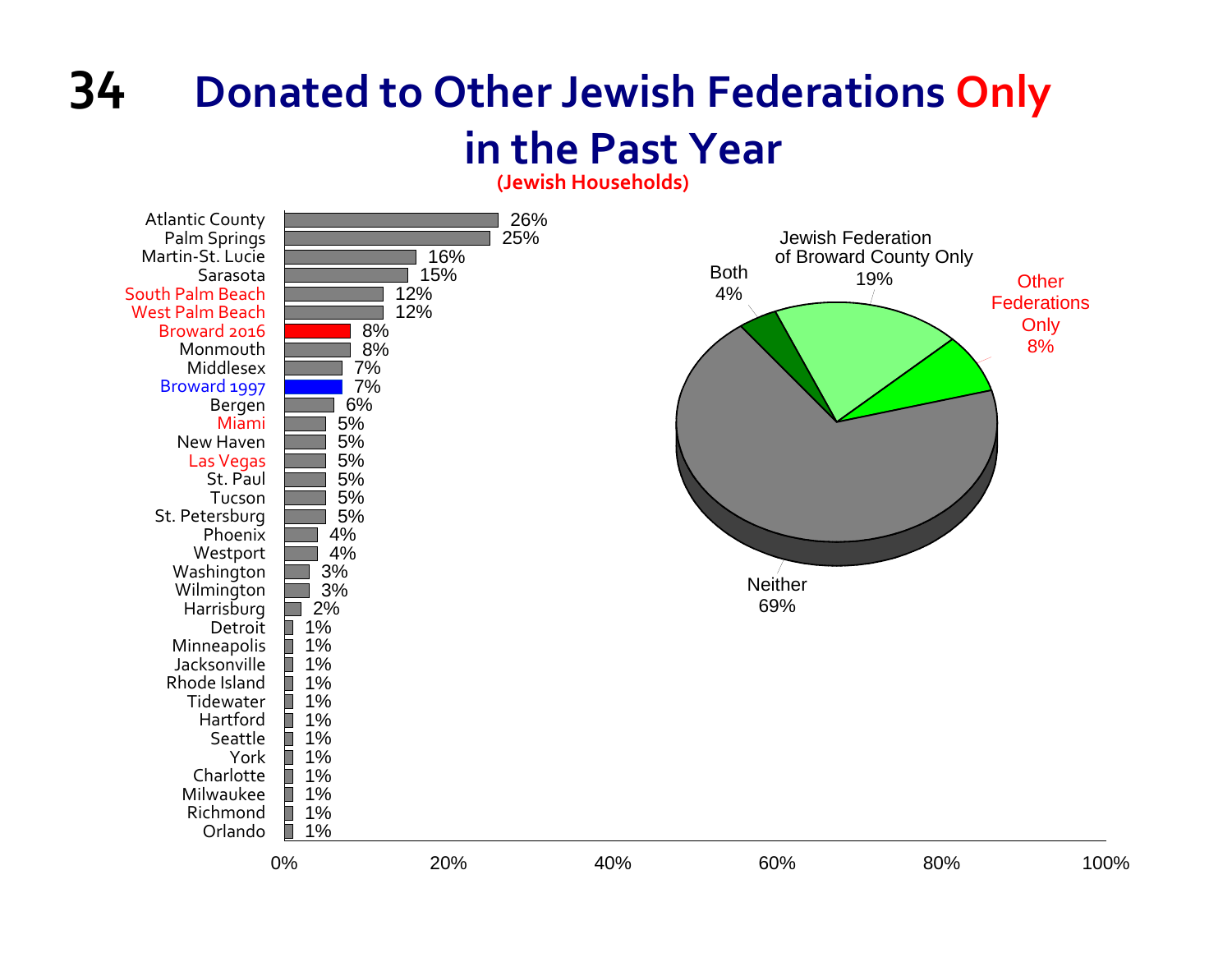**(Jewish Households)**

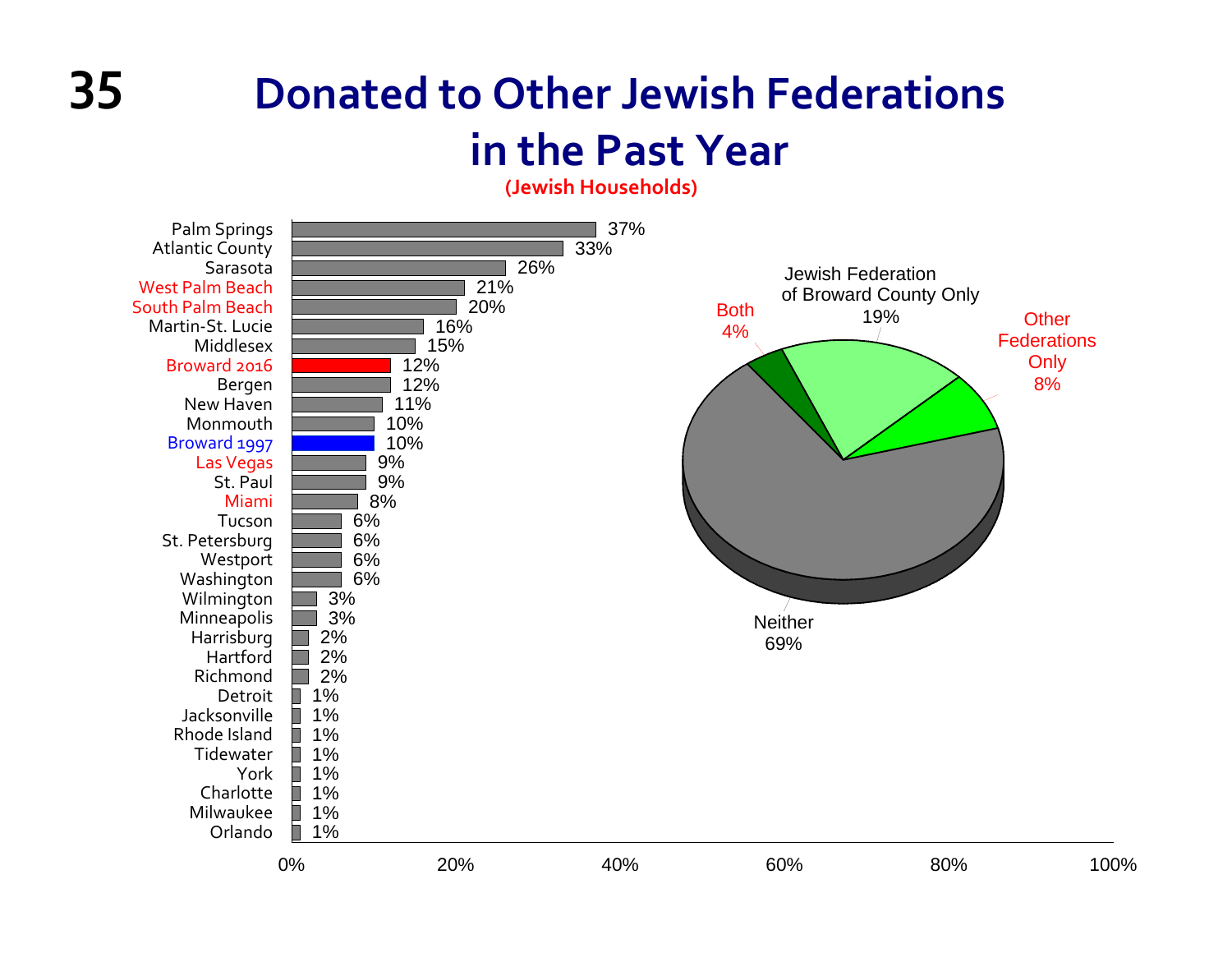**(Including Local Jewish Federation and Other Jewish Federations)**

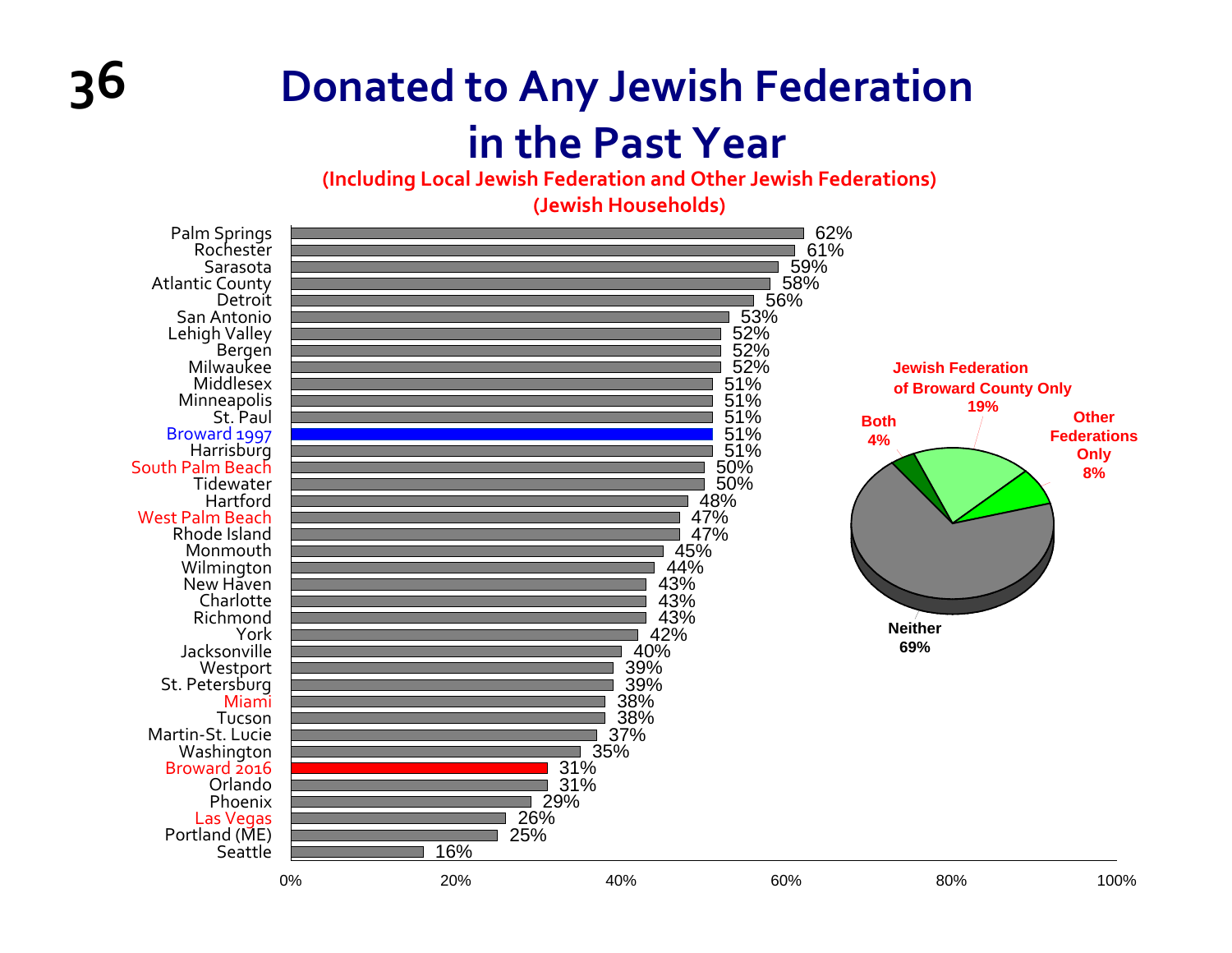

**Philanthropic Profile: Annual Campaign Data**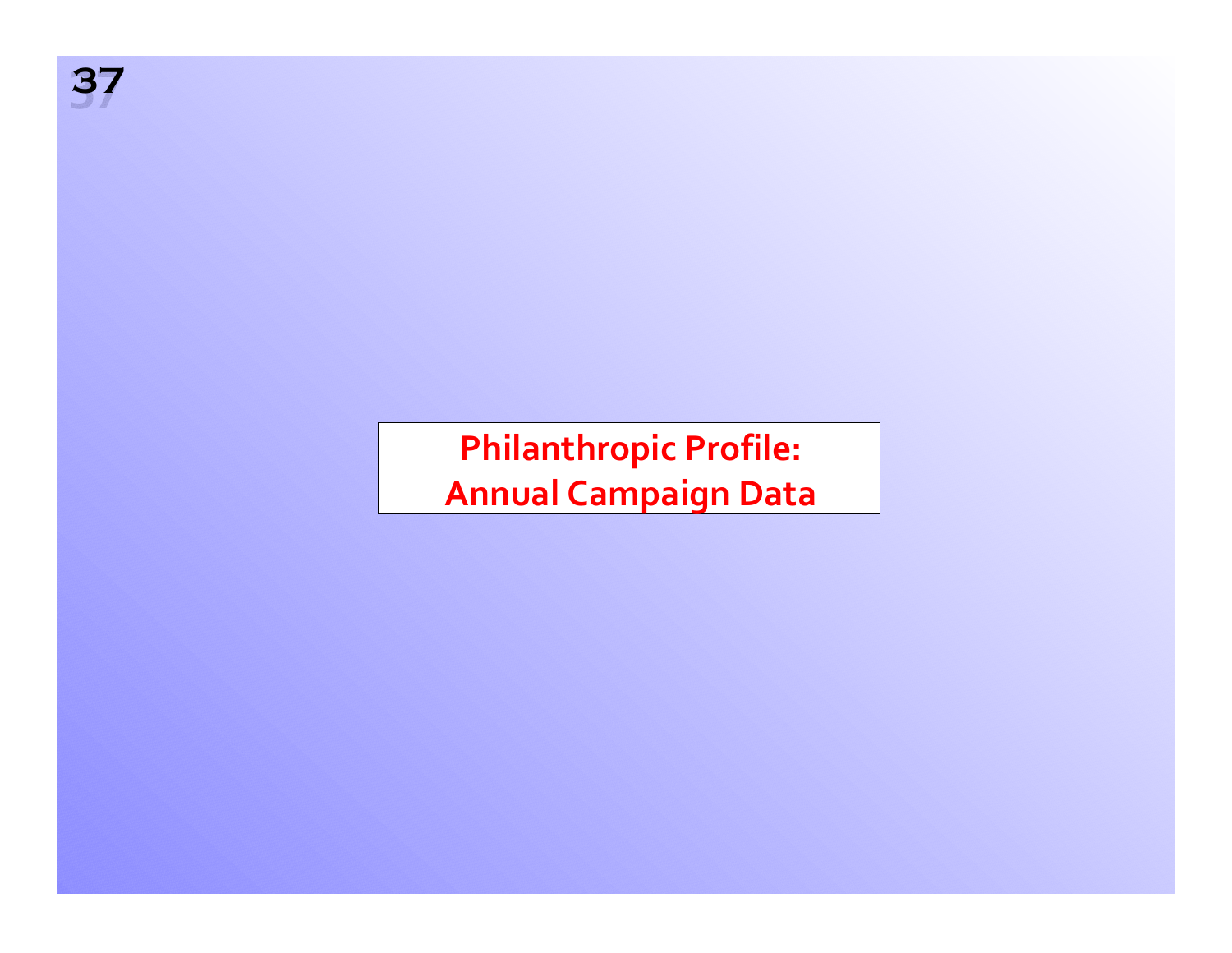# **38 Jewish Federation Annual Campaign**

**(NOT Adjusted for Inflation)**

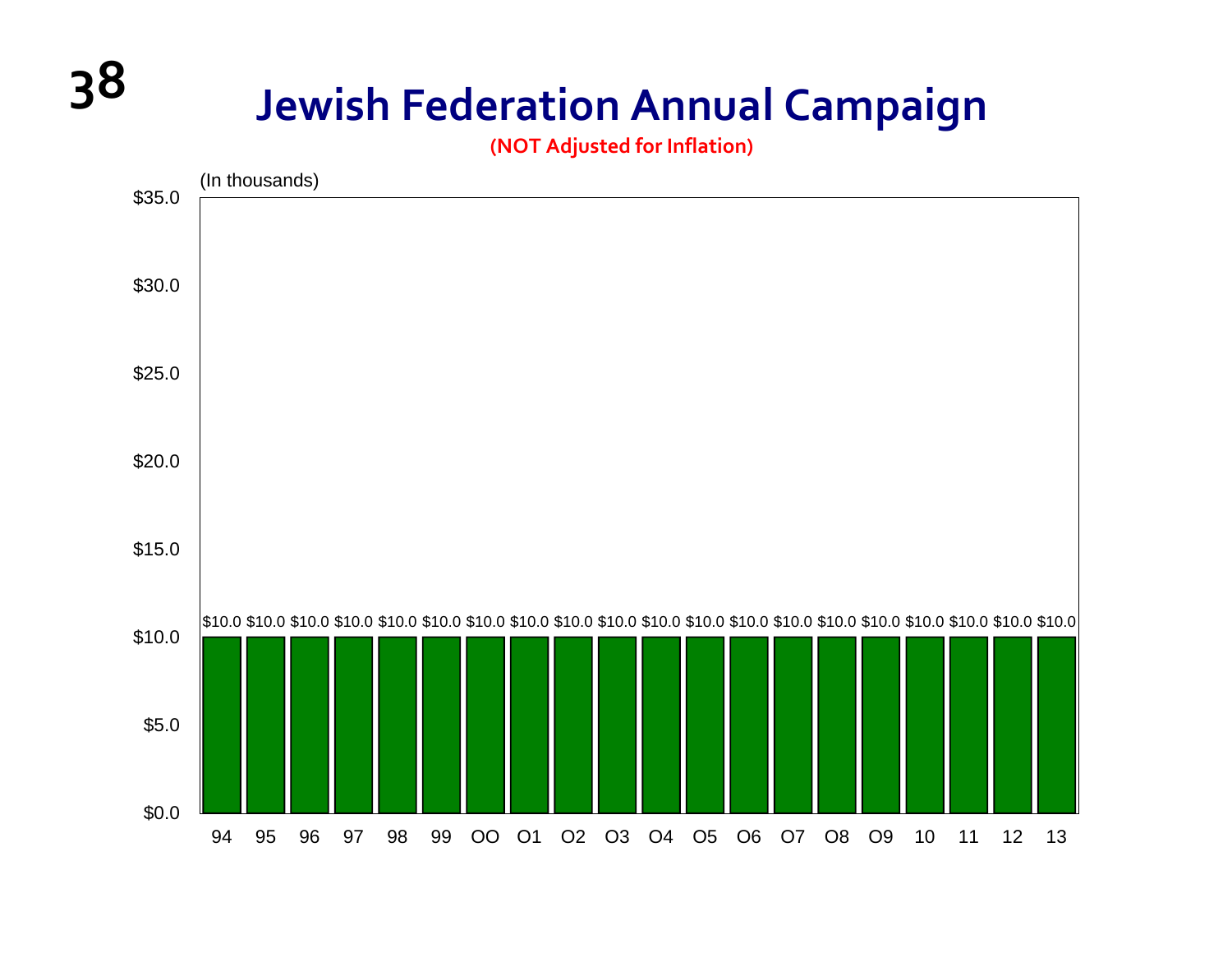# **39 Jewish Federation Annual Campaign**

**(Adjusted for Inflation to 2013 Dollars)**

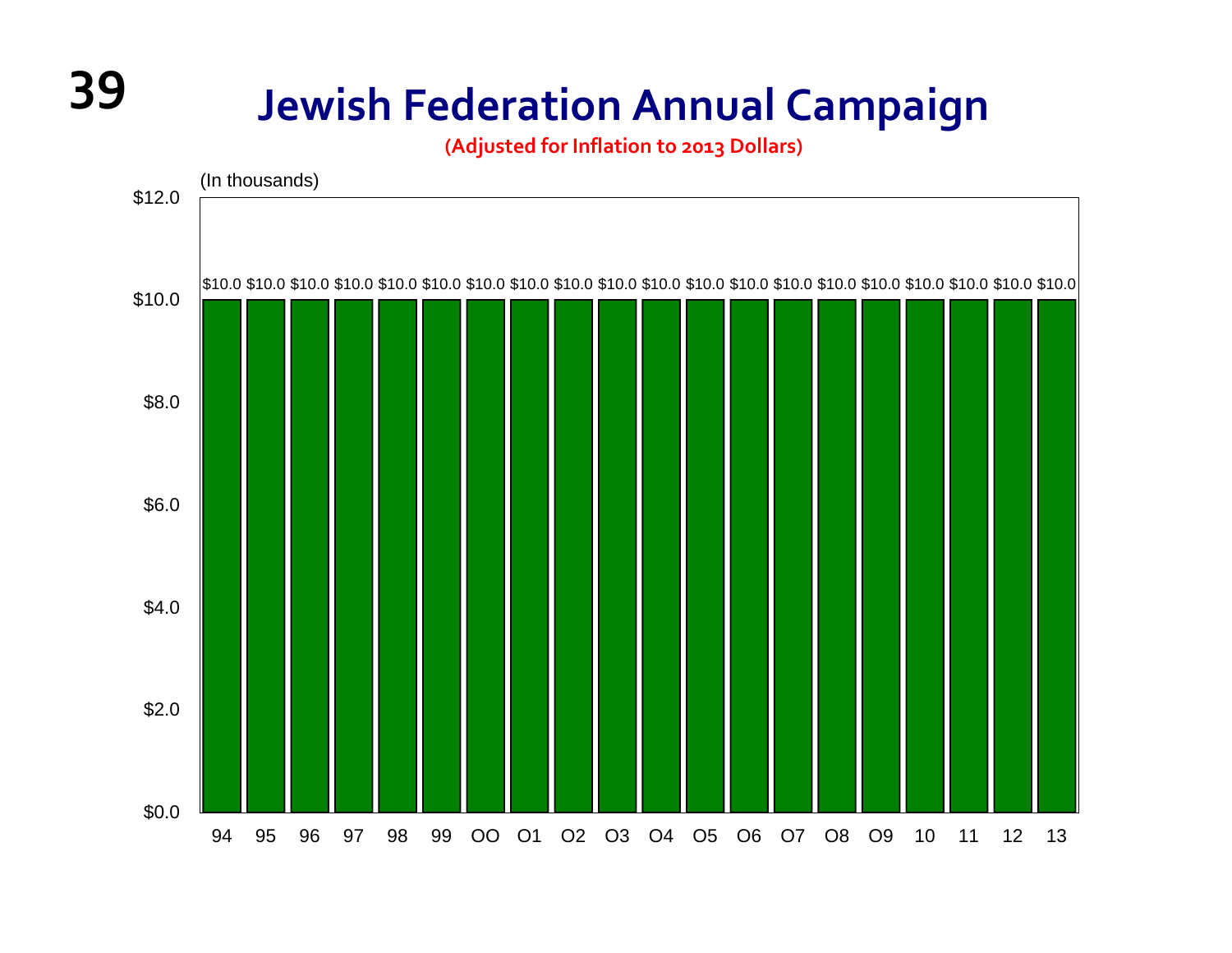# **40 Number of Donors to Jewish Federation Annual Campaign**

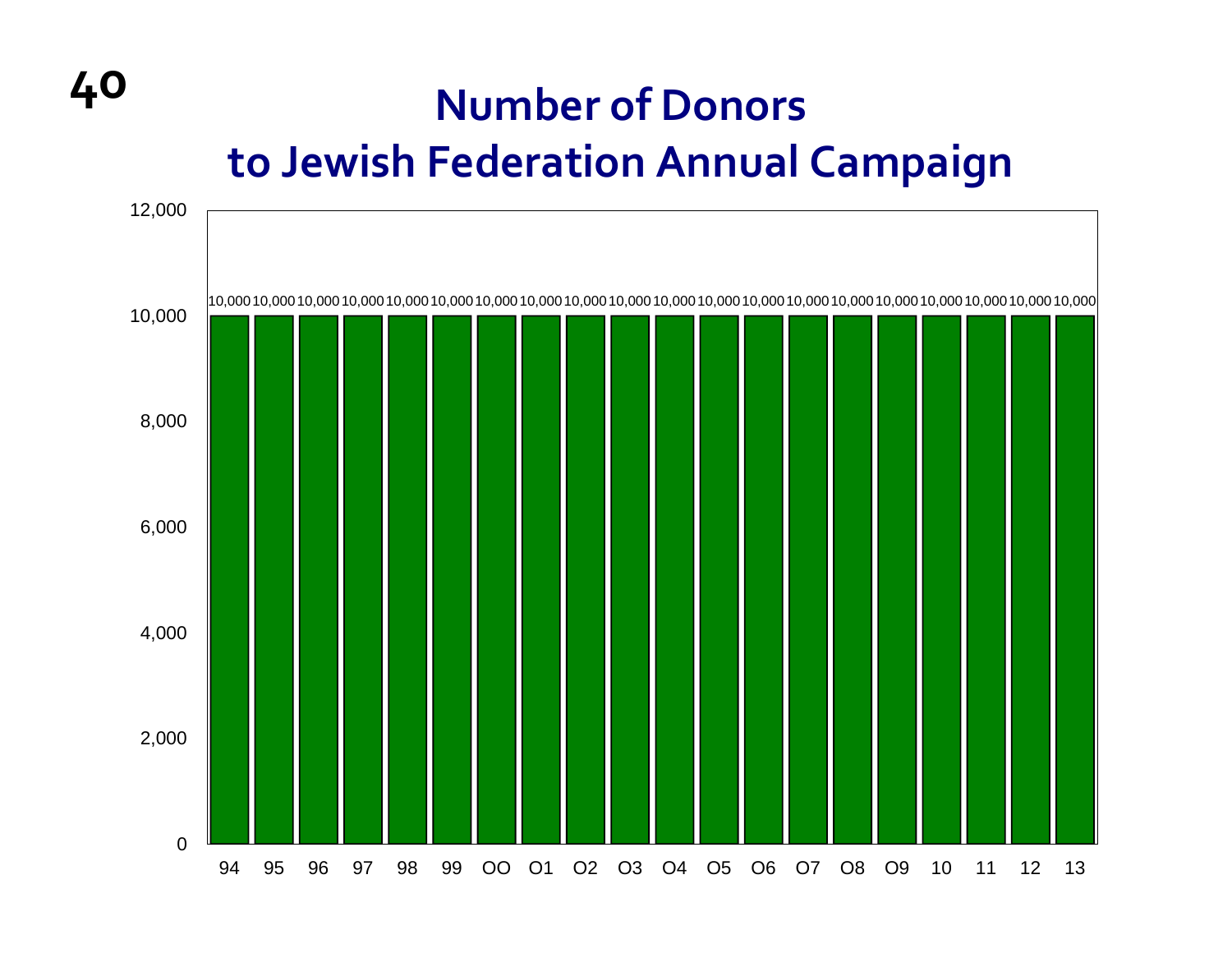### **<sup>41</sup> Average Donation to Jewish Federation per Jewish Donor**

**(Adjusted for Inflation to 2013 Dollars)**

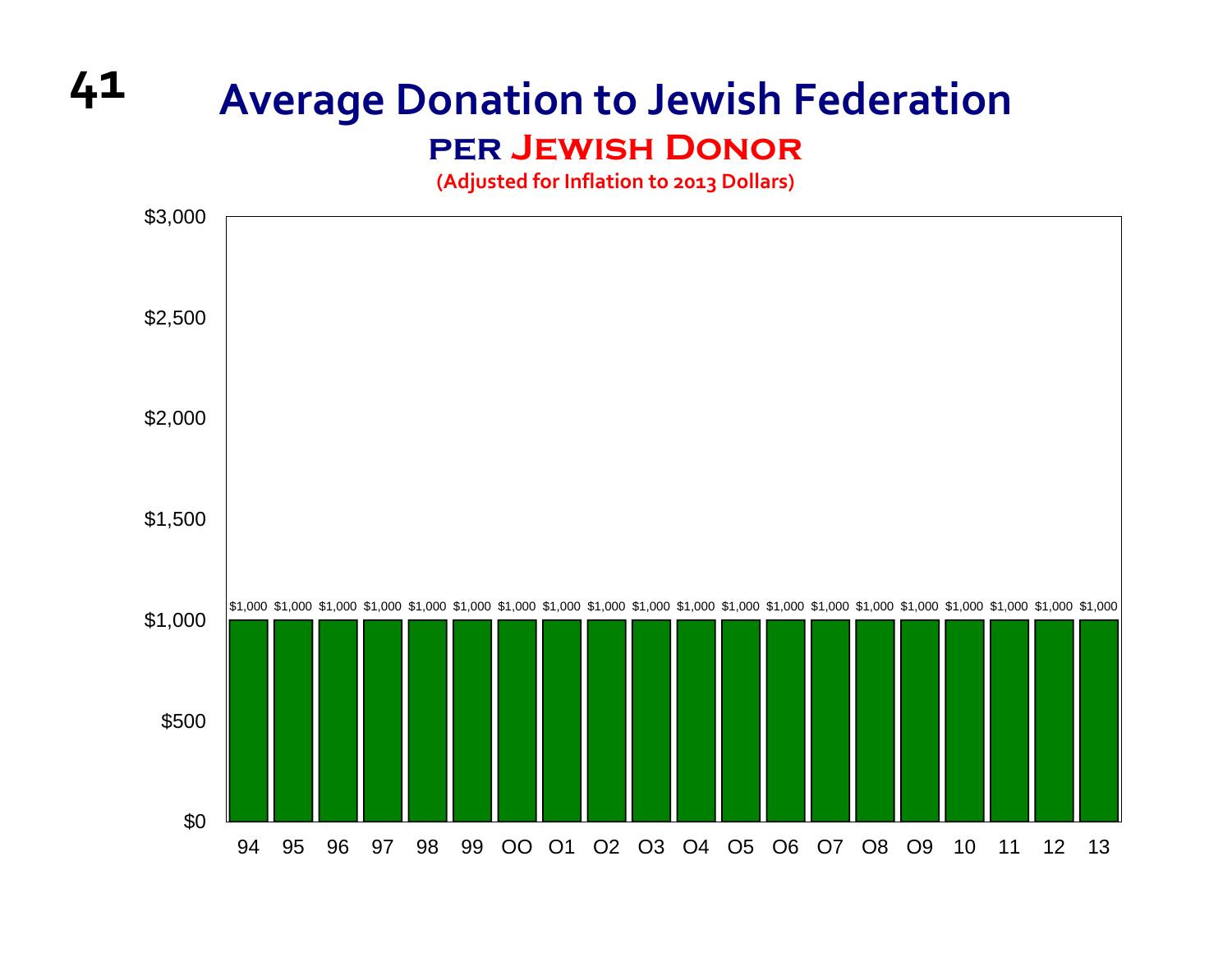# **42 Number of Jewish Households Who Donated to Jewish Federation Annual Campaign**

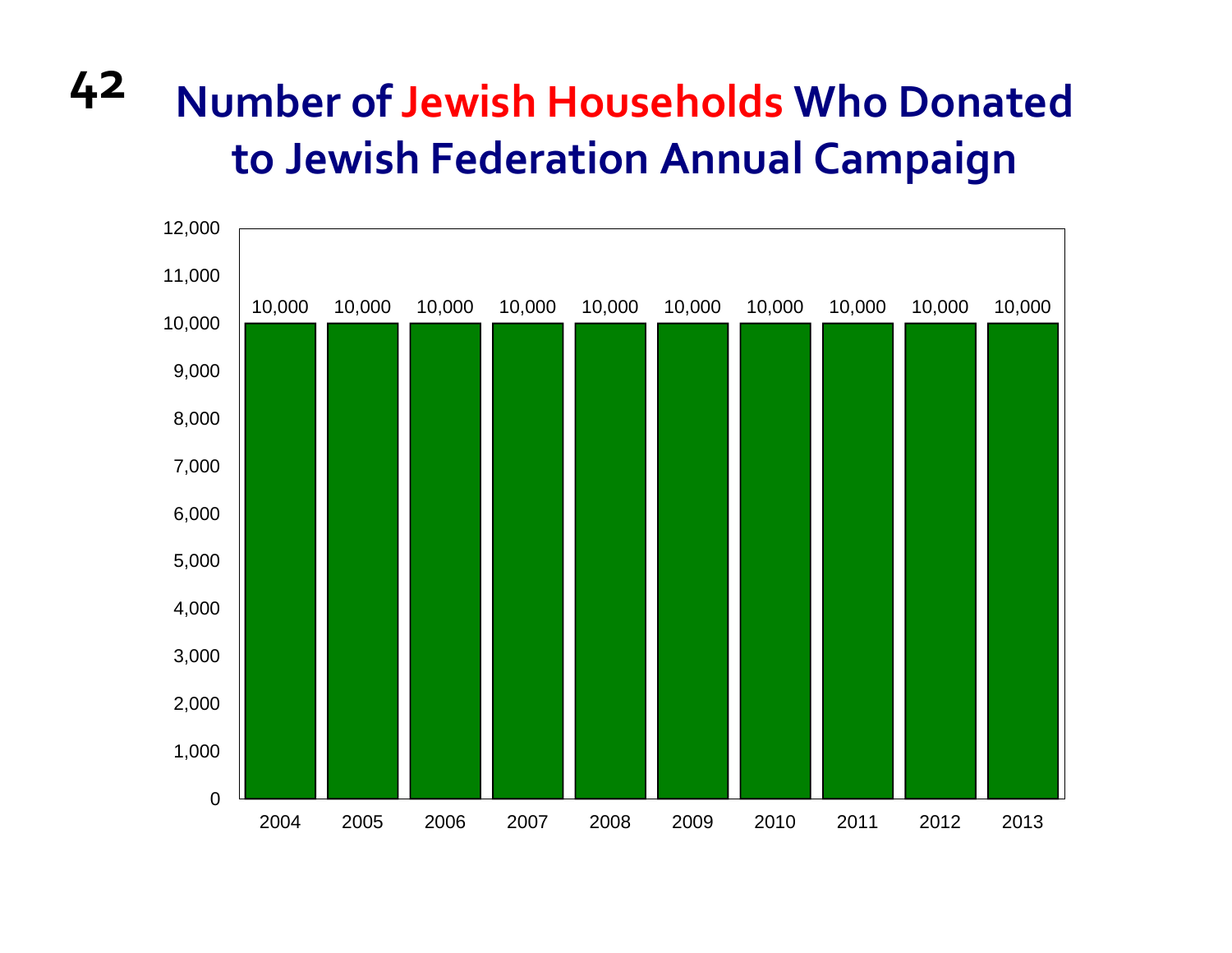# **<sup>43</sup> Average Donation to Jewish Federation**

**(Adjusted for Inflation)**

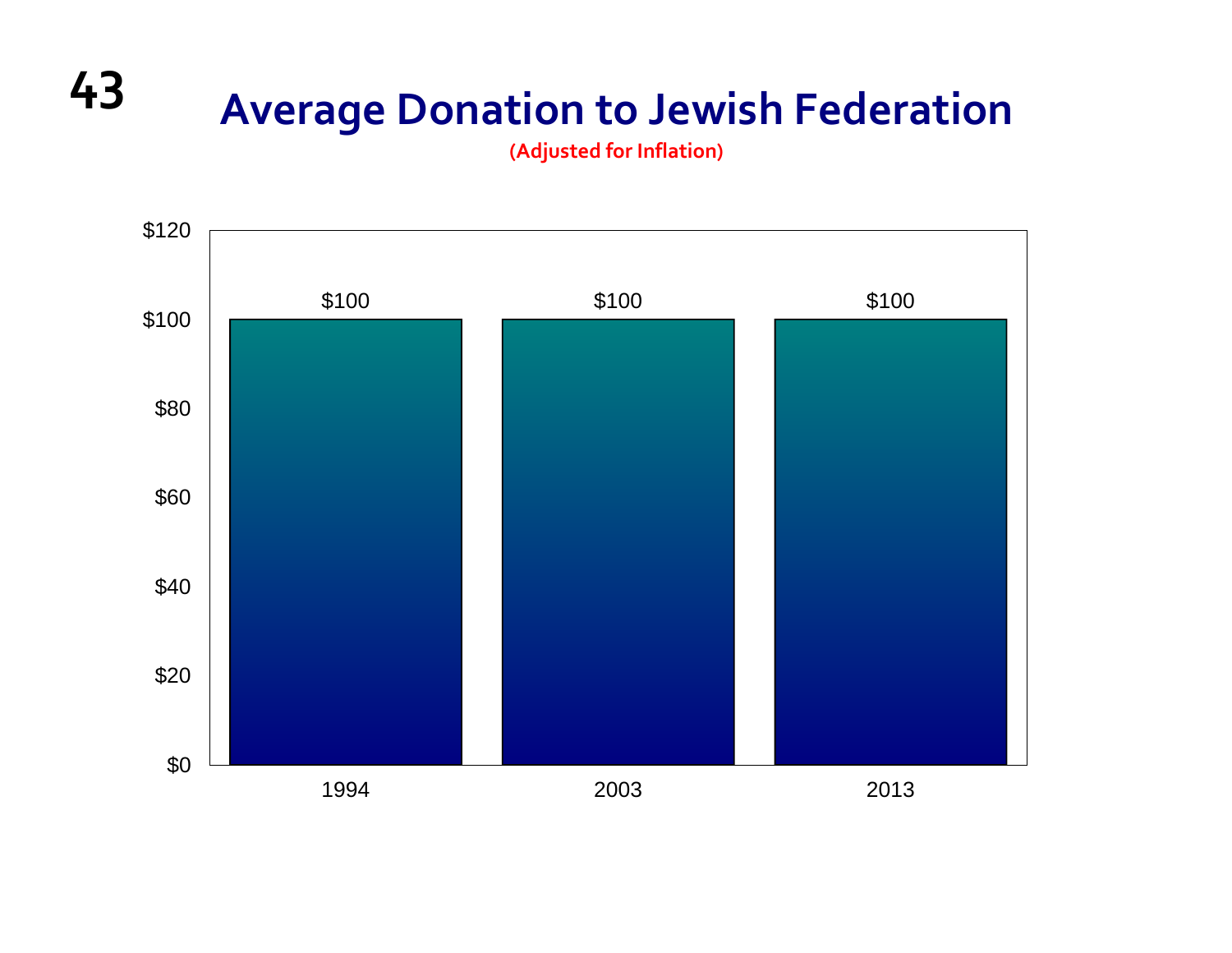# **44 Local Jewish Federation Annual Campaign**

**(In millions)**

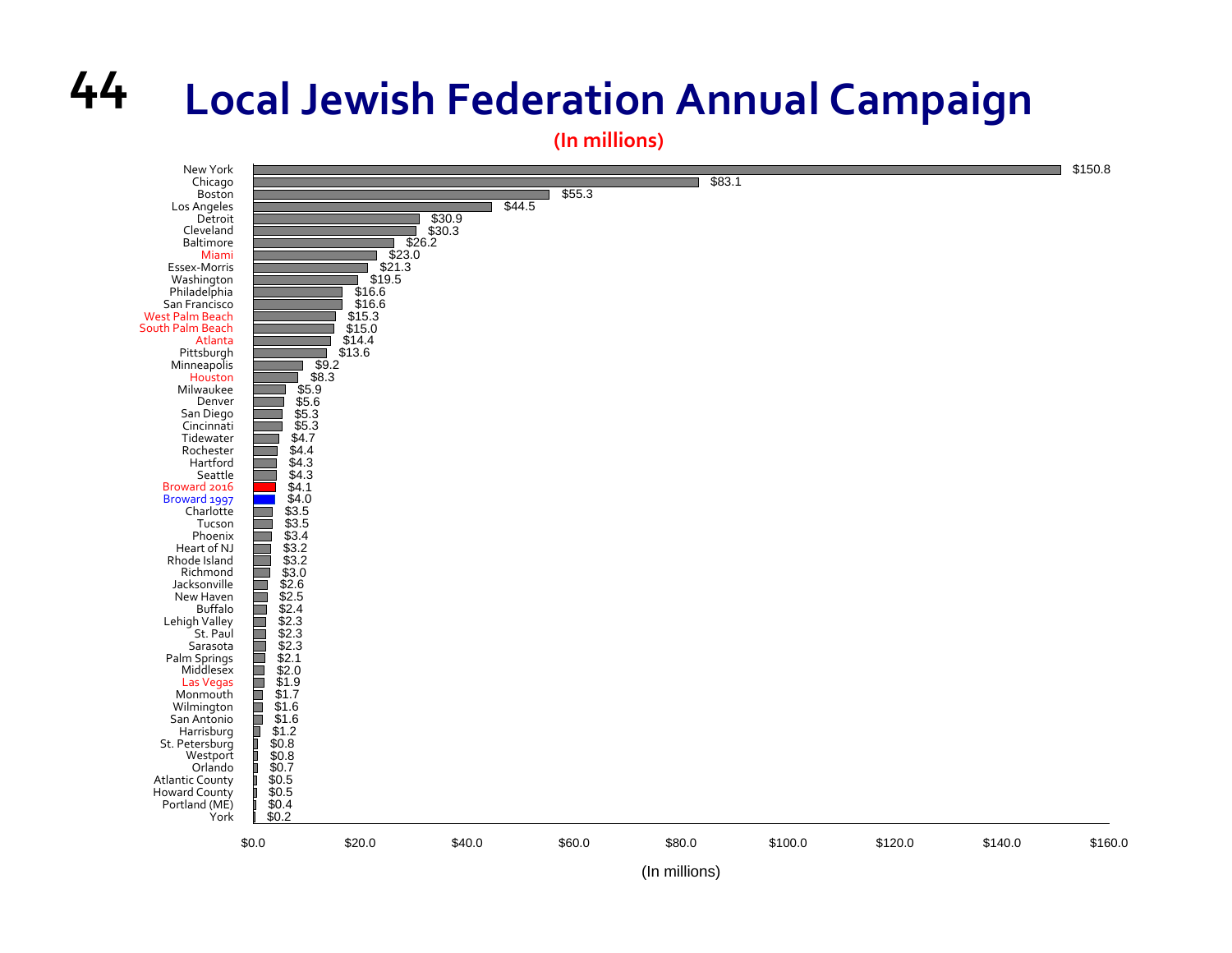# **45**

### **Average Donation to Local Jewish Federation Per Jewish Household**

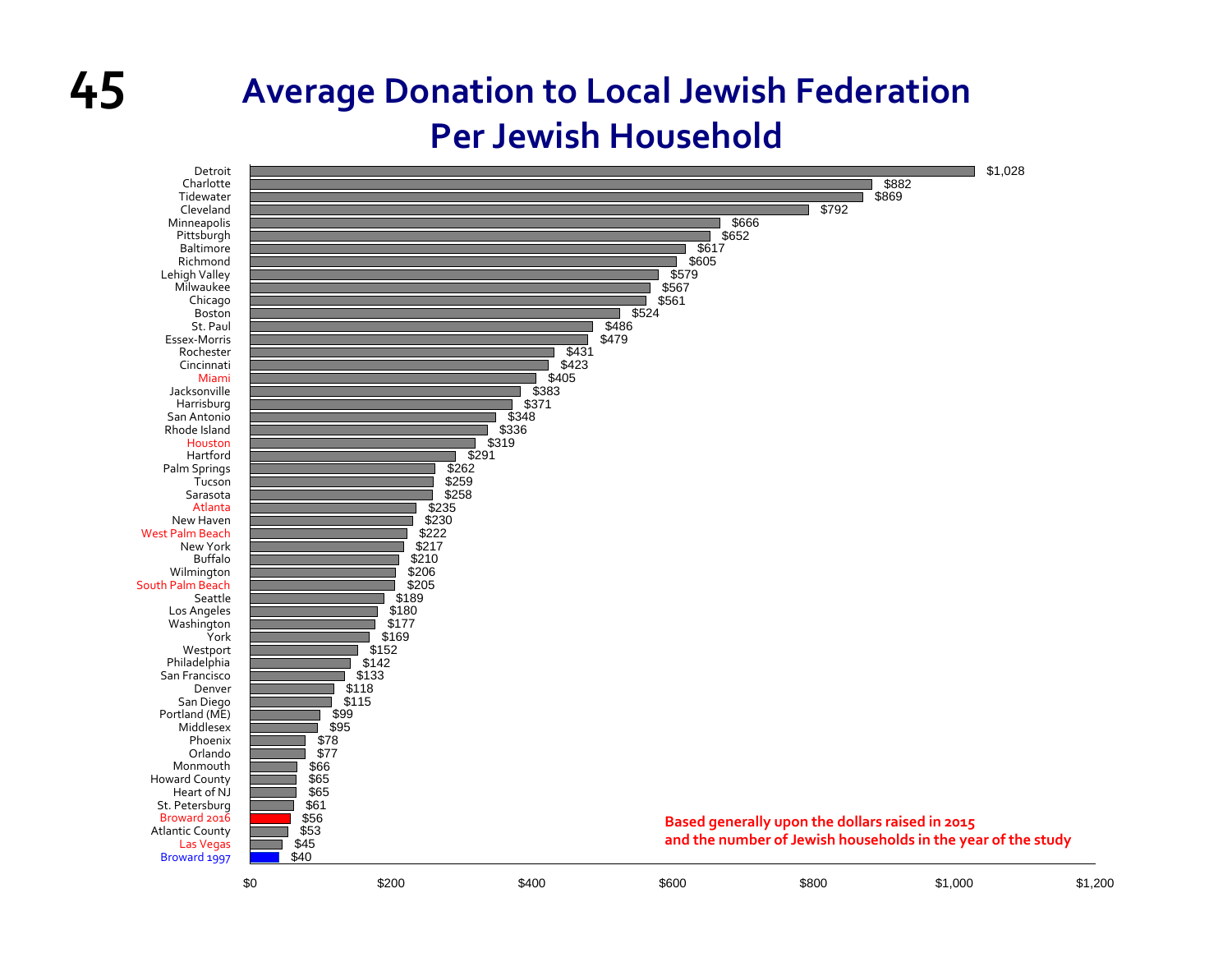

**Philanthropic Profile: Other Charities**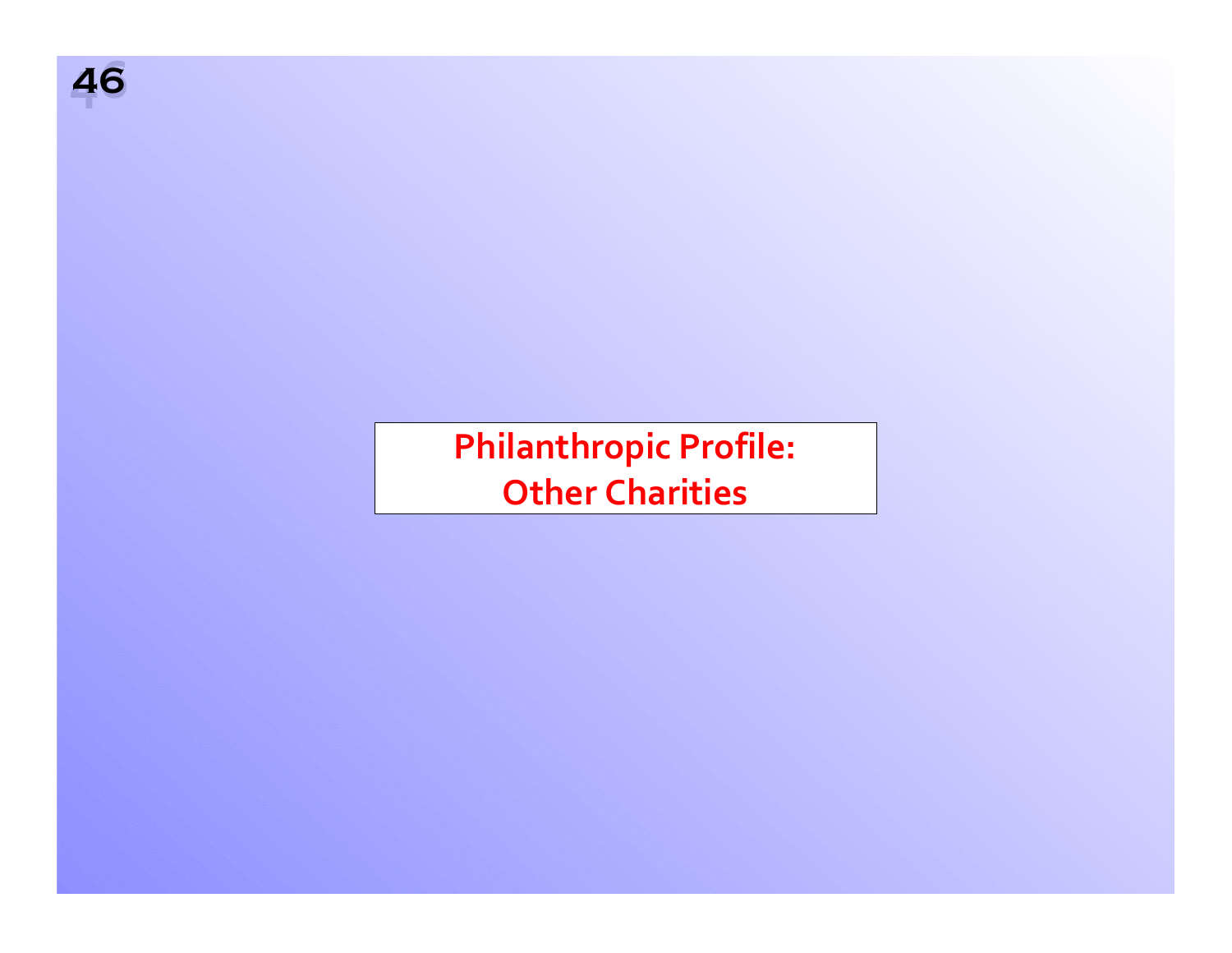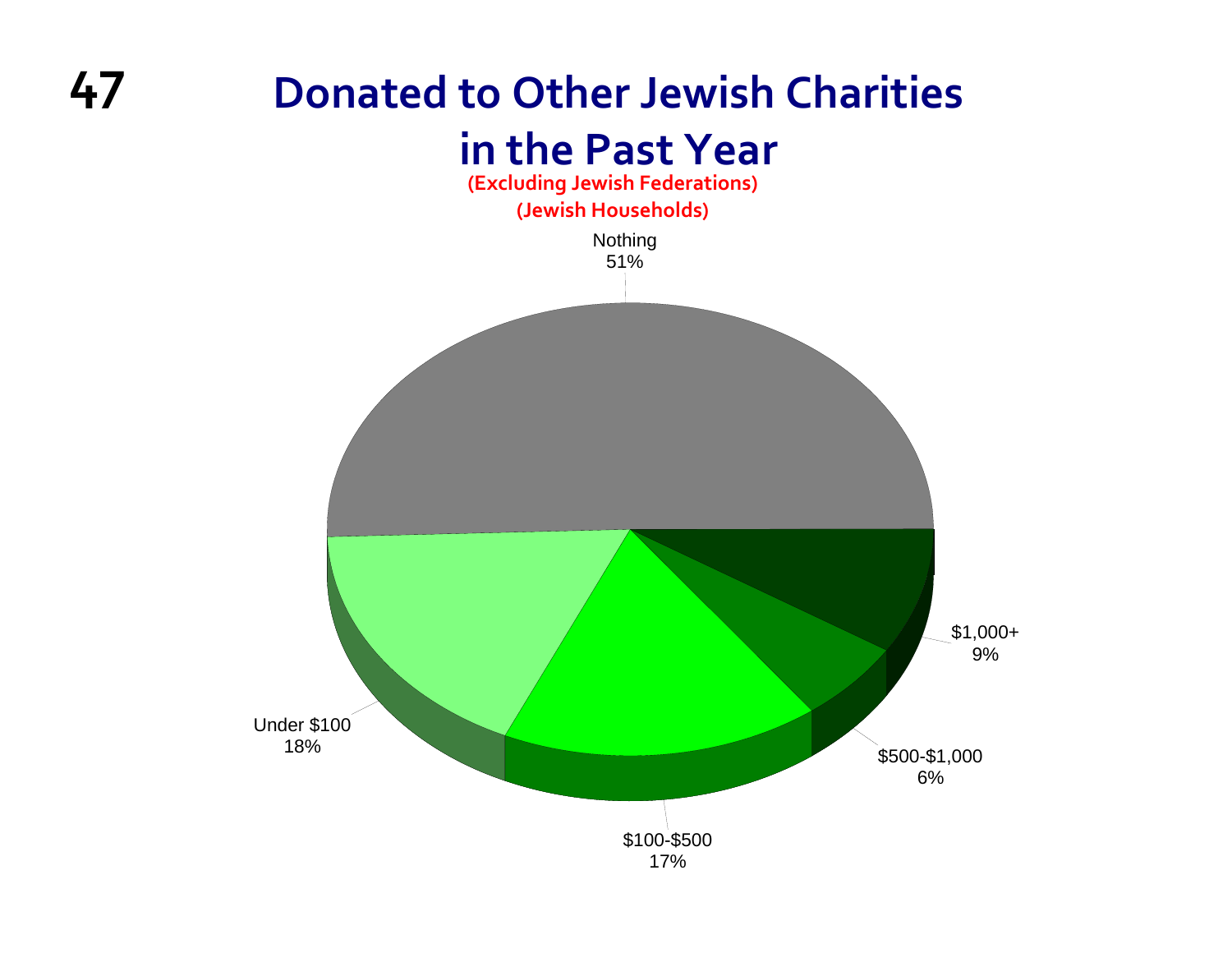**(Excluding Jewish Federations)**

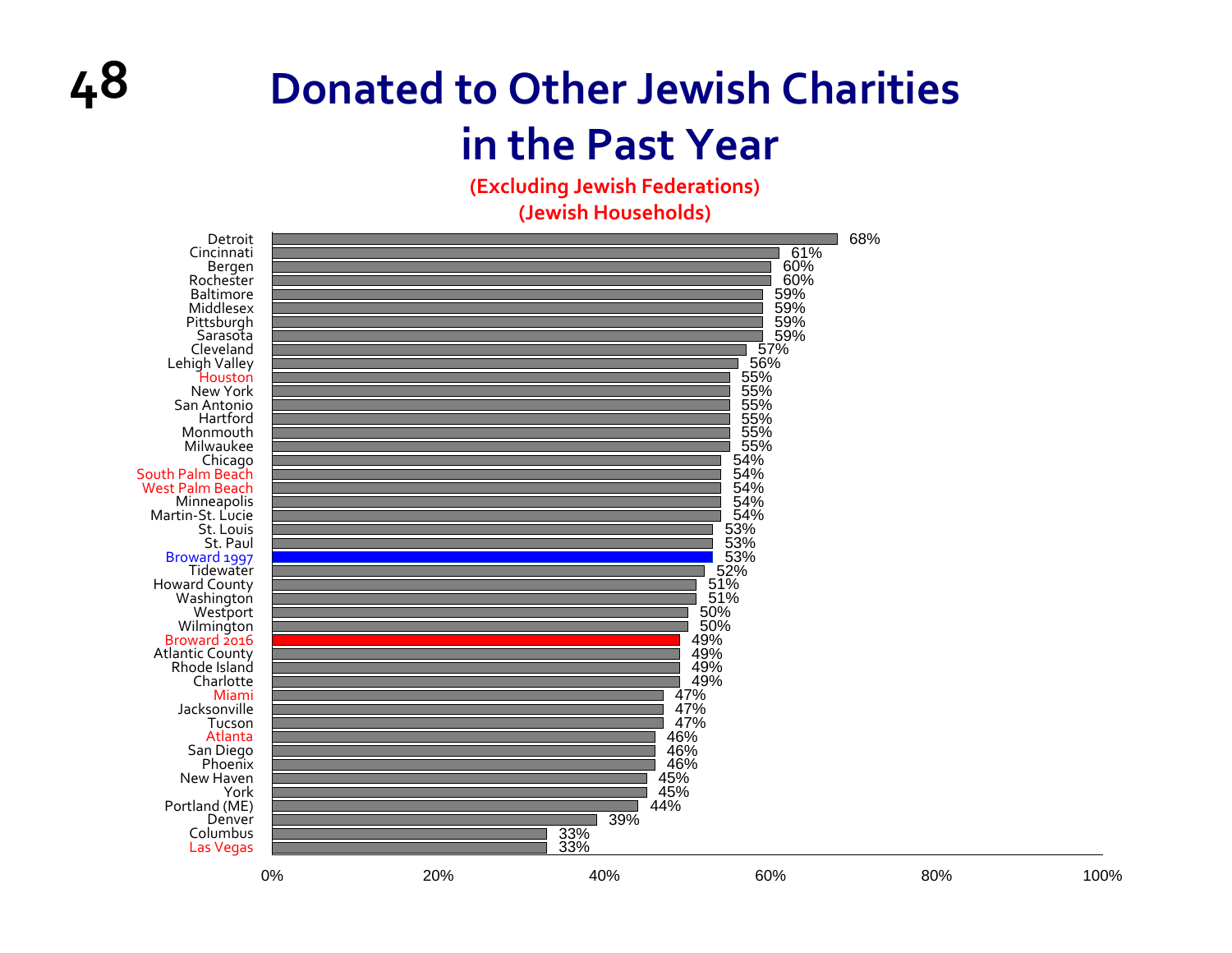### **49 Donated Under \$100 to Other Jewish Charities by Households Who Donated to Other Jewish Charities**

### **in the Past Year**

**(Excluding Jewish Federations) (Jewish Households)**

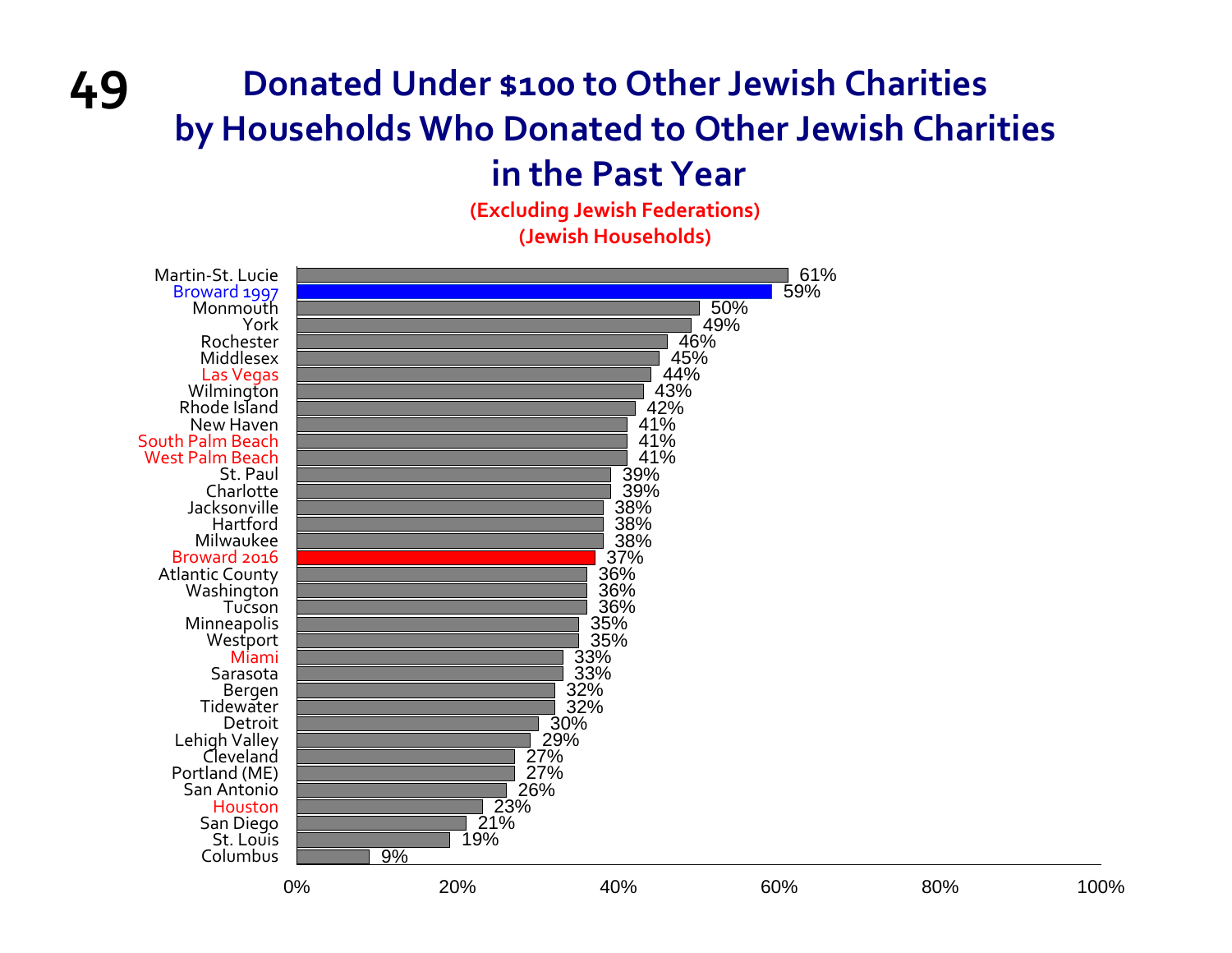# **<sup>50</sup> Donated \$1,000 and Over to Other Jewish Charities by Households Who Donated to Other Jewish Charities**

### **in the Past Year**

**(Excluding Jewish Federations)**

| (Jewish Households)                                                                                                                                                                                                                                                                                                                                                                                                                                                                                                                                          |                            |                                                                                                                                                                                                         |     |     |     |      |  |  |  |  |  |  |
|--------------------------------------------------------------------------------------------------------------------------------------------------------------------------------------------------------------------------------------------------------------------------------------------------------------------------------------------------------------------------------------------------------------------------------------------------------------------------------------------------------------------------------------------------------------|----------------------------|---------------------------------------------------------------------------------------------------------------------------------------------------------------------------------------------------------|-----|-----|-----|------|--|--|--|--|--|--|
| Columbus<br>St. Louis<br>San Diego<br><b>Houston</b><br>Cleveland<br>Bergen<br>Miami<br>Portland (ME)<br>Detroit<br>Lehigh Valley<br><b>Broward 2016</b><br>Jacksonville<br>Charlotte<br>San Antonio<br>Minneapolis<br>New Haven<br>Sarasota<br><b>West Palm Beach</b><br>Washington<br><b>South Palm Beach</b><br><b>Atlantic County</b><br>St. Paul<br>Rhode Island<br>Tucson<br>Hartford<br>Westport<br>Middlesex<br>York<br><b>Tidewater</b><br>Milwaukee<br>Wilmington<br>Rochester<br>Las Vegas<br>Martin-St. Lucie<br>Monmouth<br><b>Broward 1997</b> | 8%<br>7%<br>6%<br>6%<br>5% | 25%<br>24%<br>23%<br>22%<br>21%<br>21%<br>21%<br>18%<br>17%<br>17%<br>17%<br>16%<br>16%<br>15%<br>15%<br>14%<br>14%<br>13%<br>13%<br>13%<br>13%<br>13%<br>13%<br>13%<br>12%<br>12%<br>11%<br>11%<br>11% | 36% | 51% |     |      |  |  |  |  |  |  |
|                                                                                                                                                                                                                                                                                                                                                                                                                                                                                                                                                              | 0%                         | 20%                                                                                                                                                                                                     | 40% | 60% | 80% | 100% |  |  |  |  |  |  |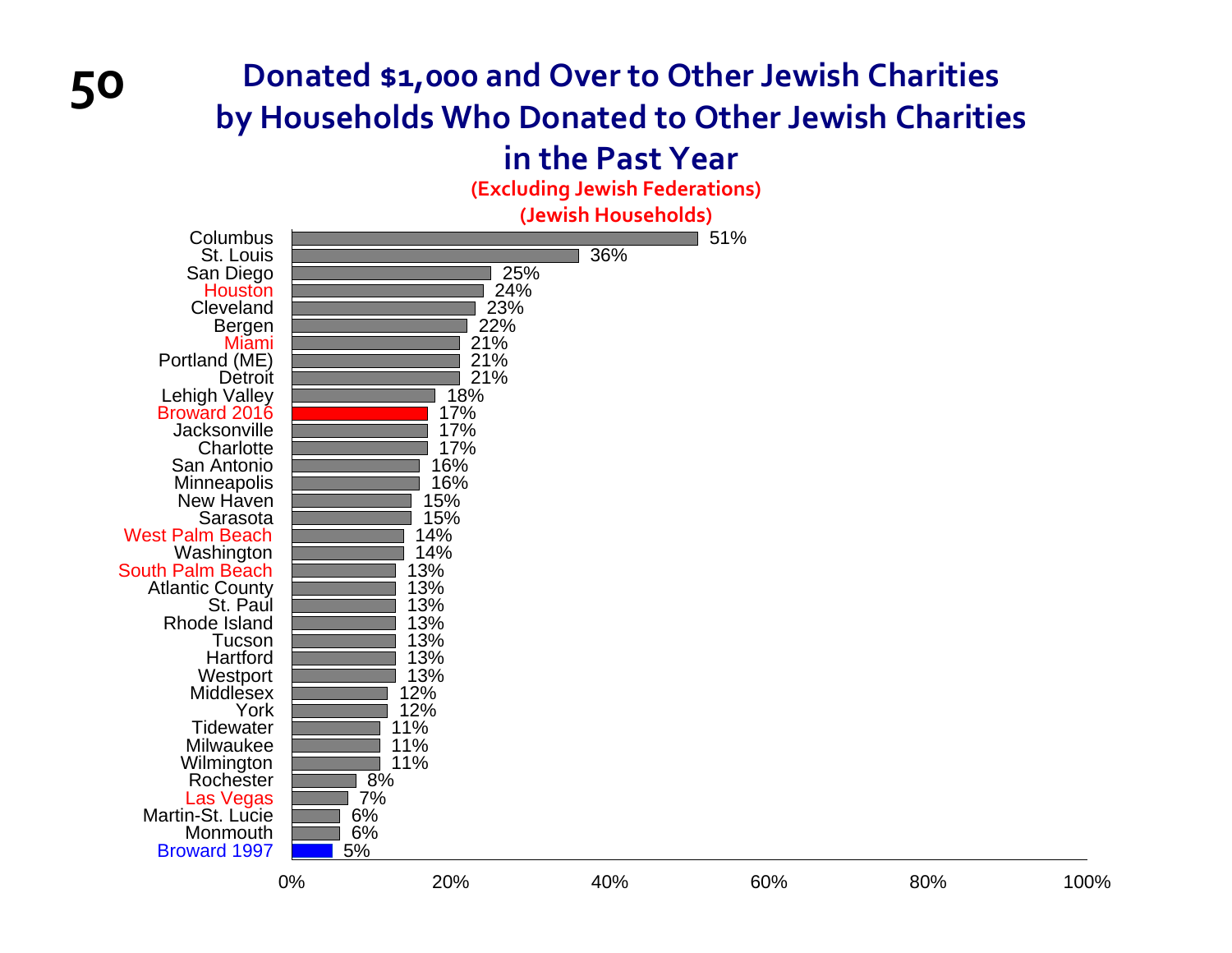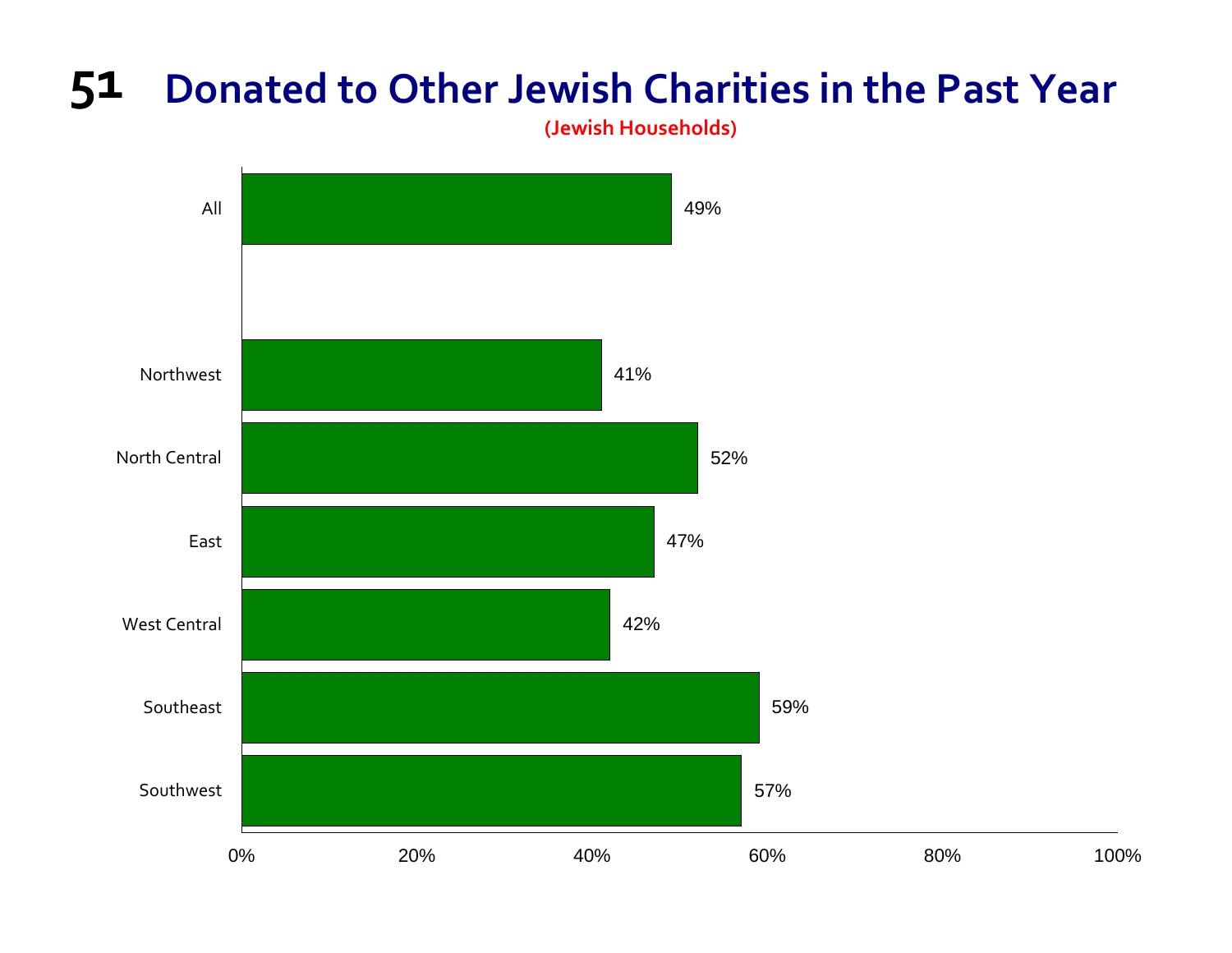

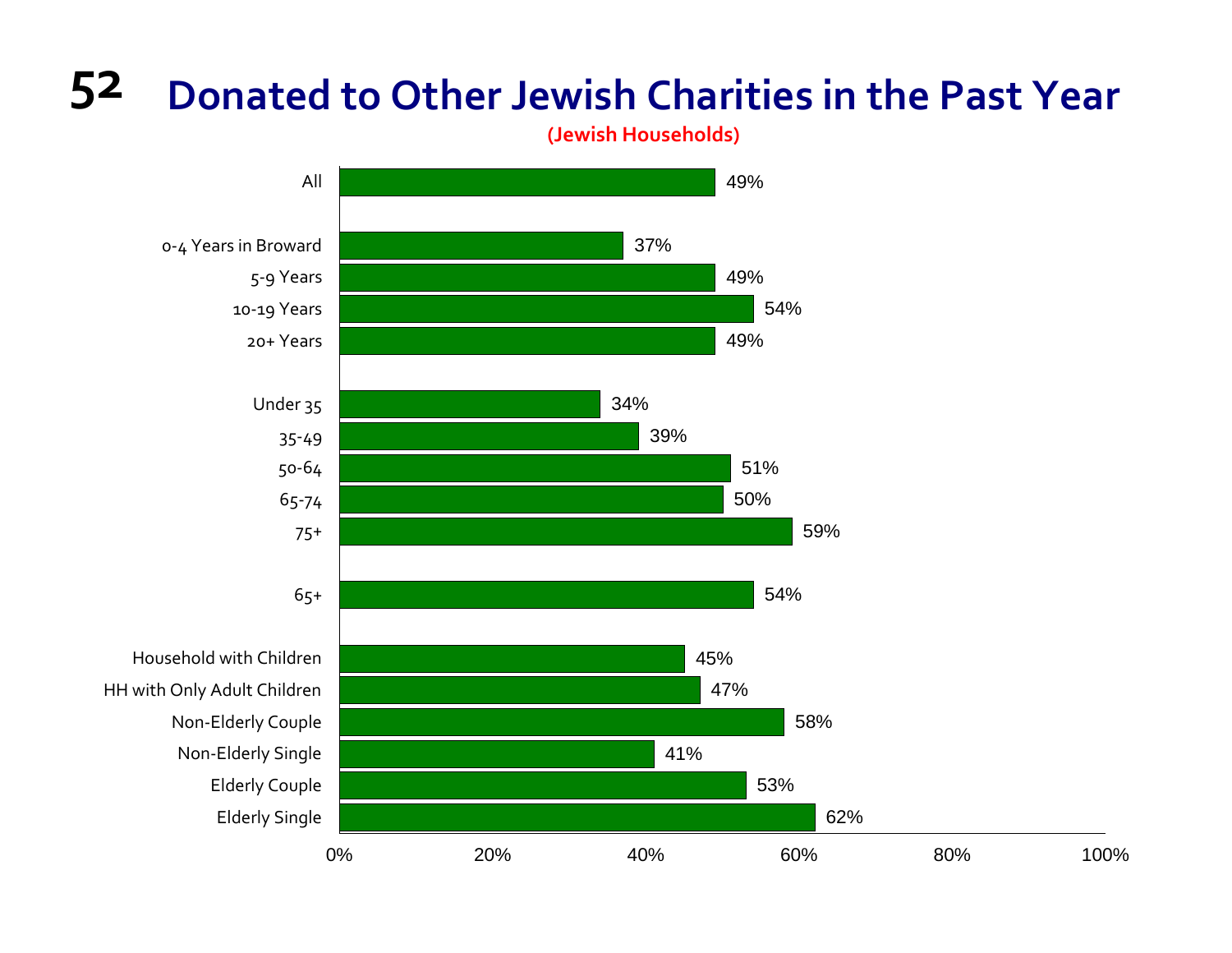

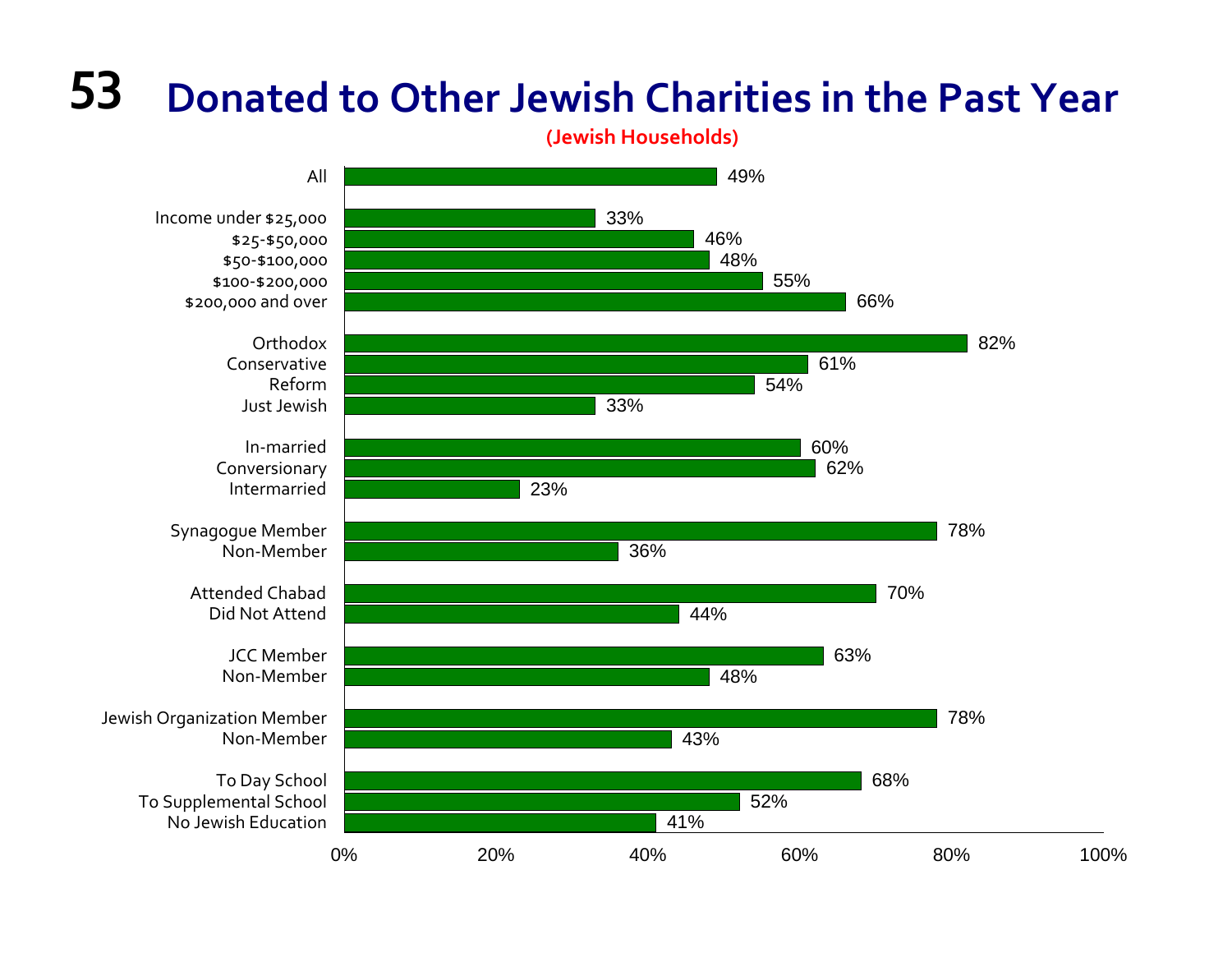**(Jewish Households)**



To Overnight Camp Not to Overnight Camp

Youth Group Participant Not Youth Group Participant

Hillel/Chabad Participant Not Hillel/Chabad Participant

Very Familiar with Federation Somewhat Familiar Not at All Familiar

> Jewish Trip to Israel General Trip to Israel

Donated to Federation Asked, Did Not Donate

Federation Non‐Donor Donated under \$100 Donated \$100‐\$500 Donated \$500‐\$1,000 Donated \$1,000+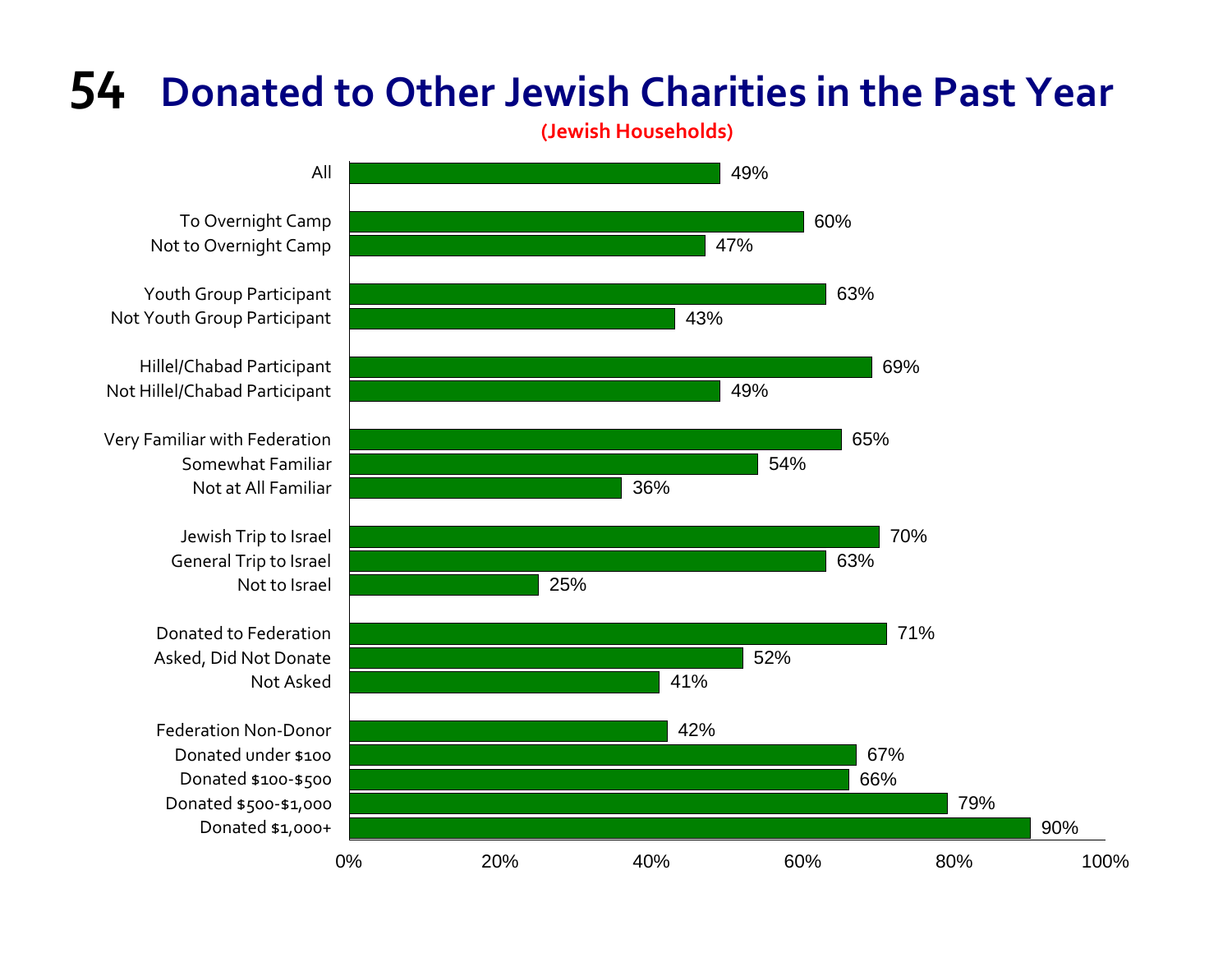### **55 Overlap Between Households Who Donated to 0ther Jewish Charities and Jewish Federations in the Past Year**

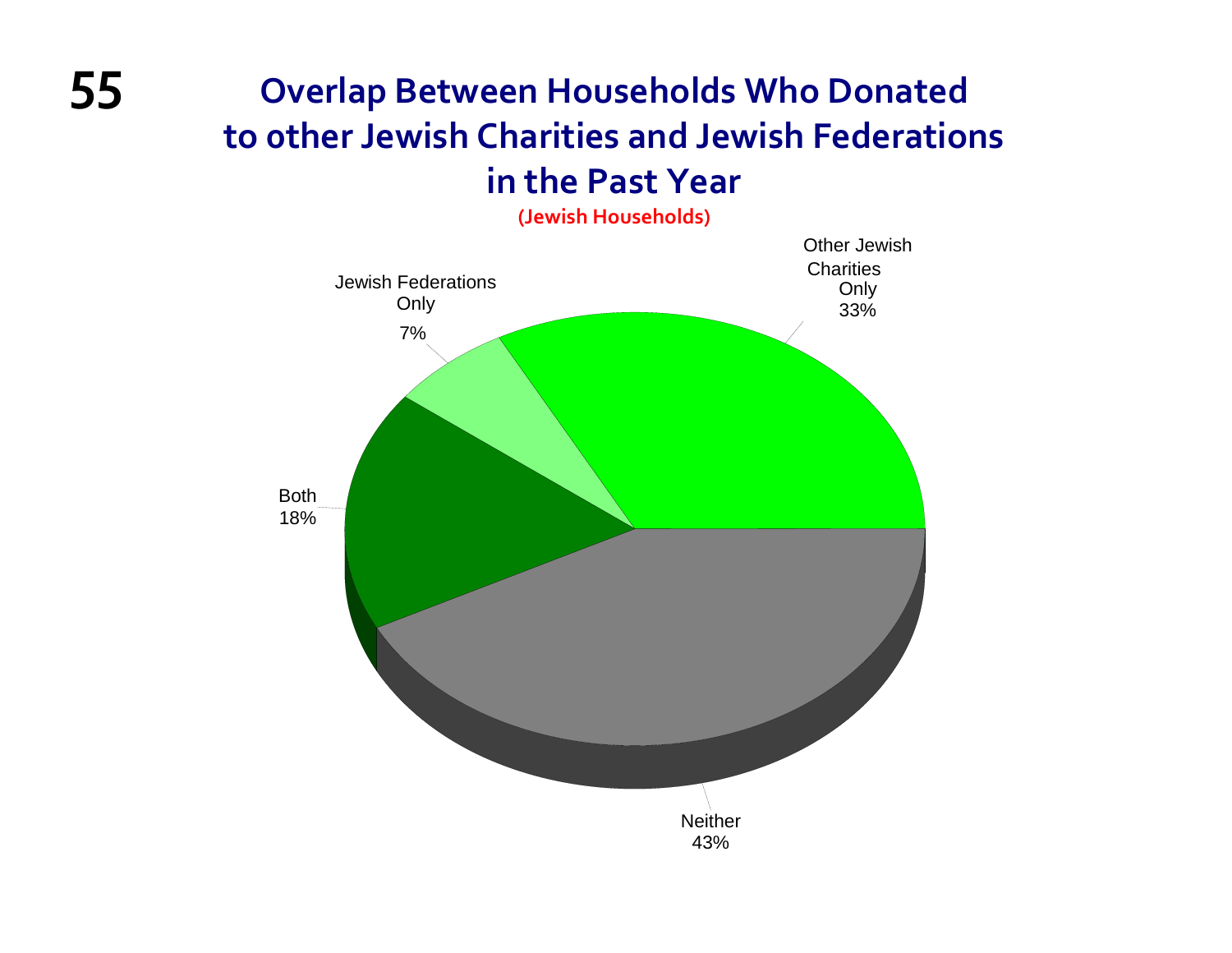**(Jewish Households)**

| Broward 2016<br>Martin-St. Lucie<br>Orlando<br>Portland (ME)<br>Washington<br>St. Petersburg<br>Houston<br>Miami<br>Westport<br>Richmond<br>St. Louis<br>Detroit<br>Phoenix                                                                              |    | 29%<br>27%<br>25%<br>25%<br>24%<br>23%<br>23%<br>23%<br>23%<br>22%<br>22%<br>22%                                    | 33% |                                                               |                                                        |      |
|----------------------------------------------------------------------------------------------------------------------------------------------------------------------------------------------------------------------------------------------------------|----|---------------------------------------------------------------------------------------------------------------------|-----|---------------------------------------------------------------|--------------------------------------------------------|------|
| Middlesex<br>Wilmington<br>South Palm Beach<br><b>West Palm Beach</b><br>Tucson<br>Bergen<br>Hartford<br>Monmouth<br>Harrisburg<br>Philadelphia<br>Lehigh Valley<br><b>Las Vegas</b><br>Jacksonville<br>New Haven<br>San Antonio<br>York<br>Broward 1997 |    | 21%<br>20%<br>19%<br>19%<br>19%<br>19%<br>19%<br>18%<br>18%<br>17%<br>17%<br>17%<br>17%<br>16%<br>16%<br>16%<br>16% |     | <b>Jewish Federations</b><br>Only<br>7%<br><b>Both</b><br>18% | <b>Other Jewish</b><br><b>Charities</b><br>Only<br>33% |      |
| Charlotte<br>Milwaukee<br>St. Paul<br>Rhode Island<br><b>Atlantic County</b><br>Minneapolis<br>Tidewater<br>Rochester<br>Sarasota<br>Columbus                                                                                                            |    | 16%<br>16%<br>15%<br>15%<br>14%<br>14%<br>14%<br>14%<br>13%<br>12%                                                  |     |                                                               | <b>Neither</b><br>43%                                  |      |
|                                                                                                                                                                                                                                                          | 0% | 20%                                                                                                                 | 40% | 60%                                                           | 80%                                                    | 100% |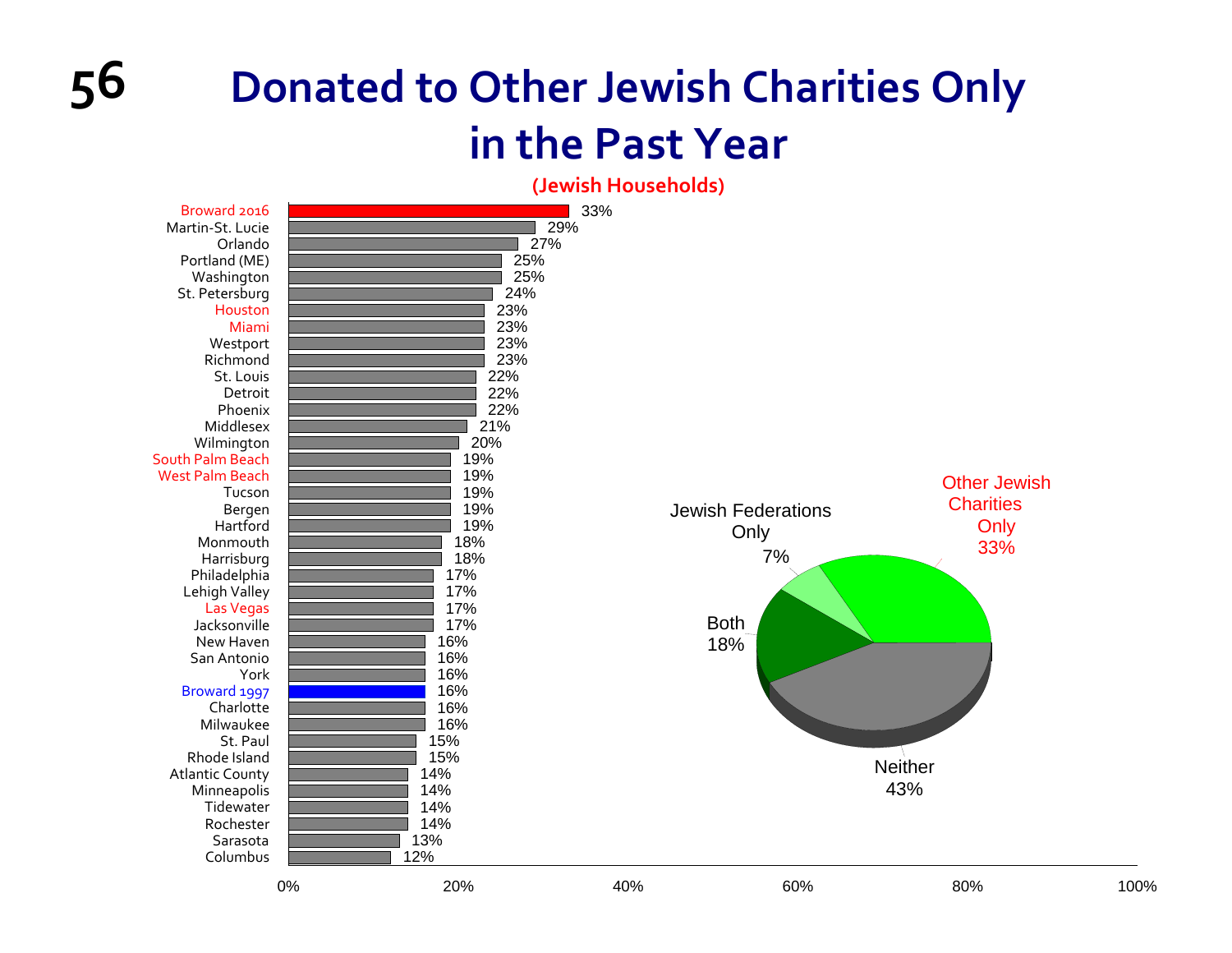### **57 Donated to Jewish Federations Only in the Past Year**

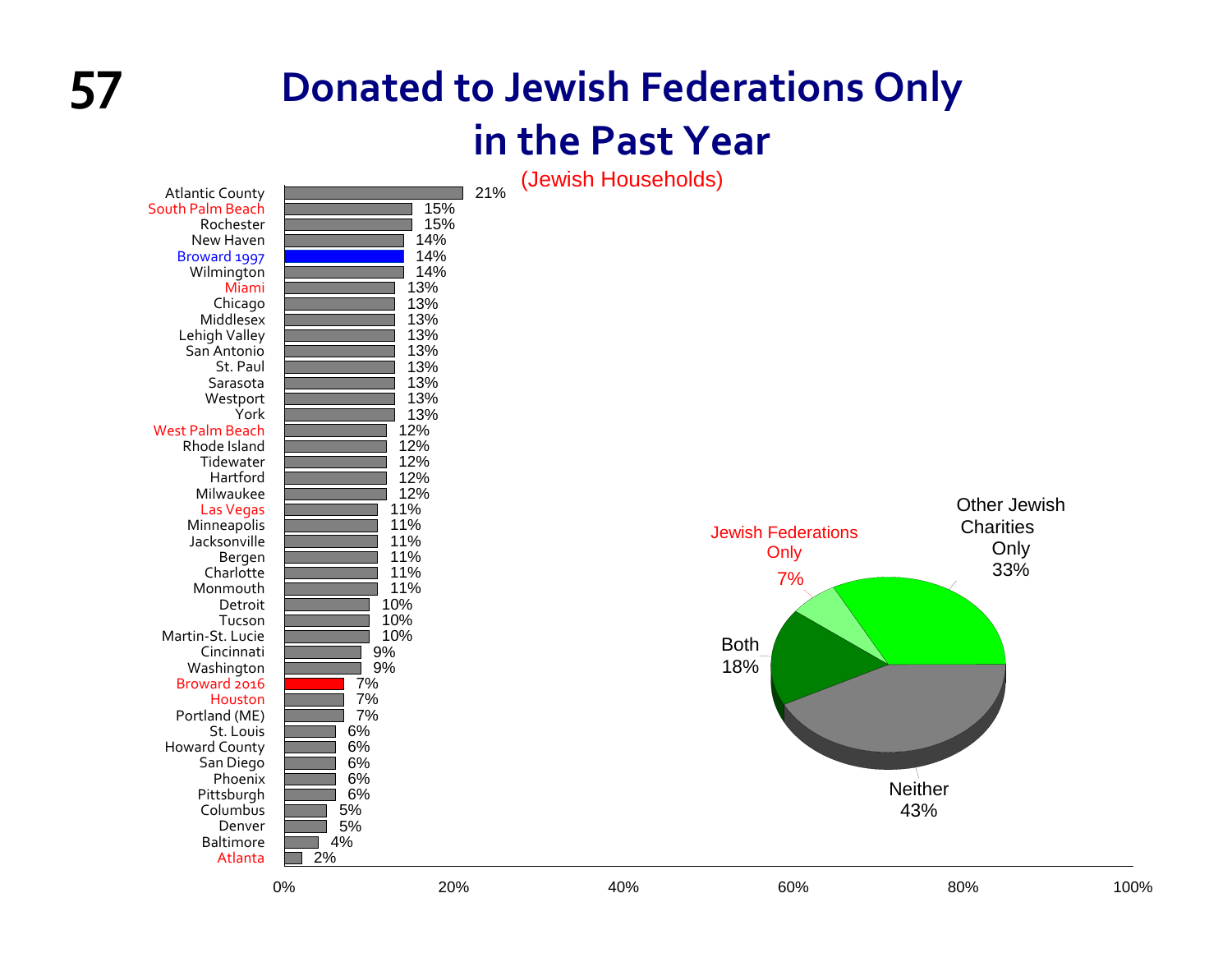## **58 Donated to Both Jewish Federations and Other Jewish Charities in the Past Year**

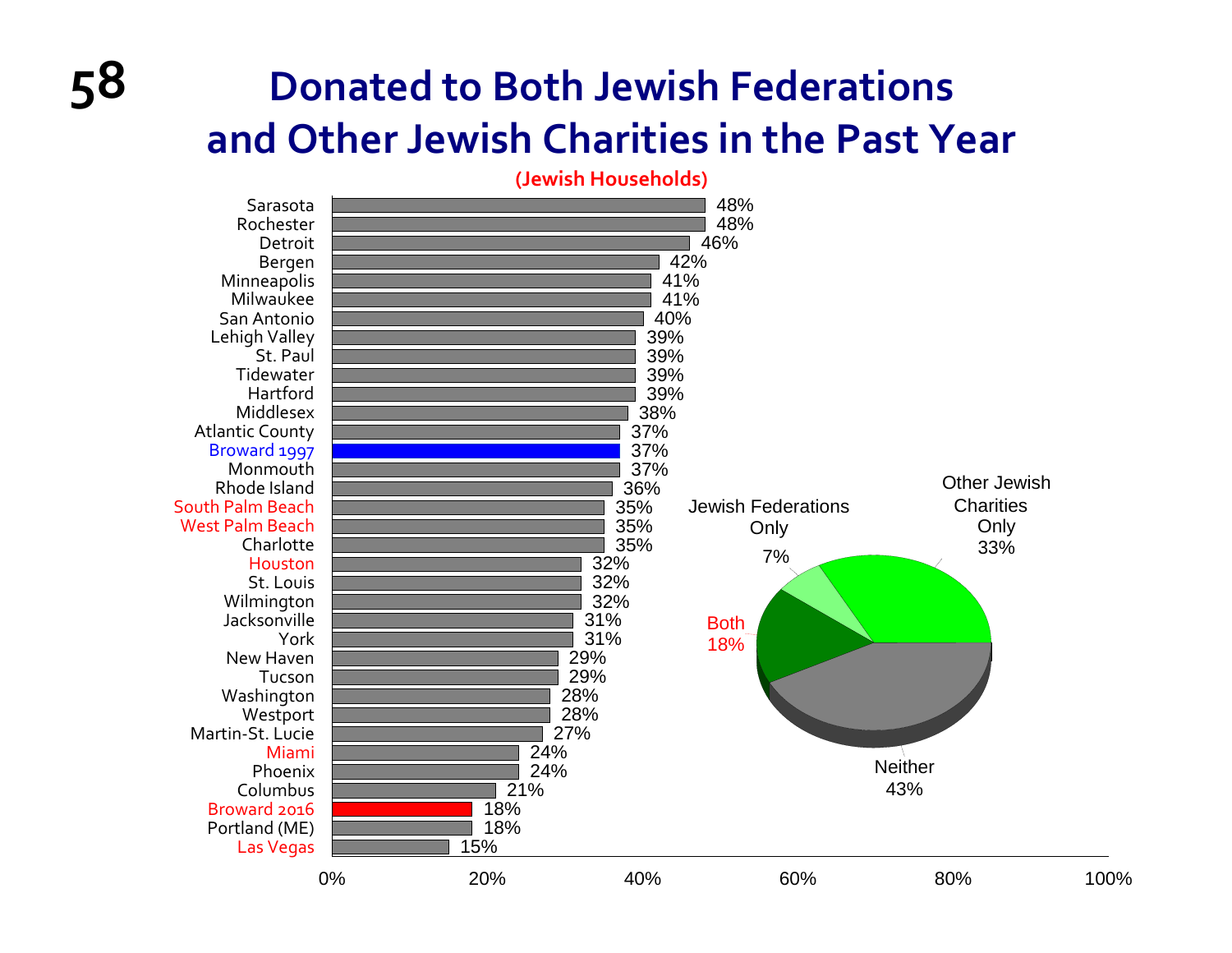**(Including Jewish Federations and Other Jewish Charities)**

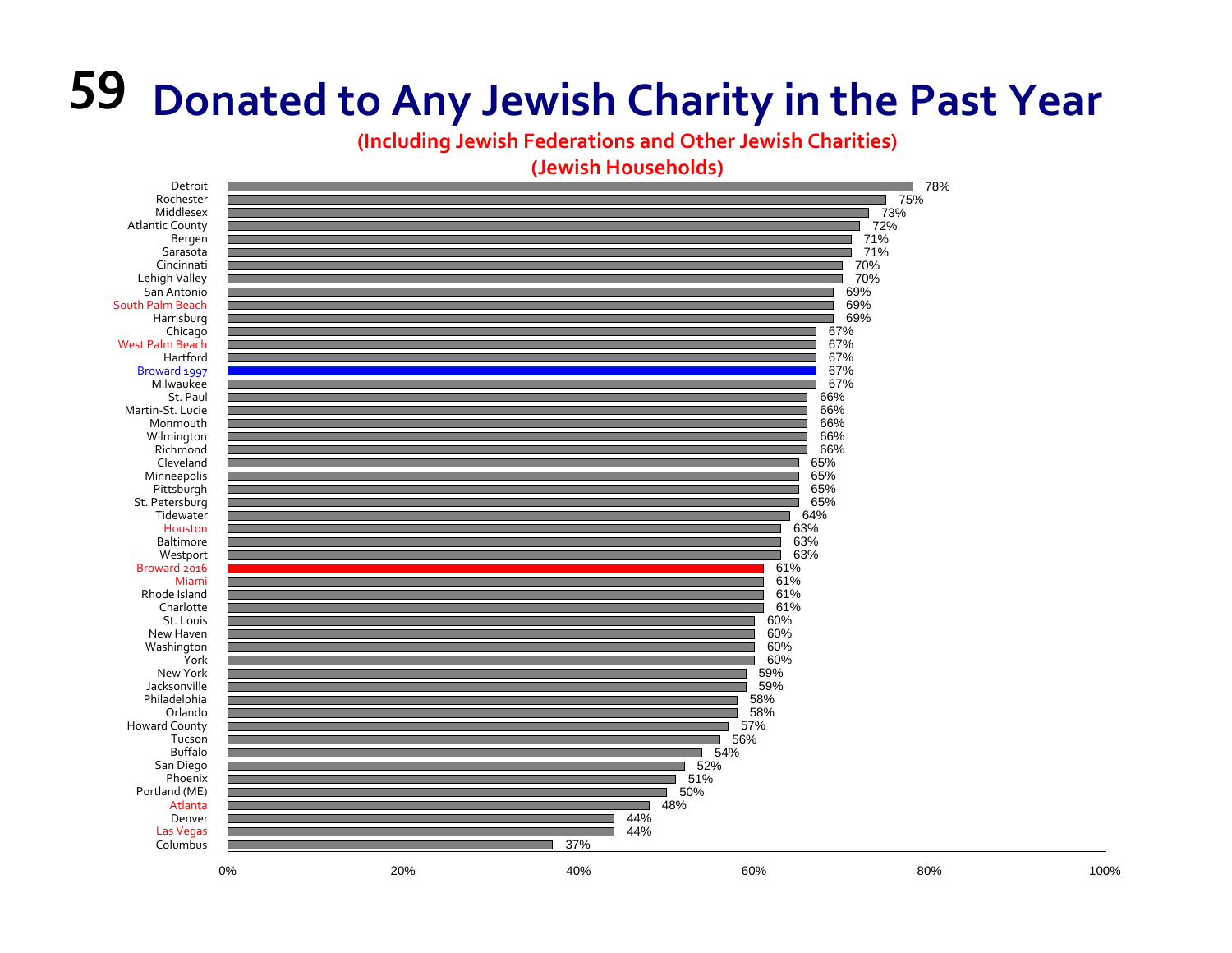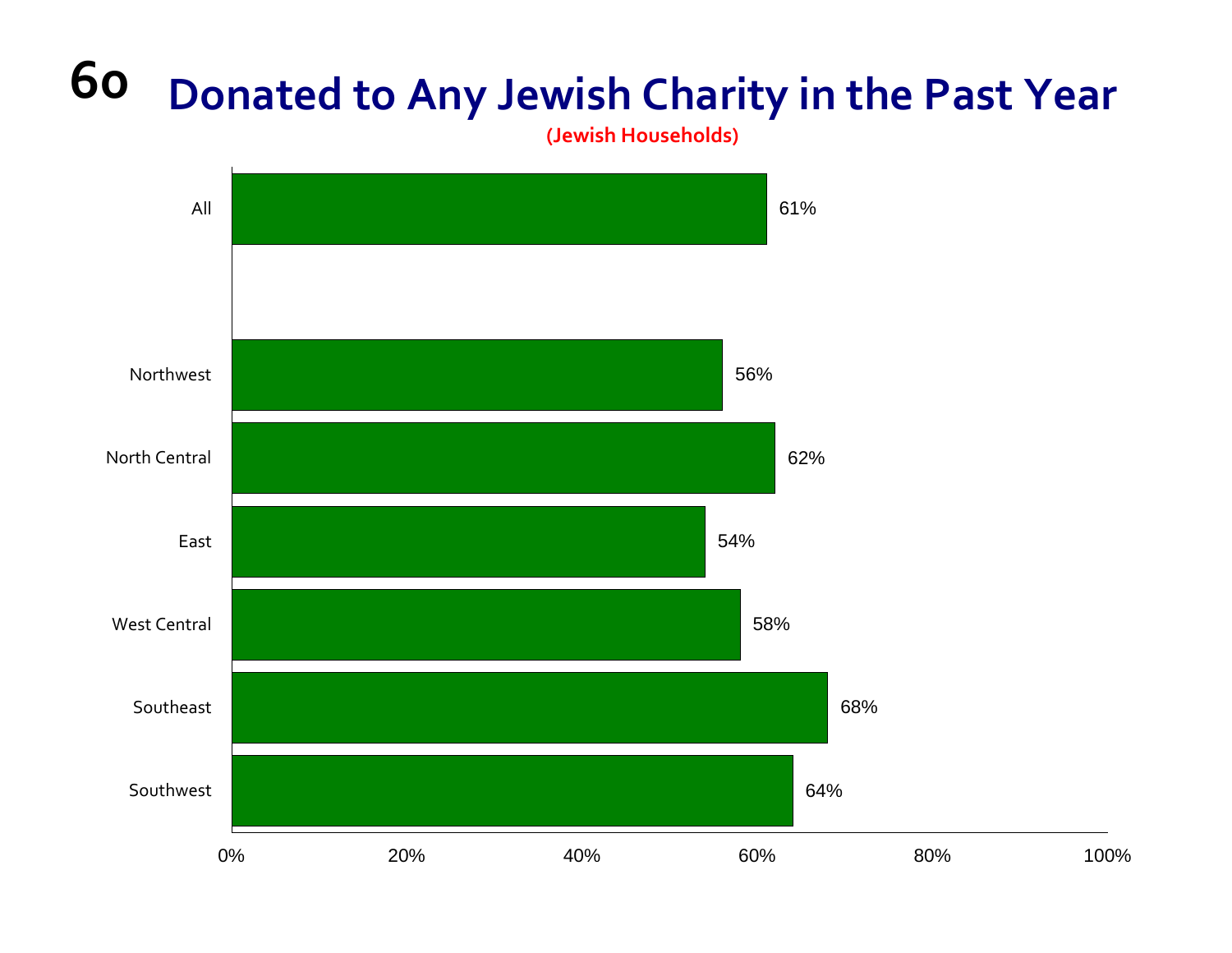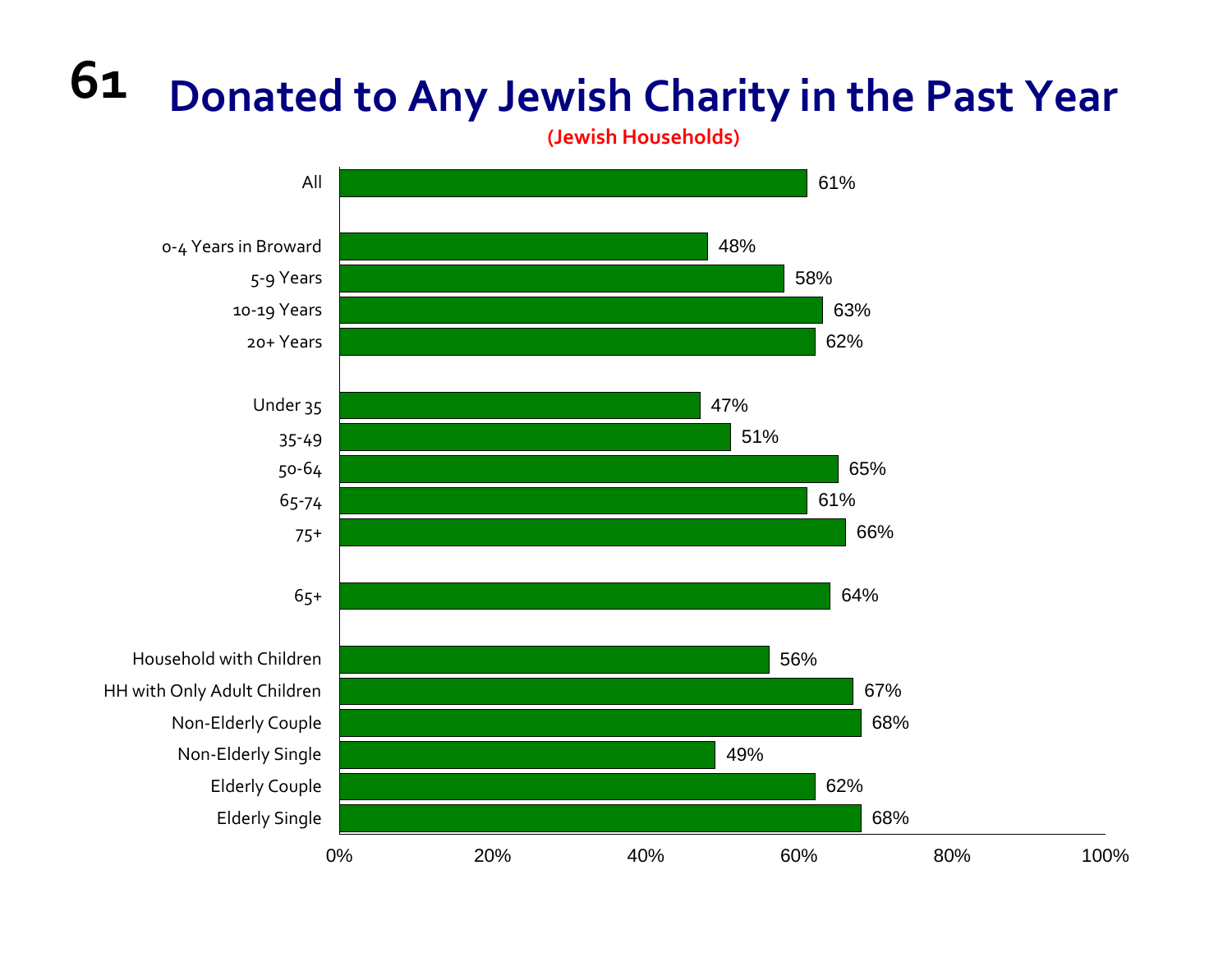

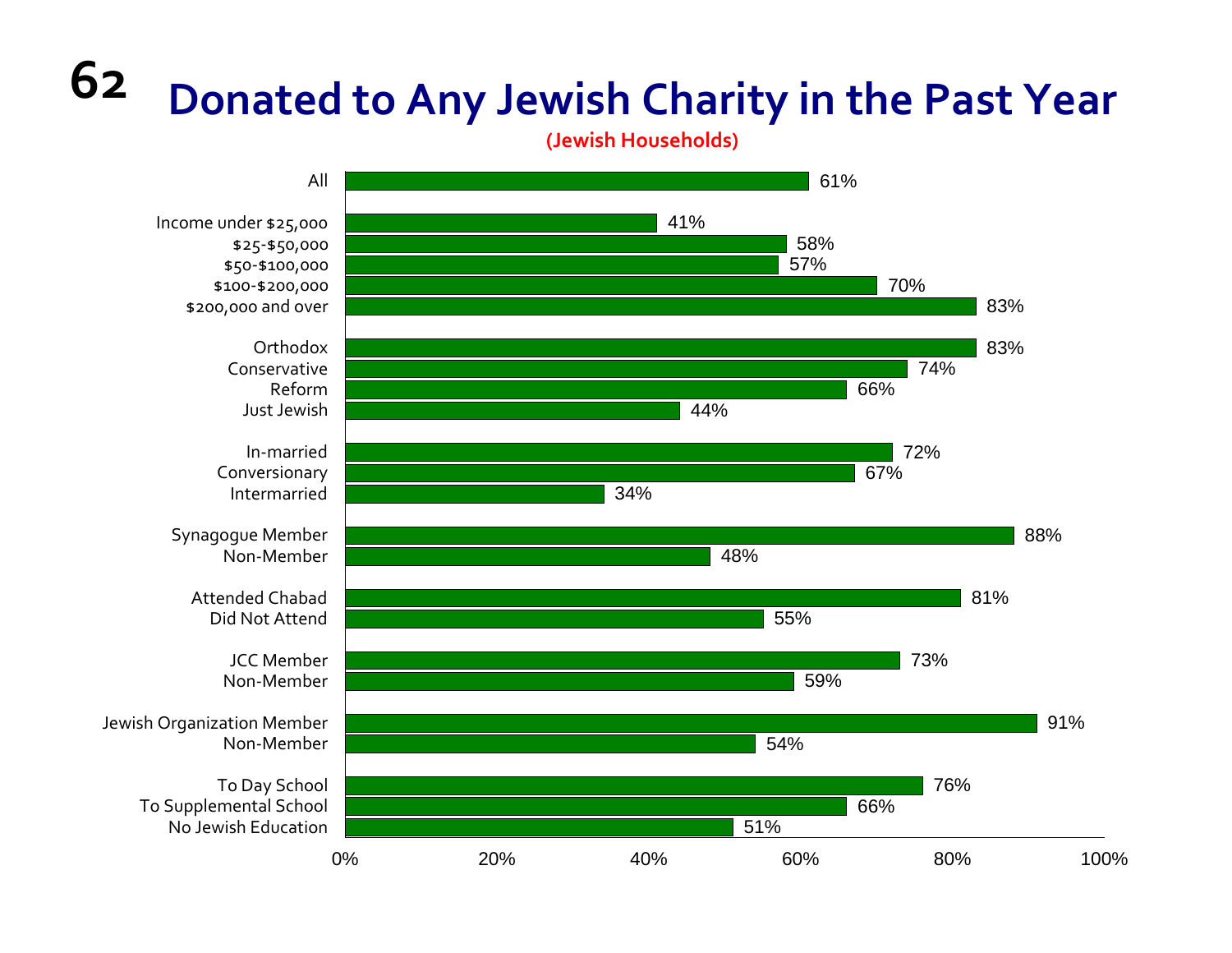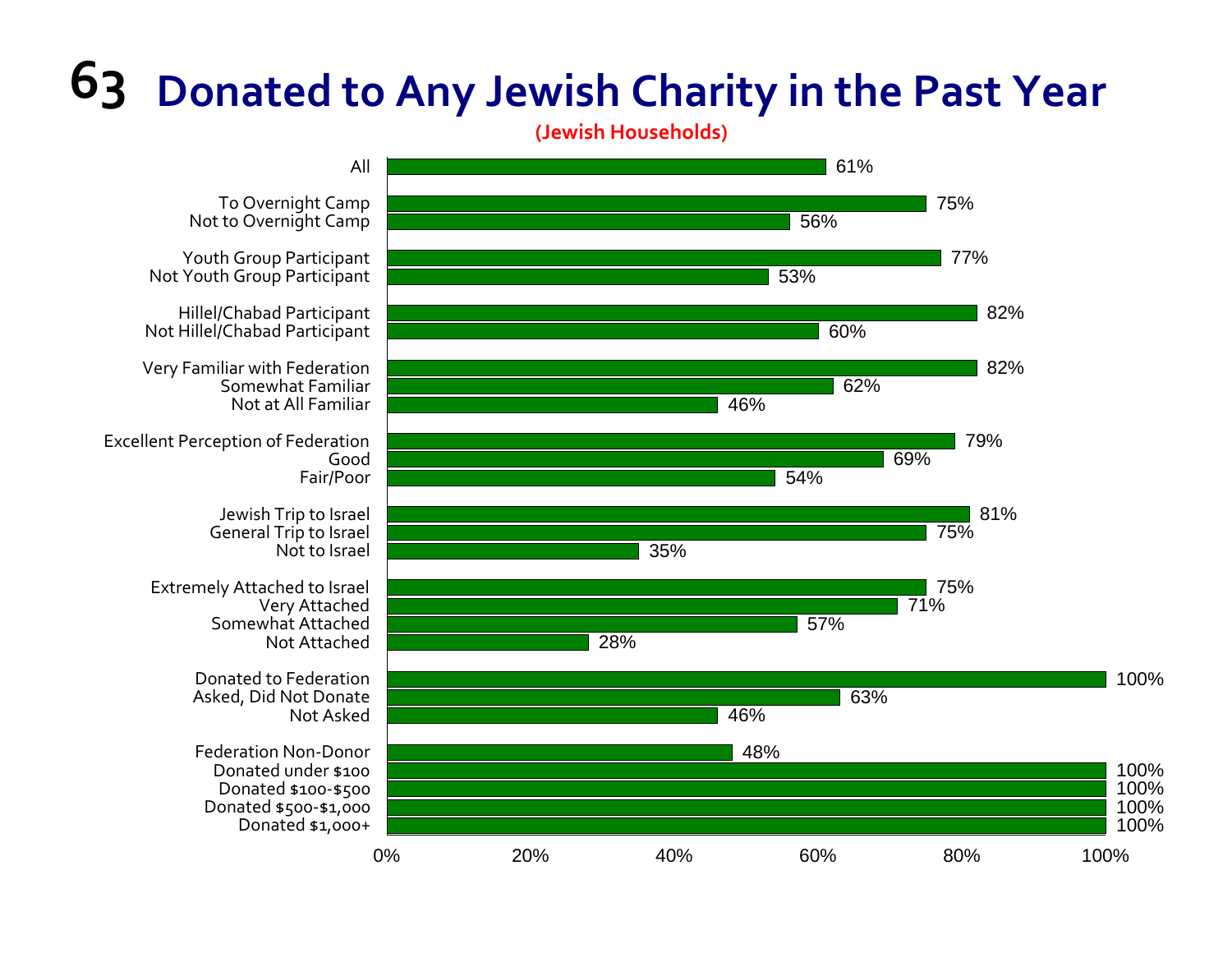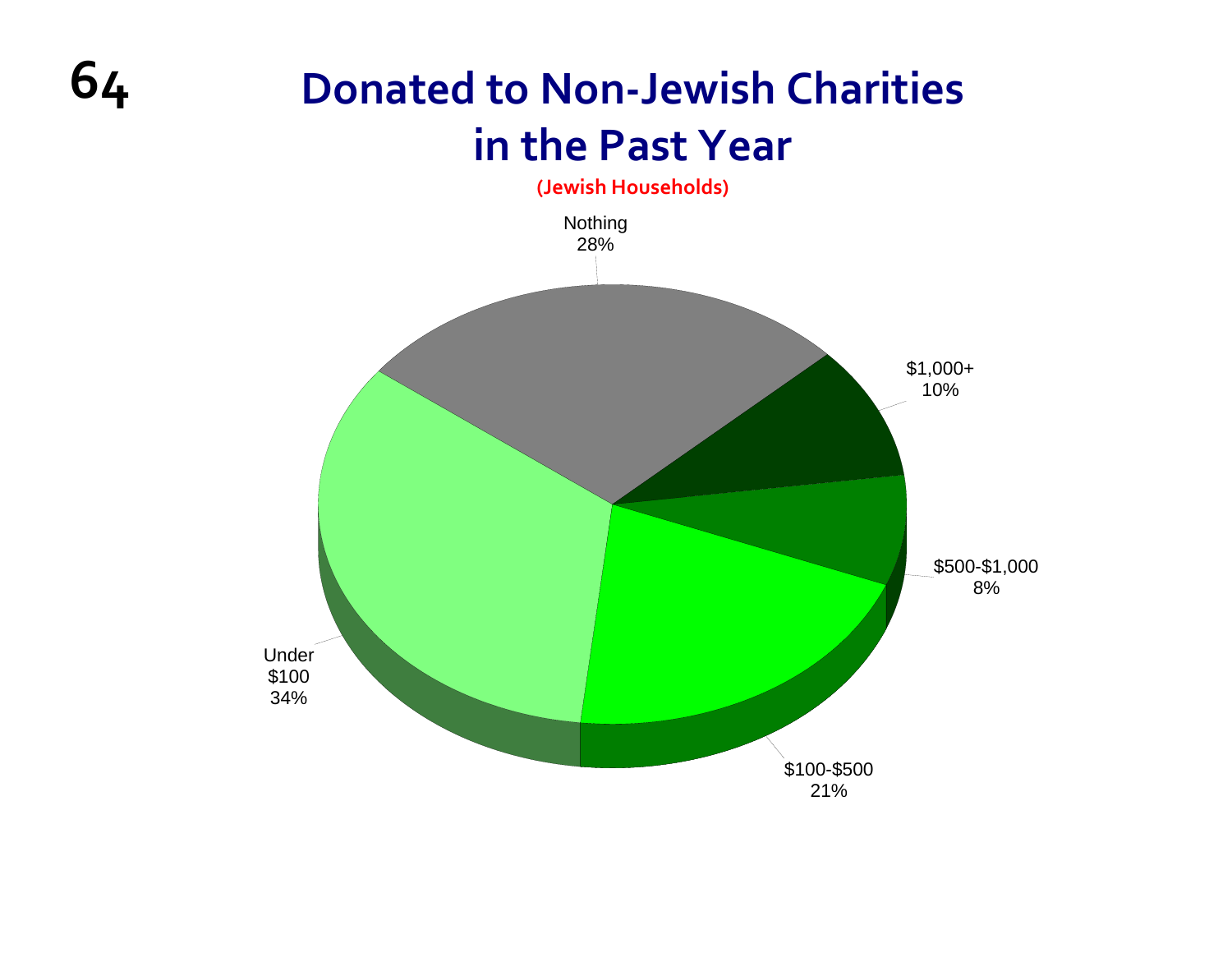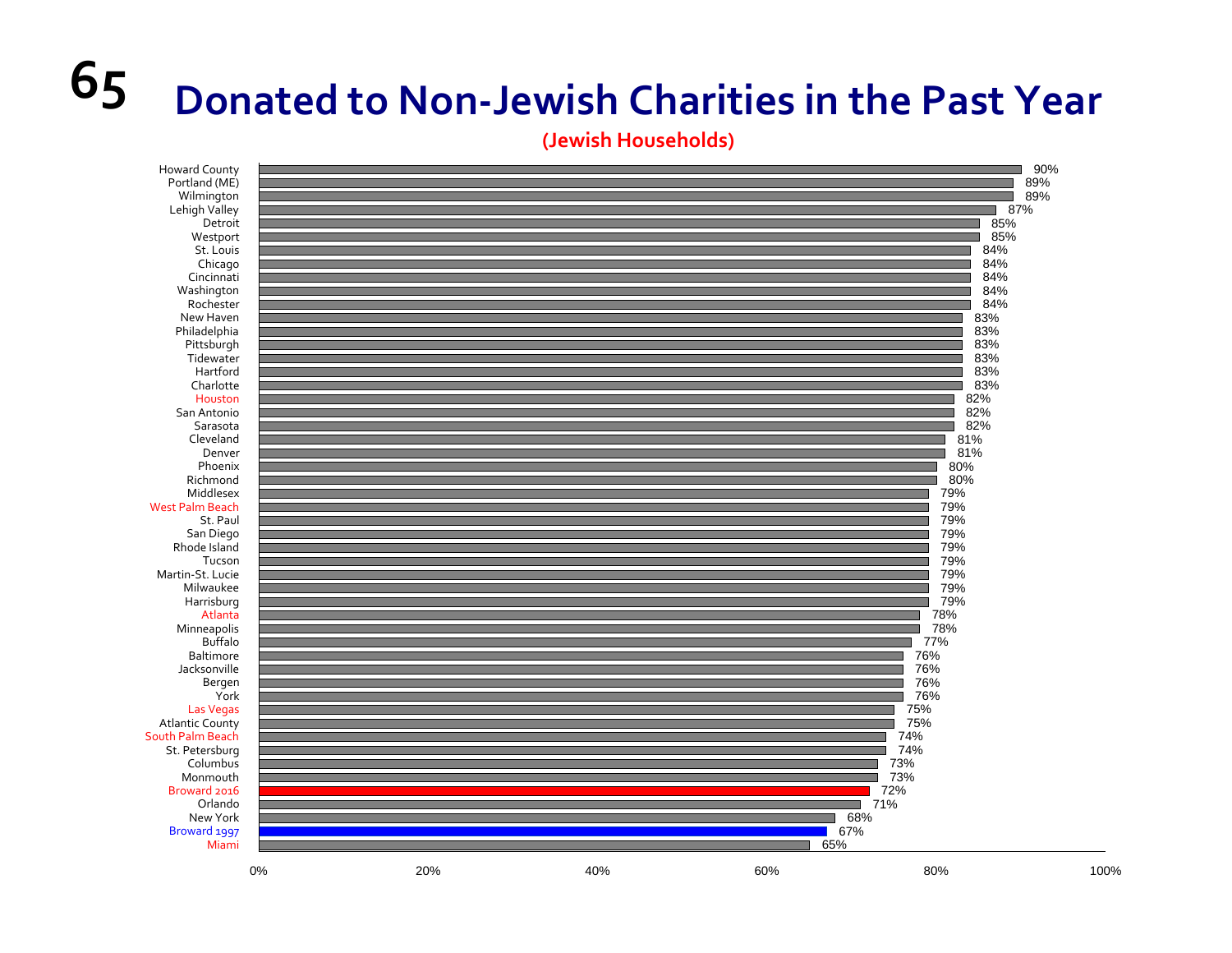## **Donated Under \$100 to Non ‐Jewish Charities by Households Who Donated to Non ‐Jewish Charities**

### **in the Past Year**

**(Jewish Households)**



**66**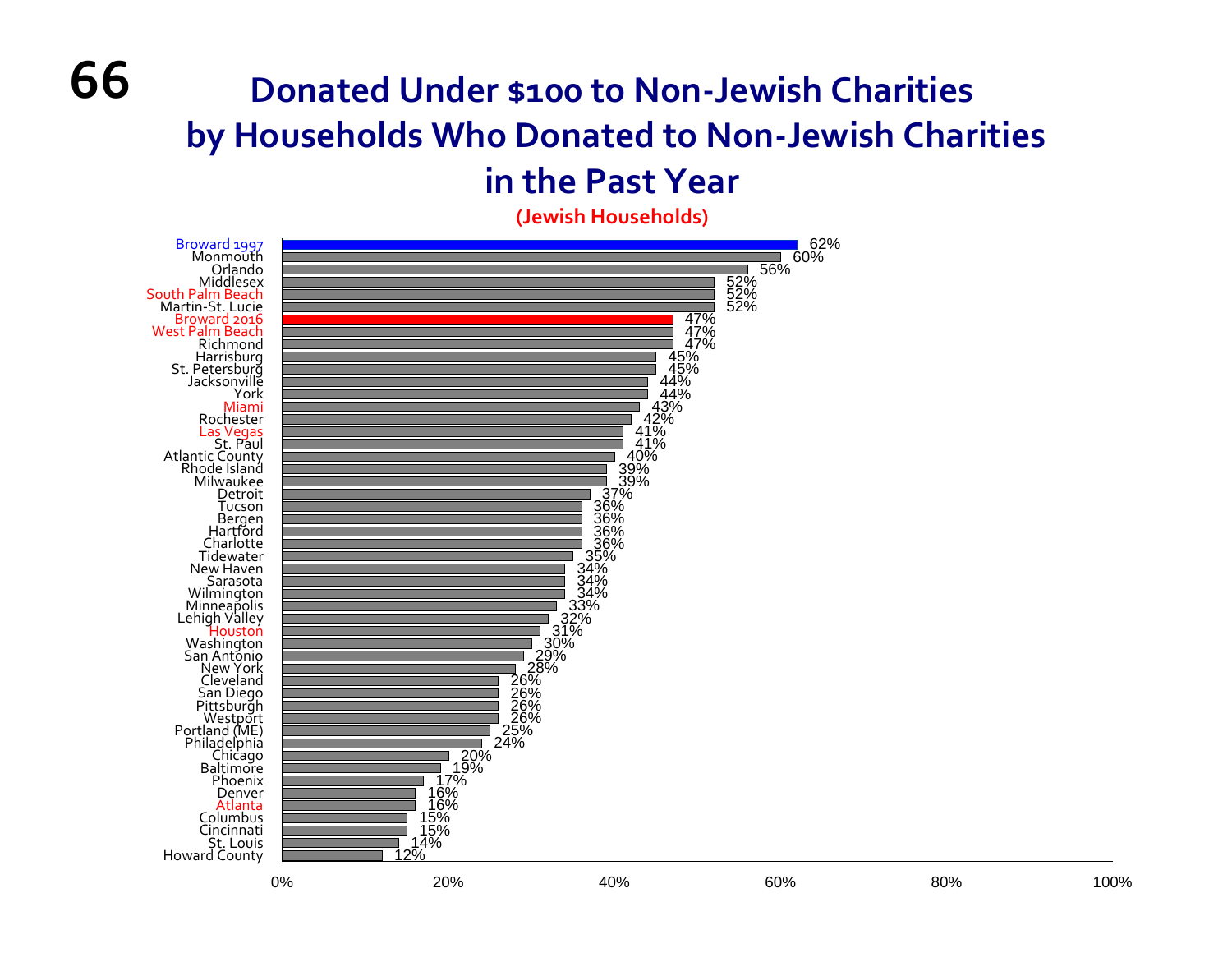### **67 Donated \$1,000 and Over to Non ‐Jewish Charities by Households Who Donated To Non ‐Jewish Charities in the Past Year**

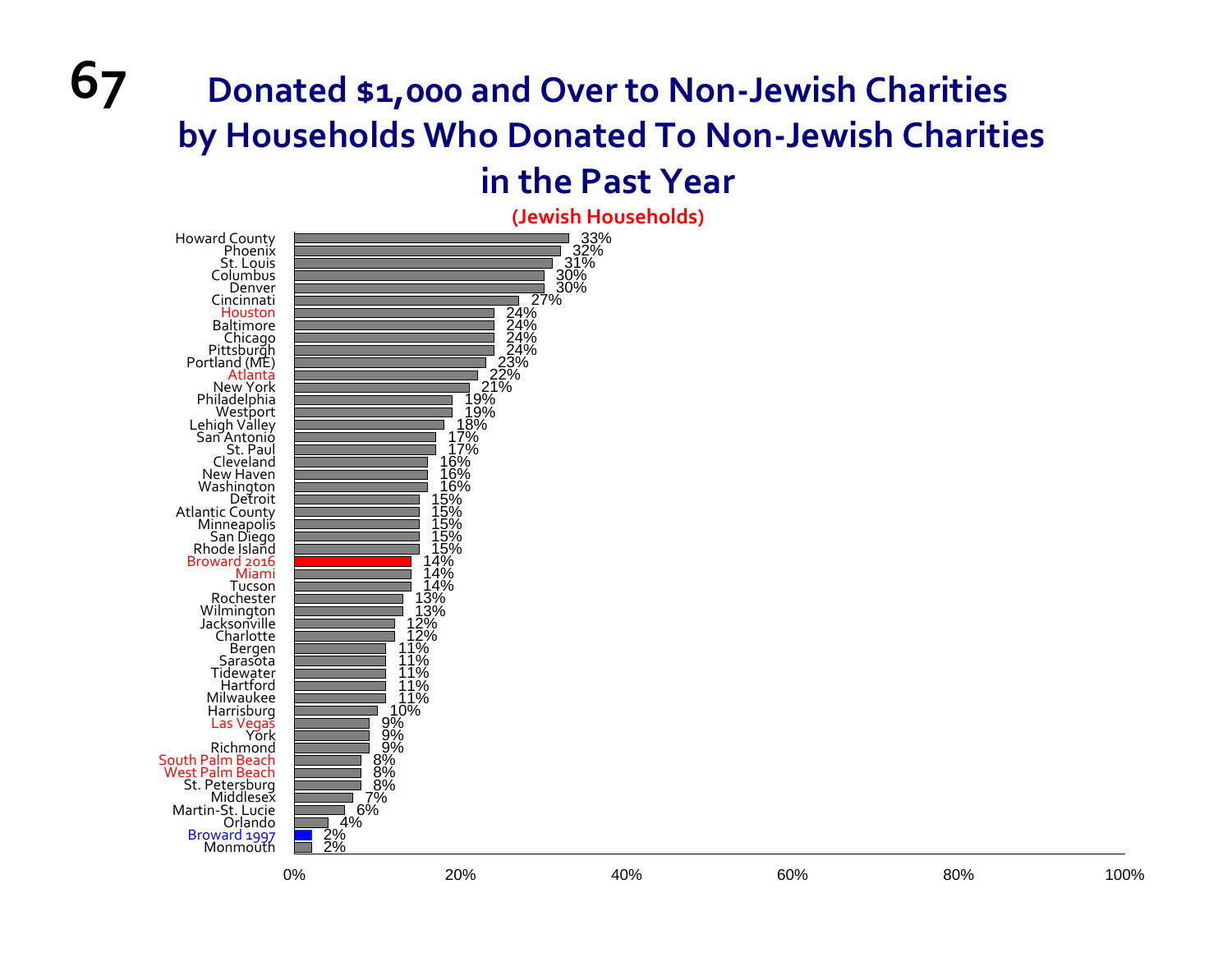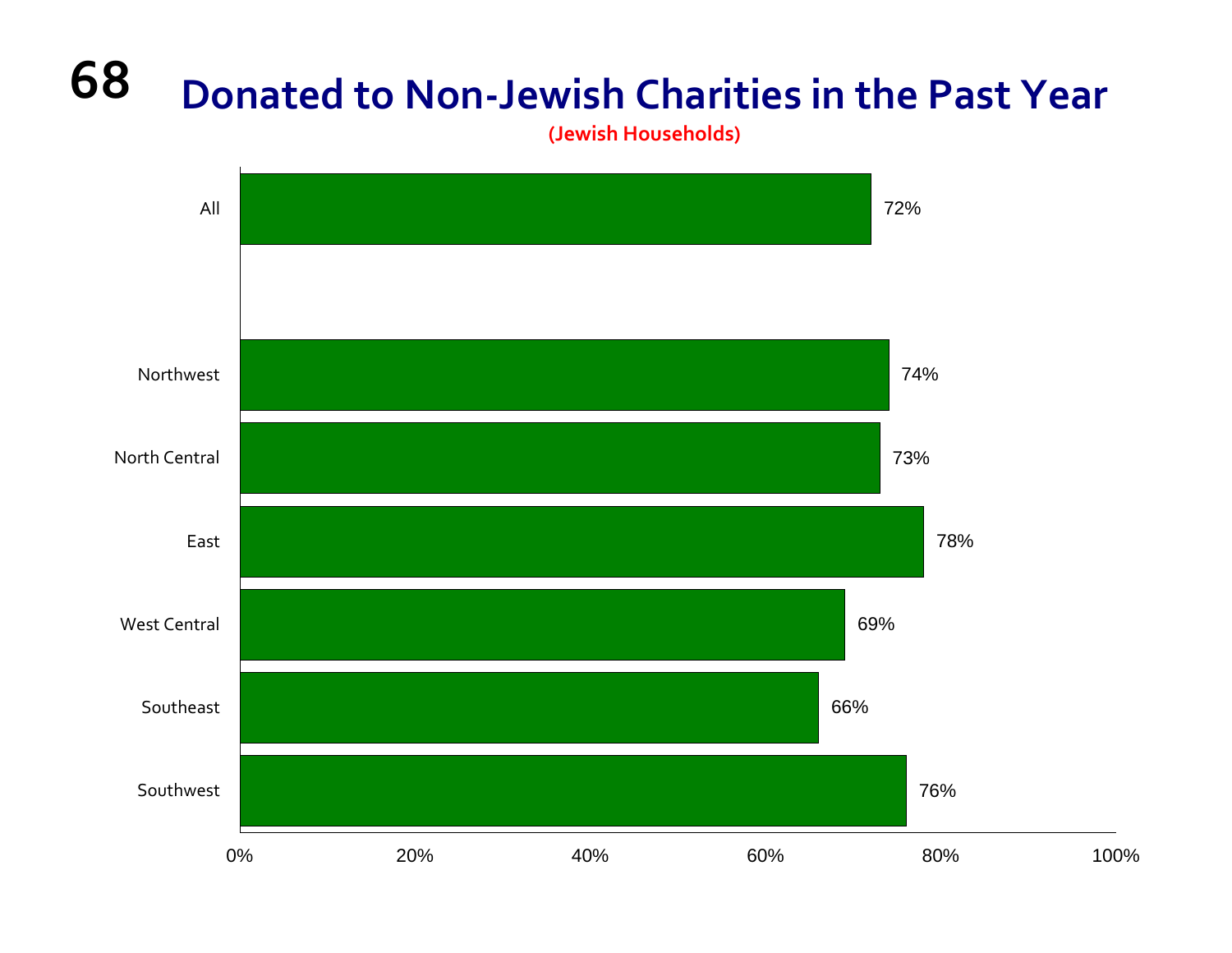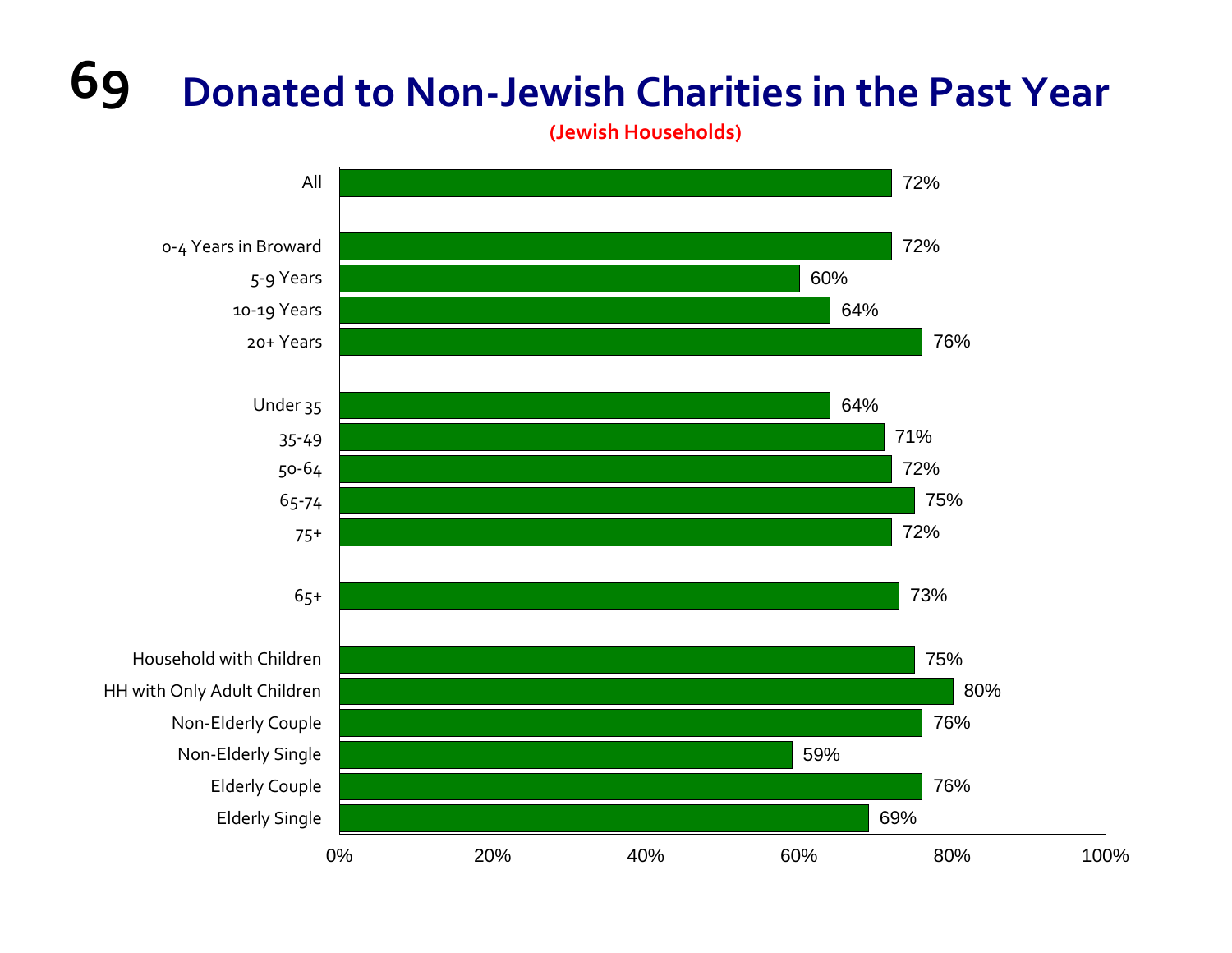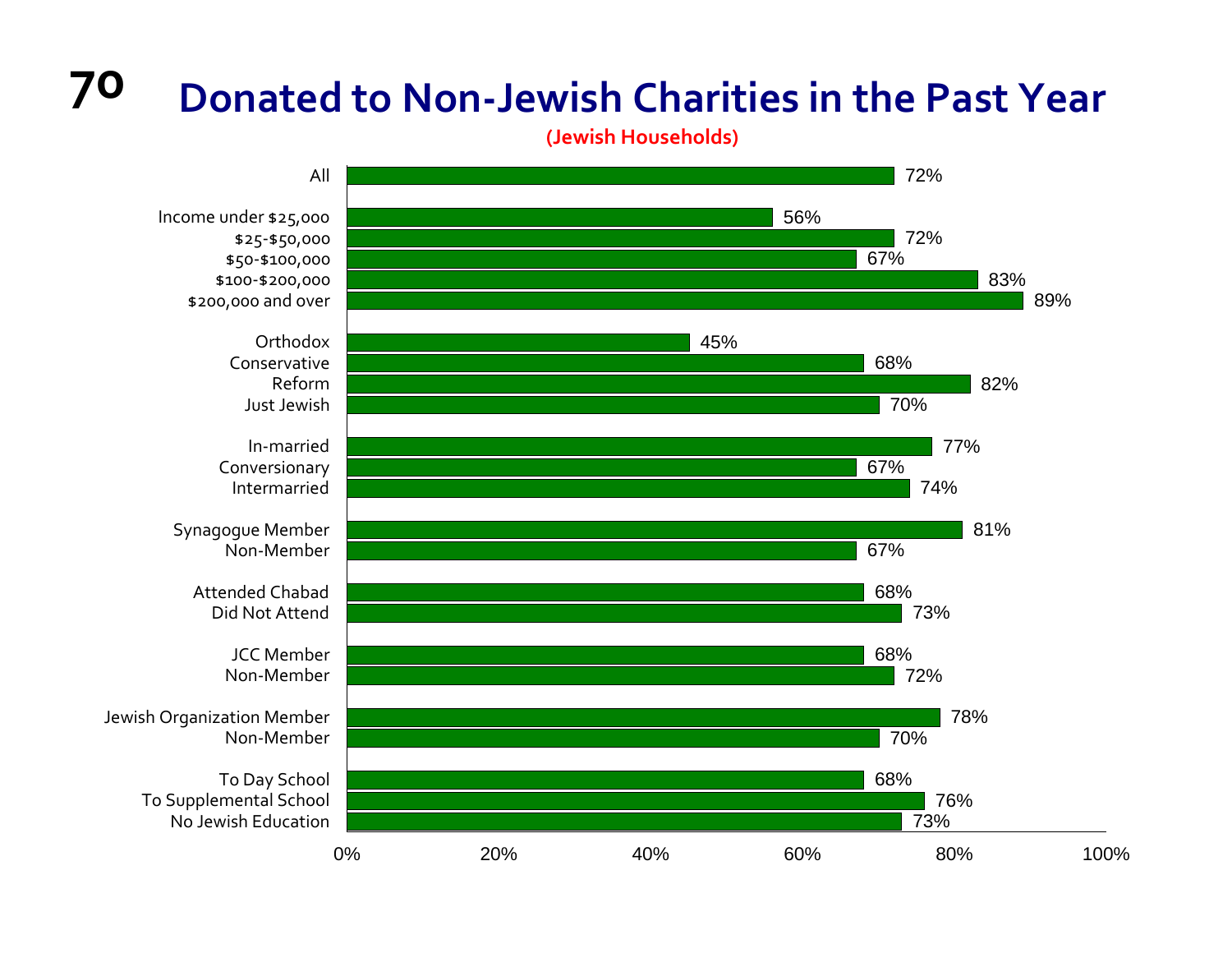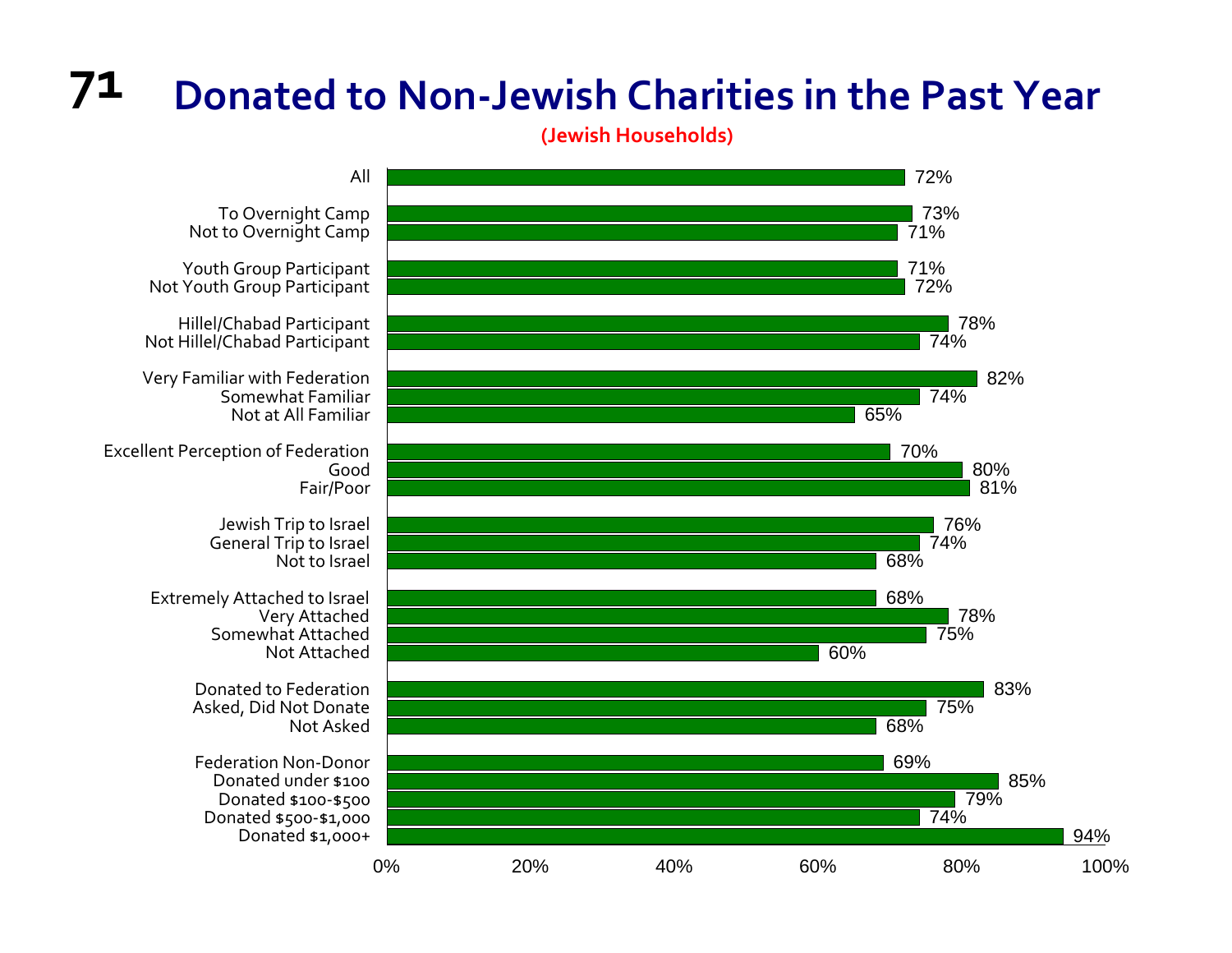### **72 Overlap Between Households Who Donated to Non‐Jewish and Jewish Charities in the Past Year**

**(Jewish Households)**

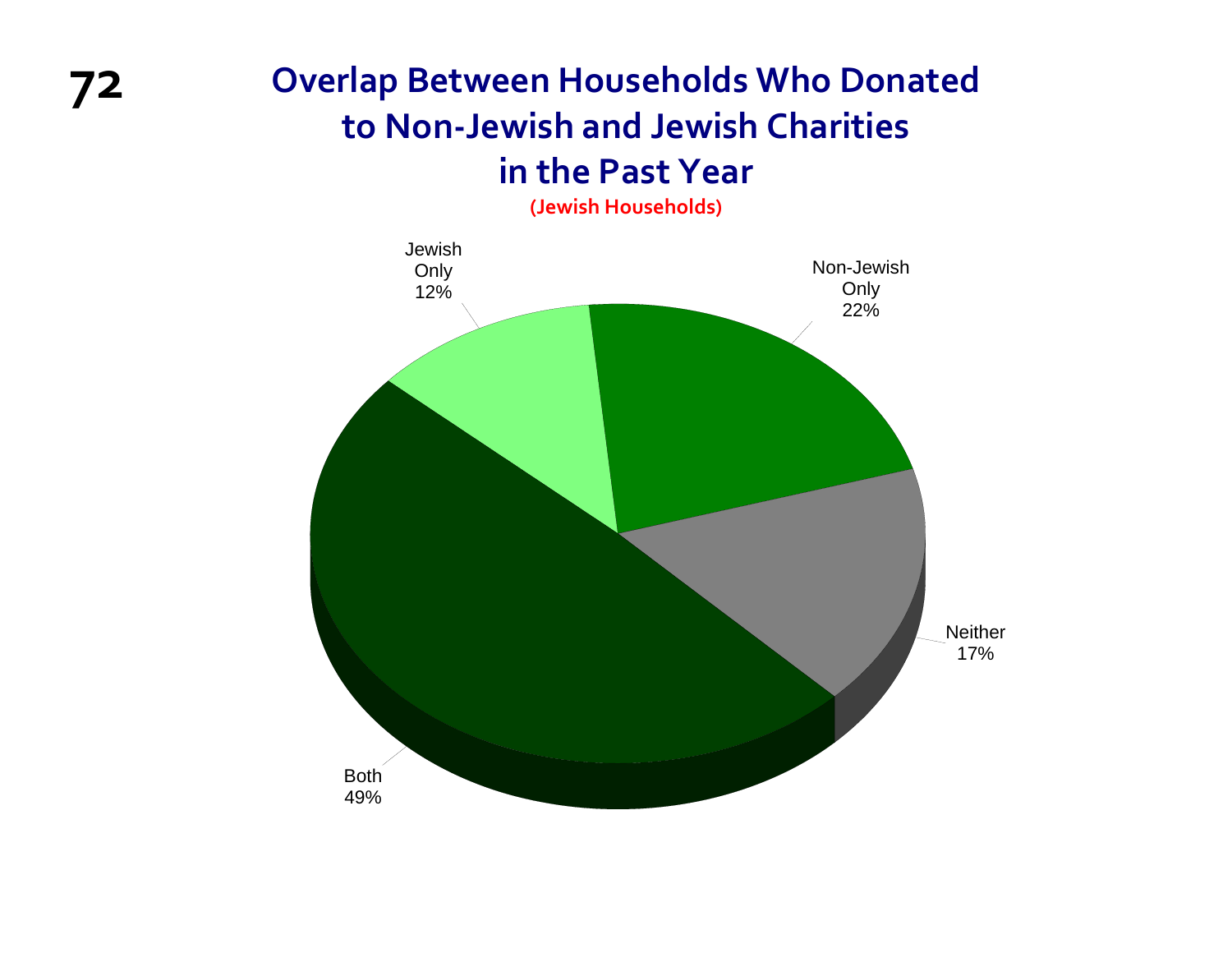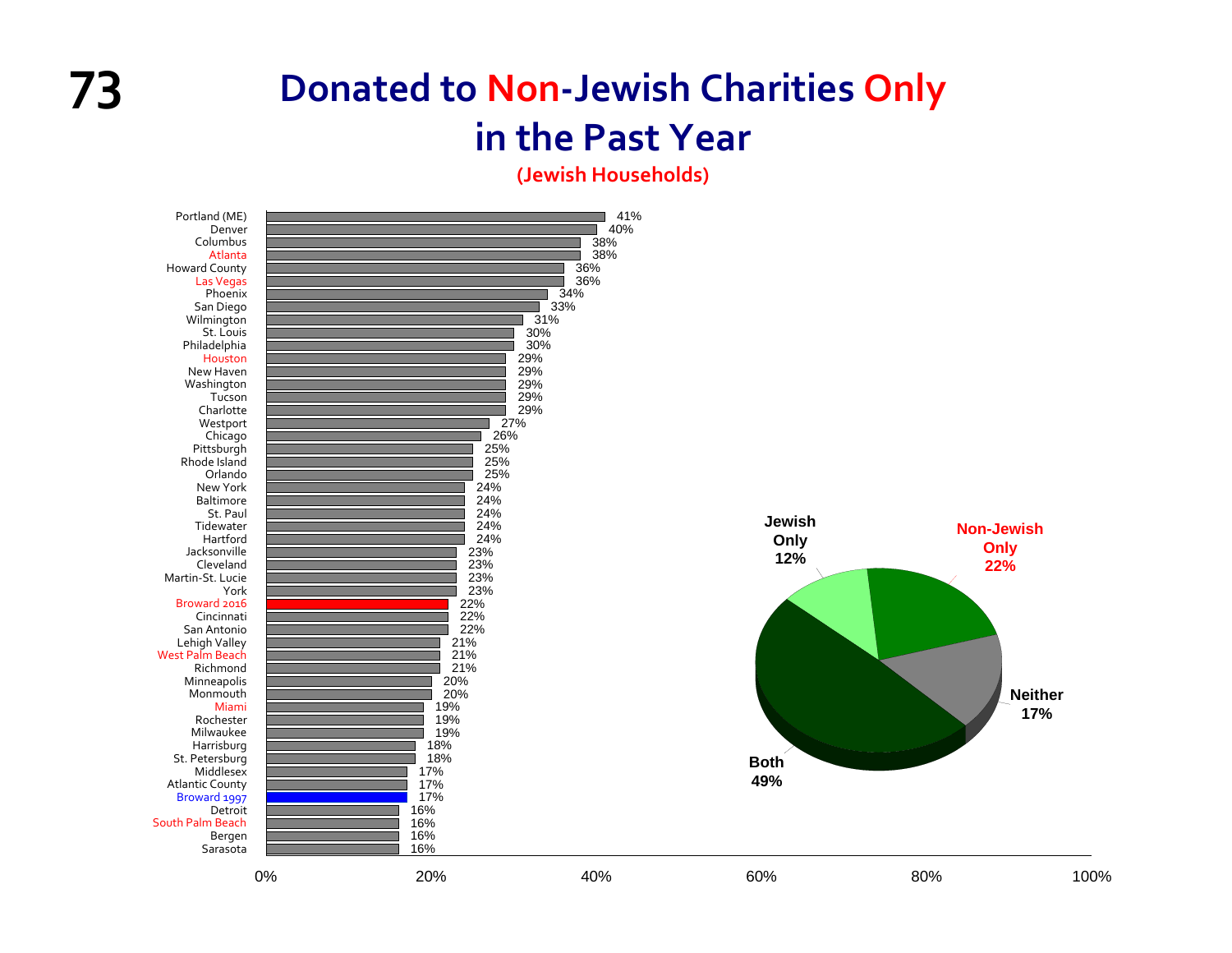

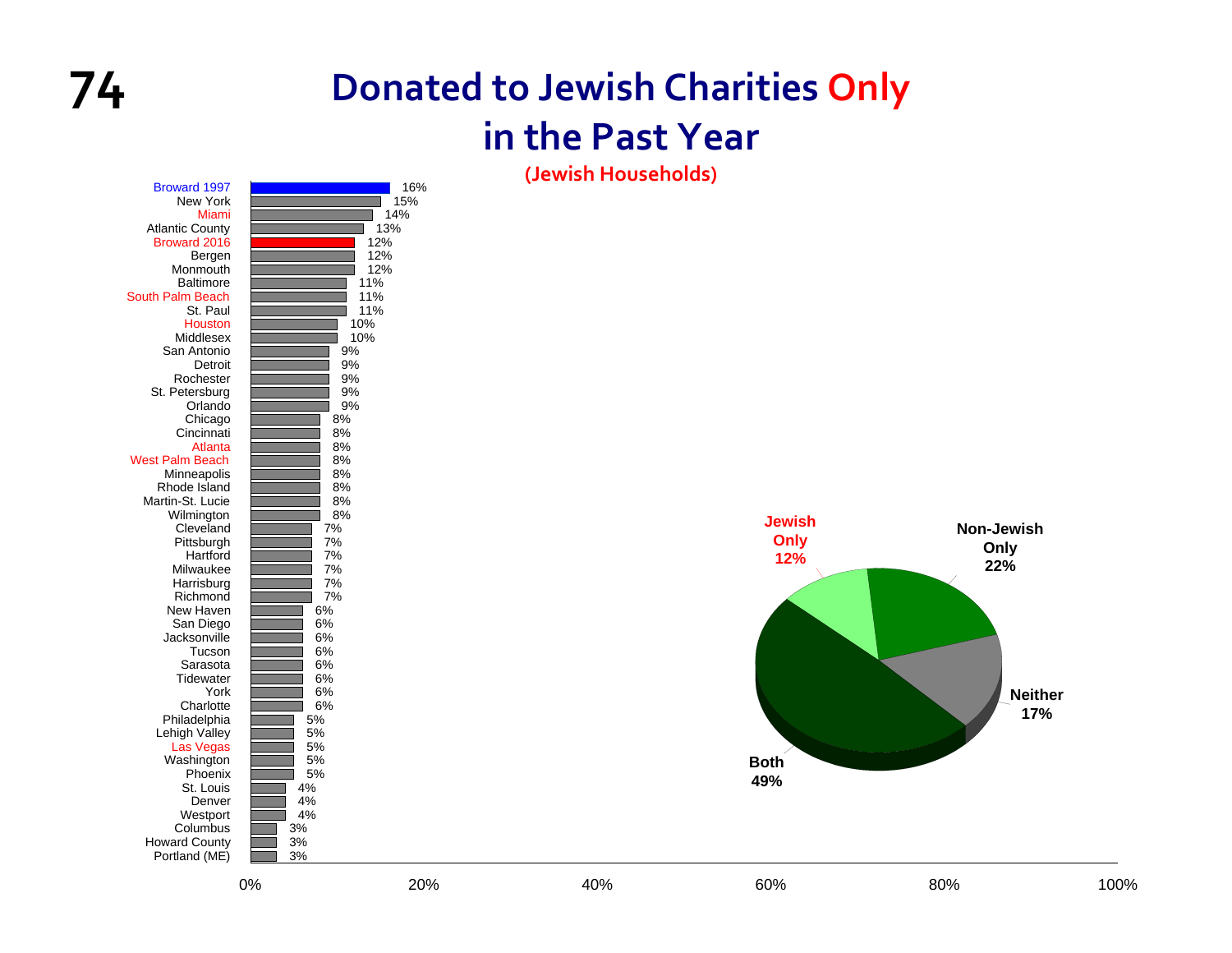### **75 Donated to Both Jewish and Non‐Jewish Charities in the Past Year**

**(Jewish Households)**

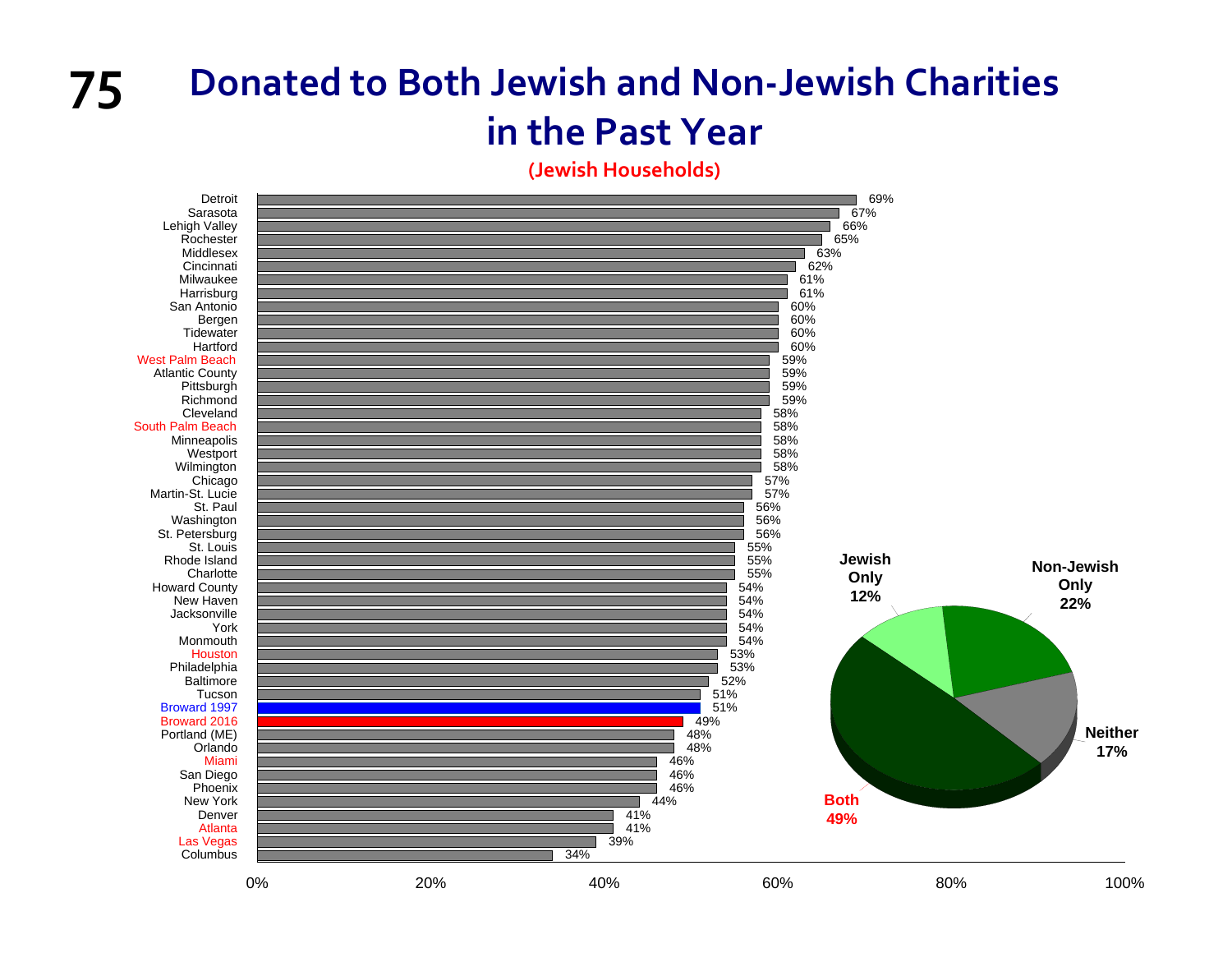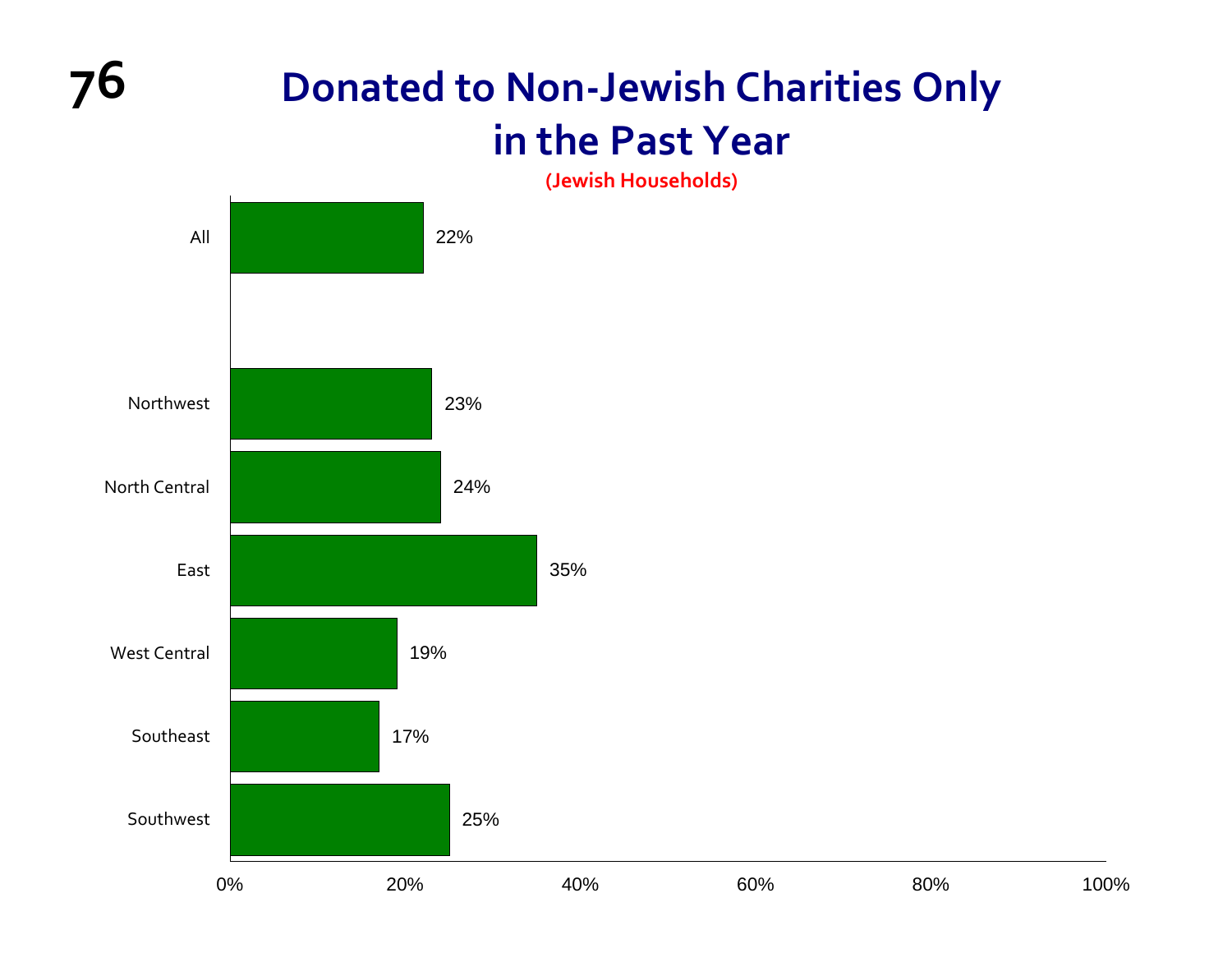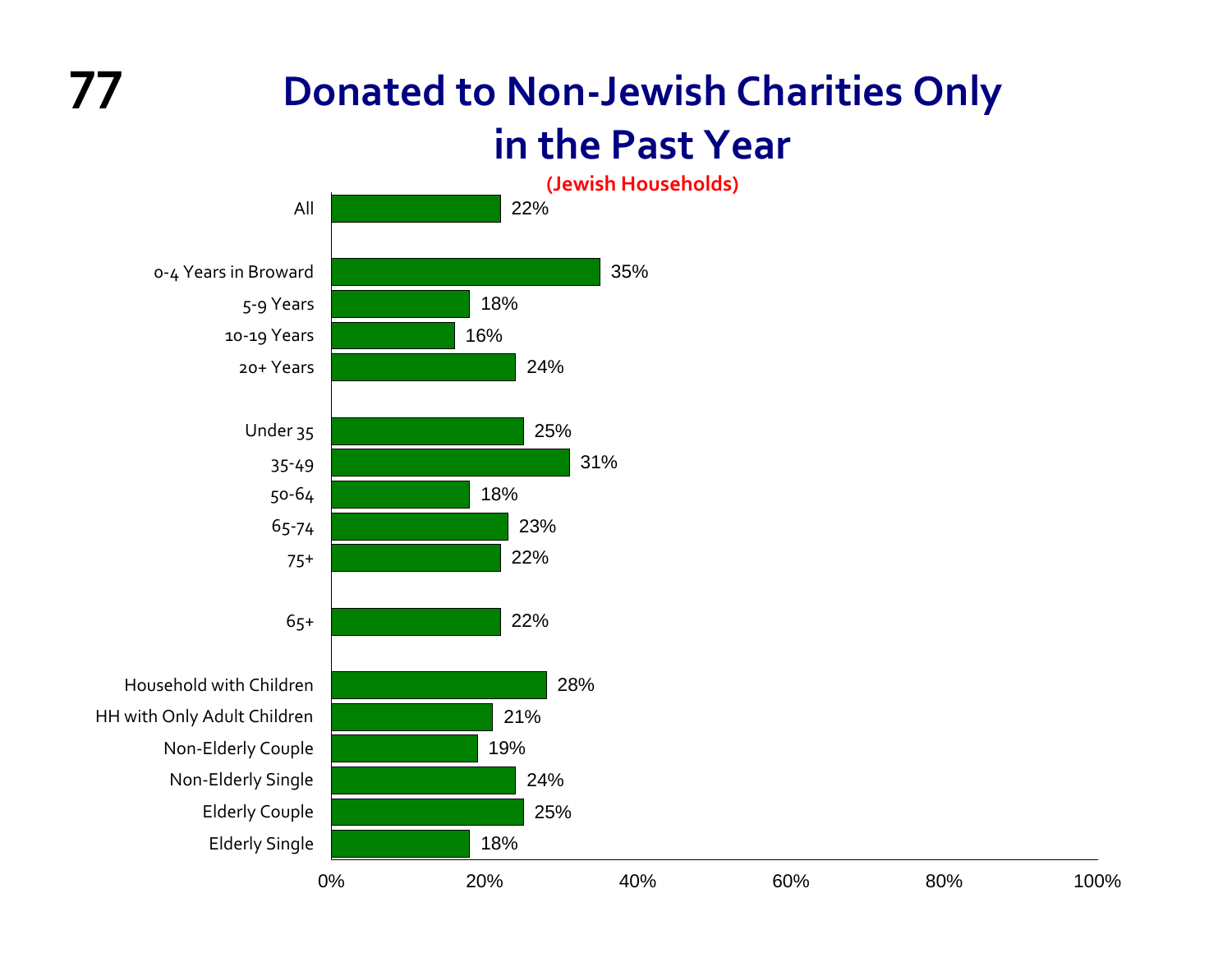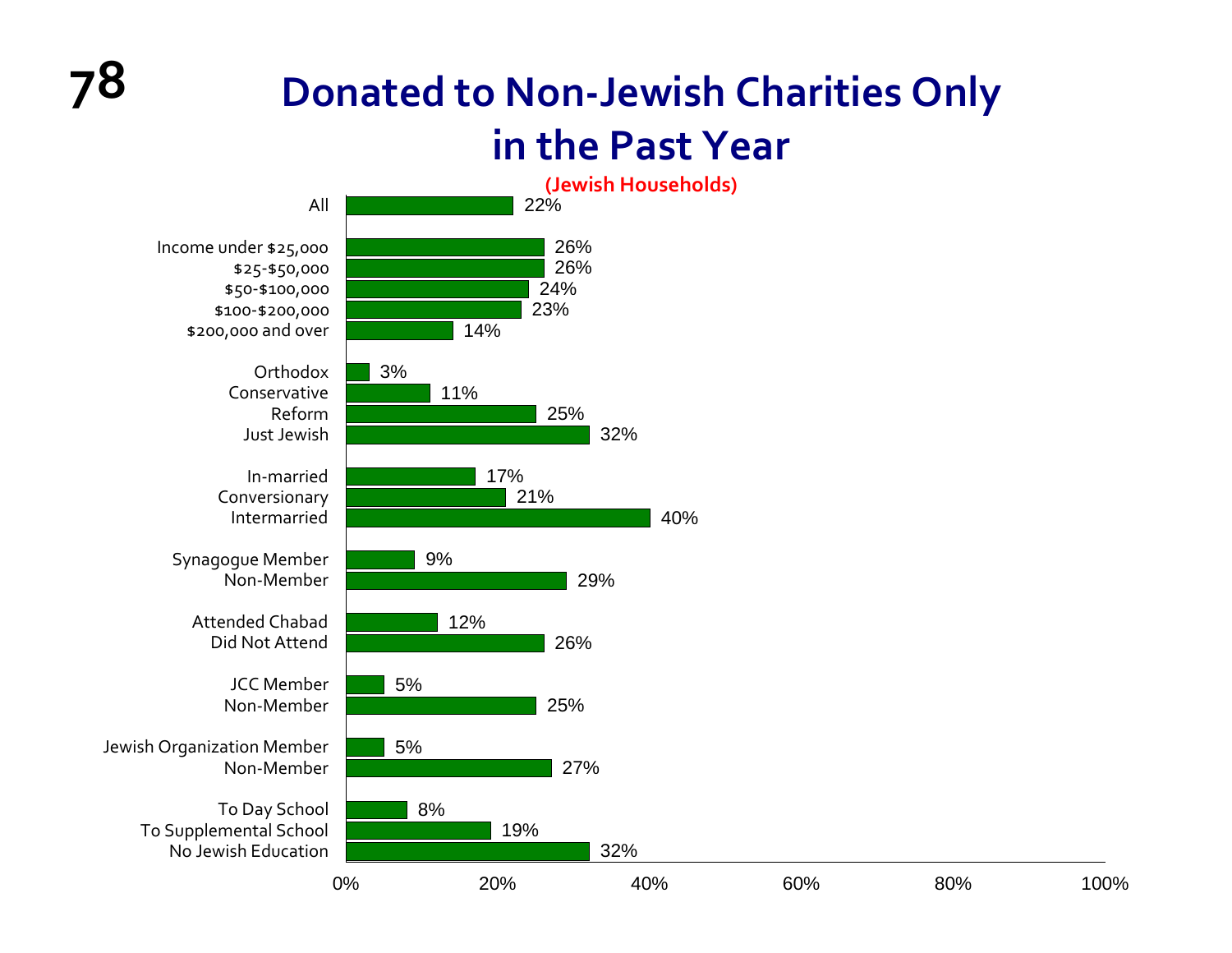## **79**

### **Donated to Non‐Jewish Charities Only in the Past Year**

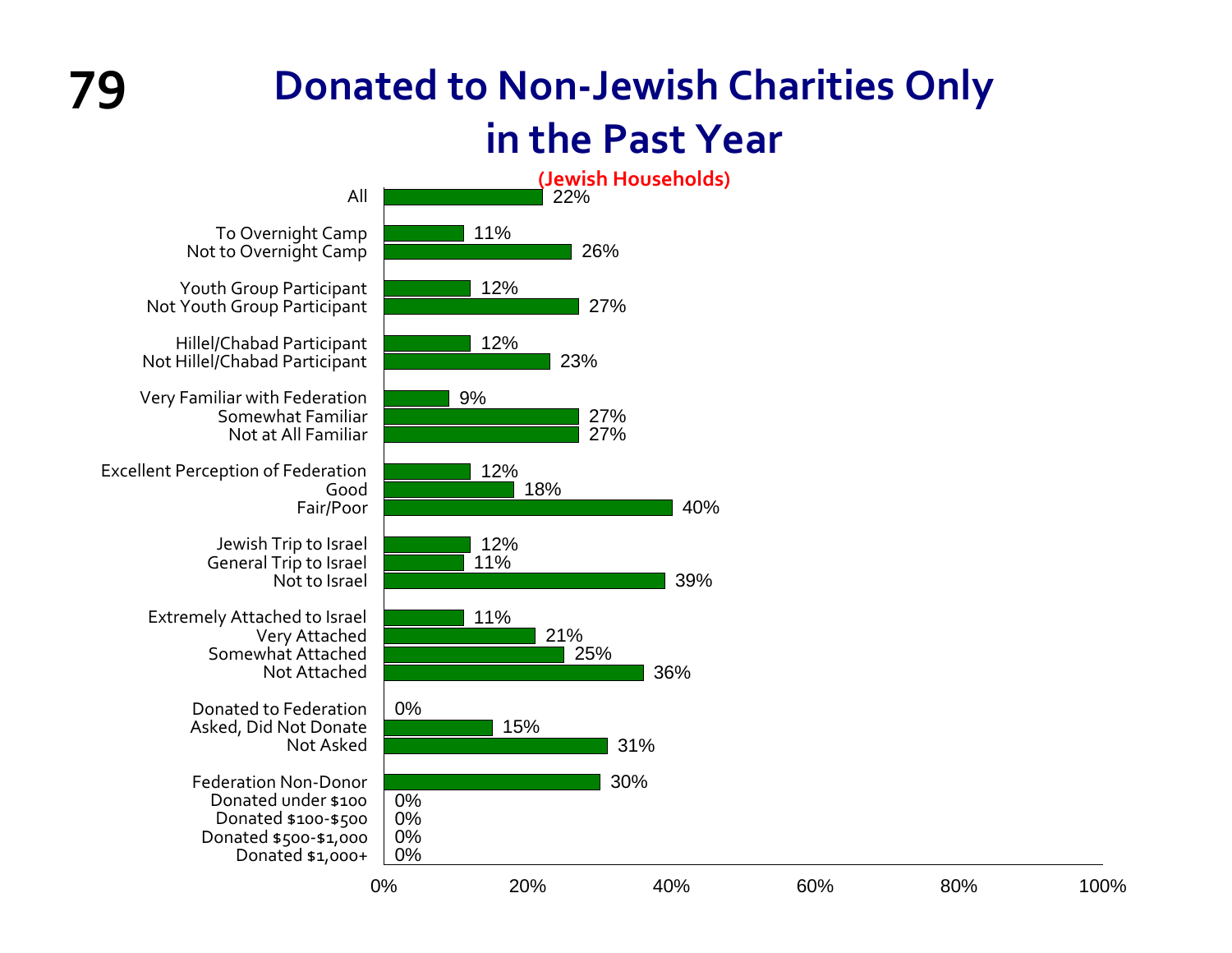### **Donated to Any Charity in the Past Year**

**80**

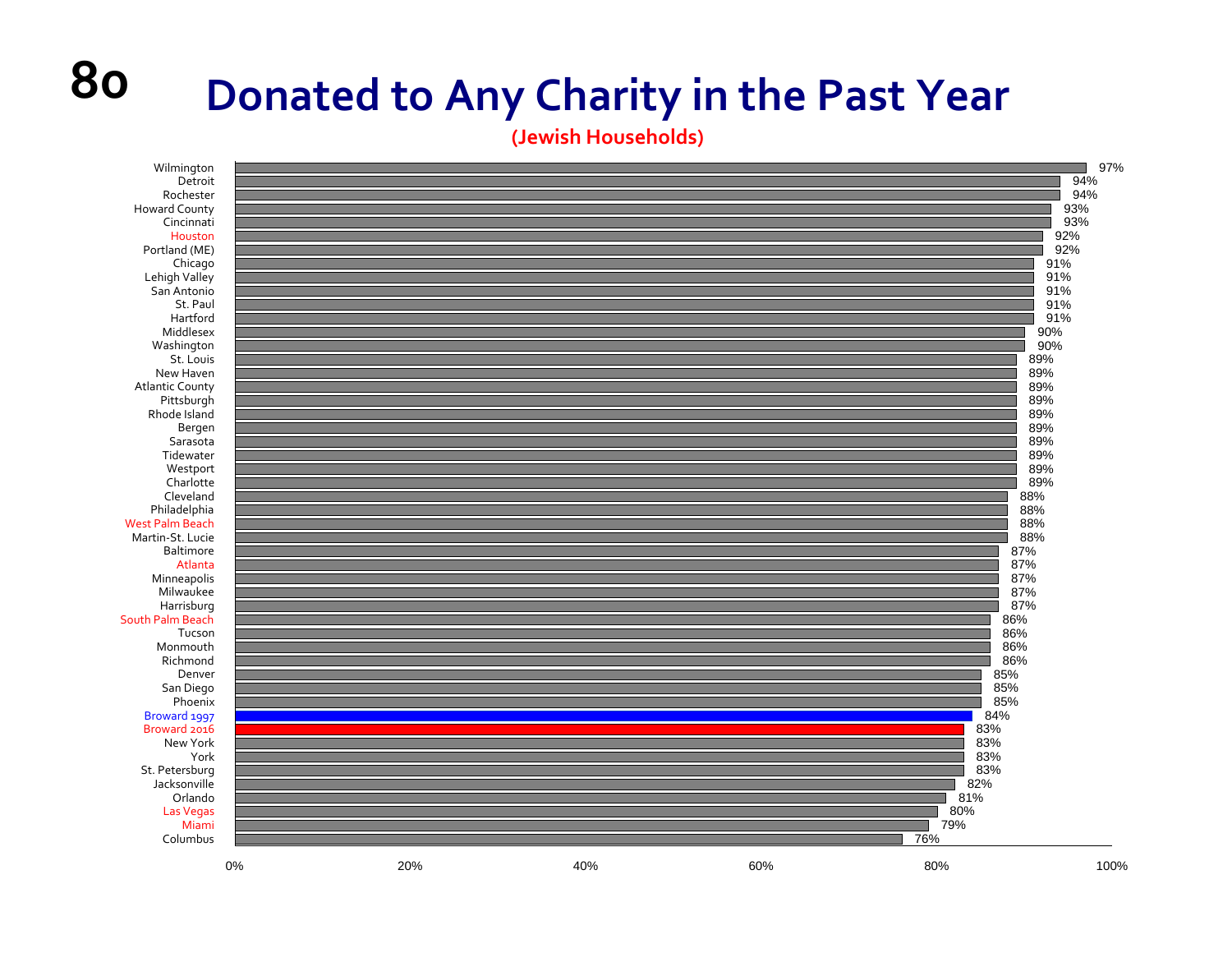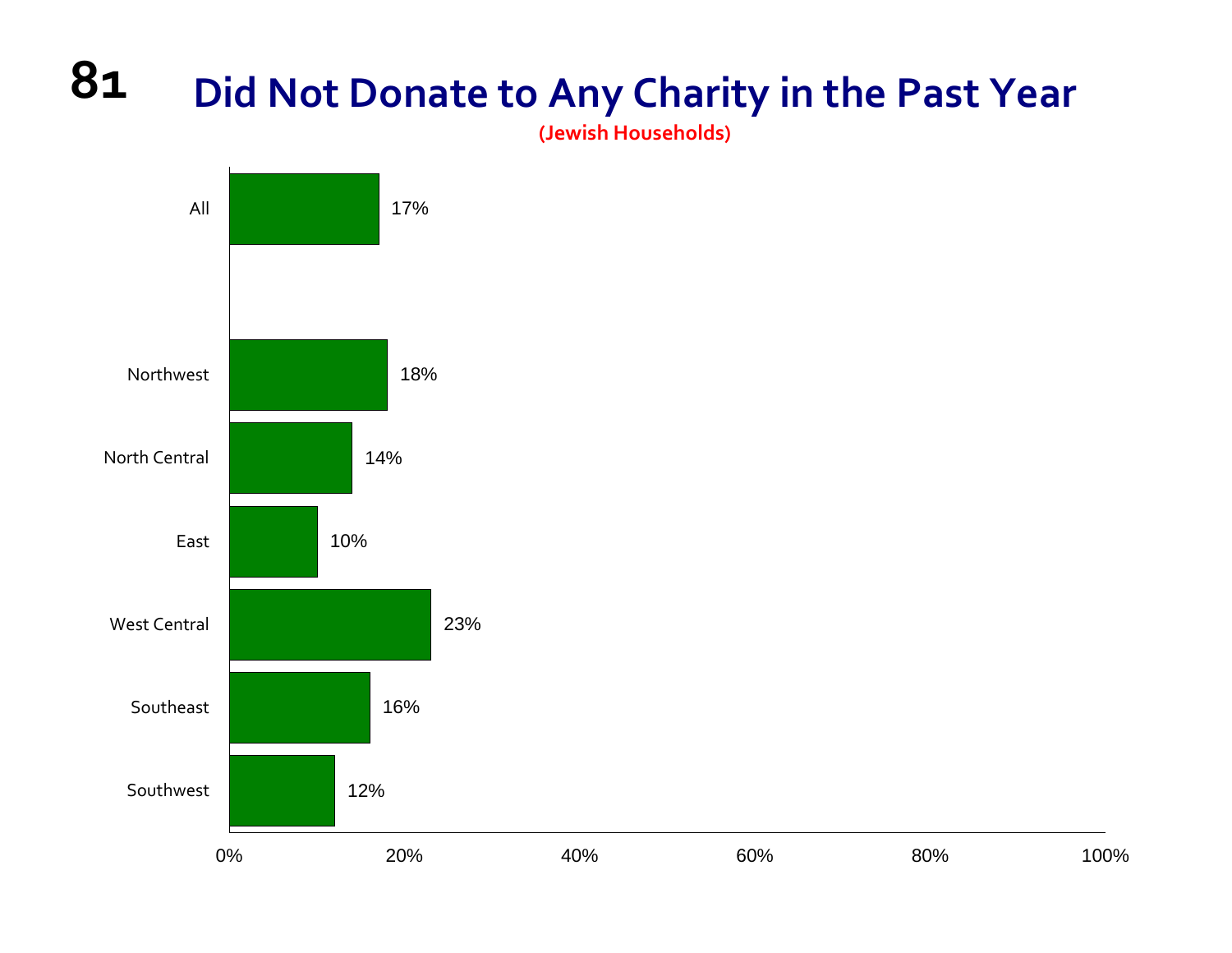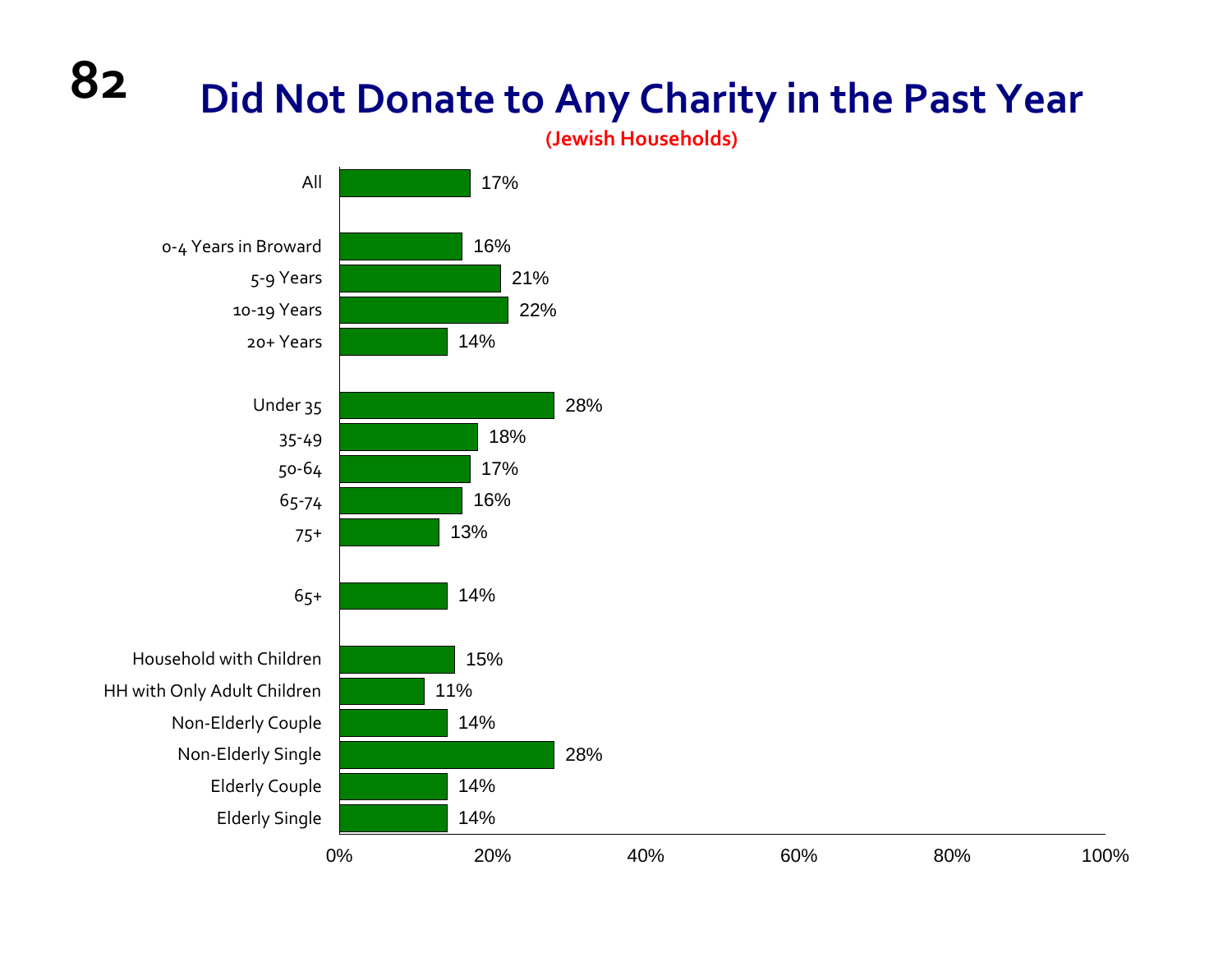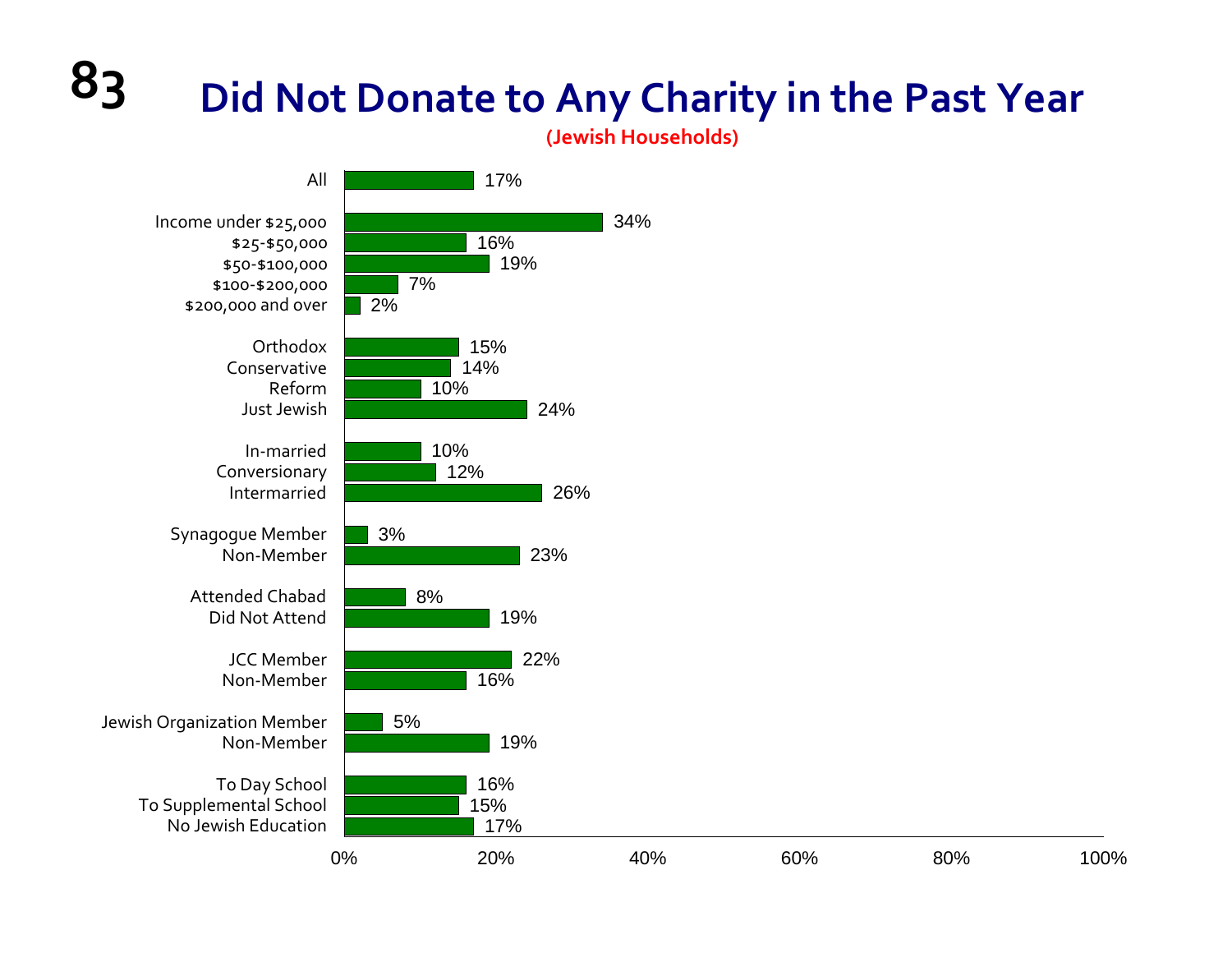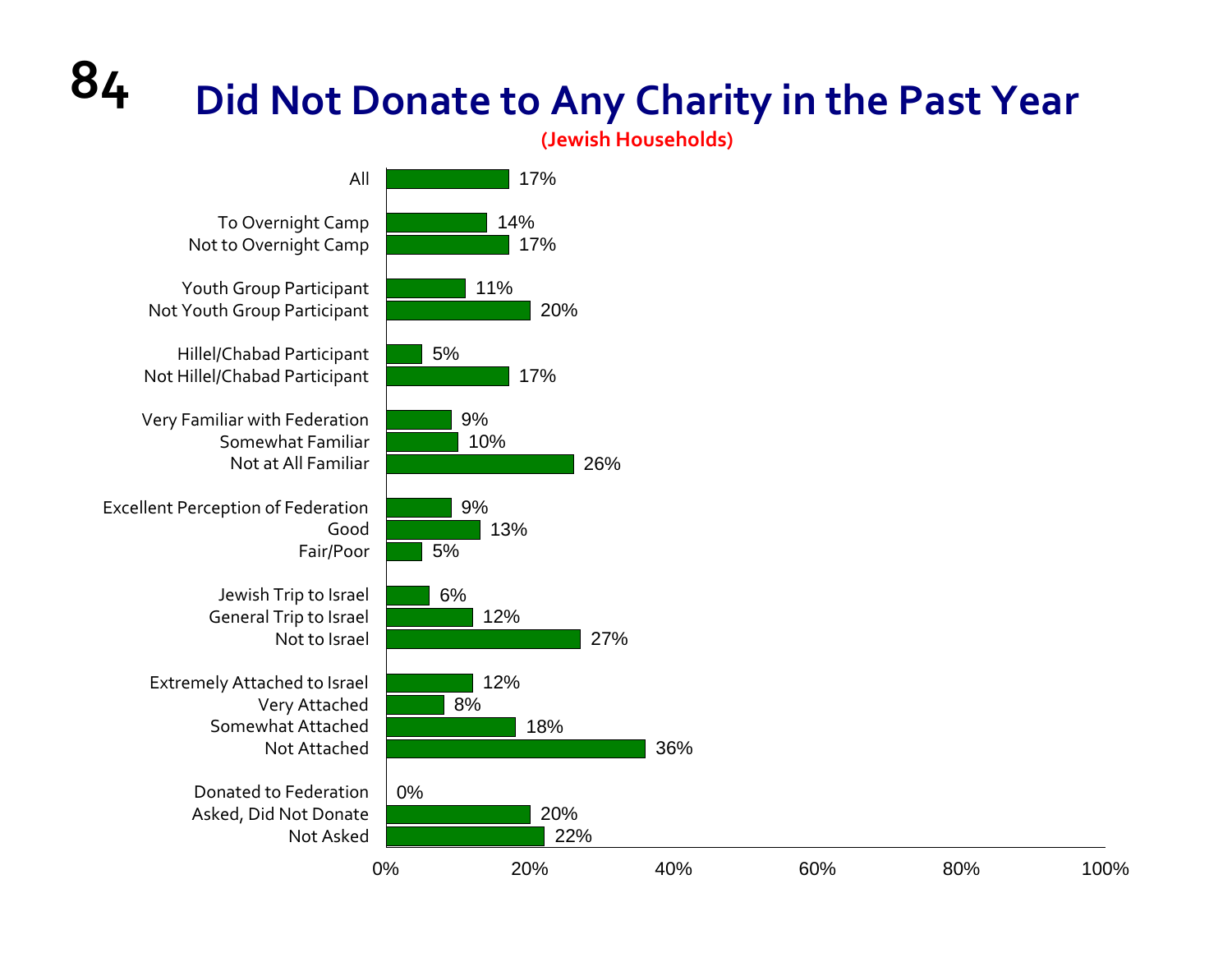# **85 Donated to Charities in the Past Year by Age**

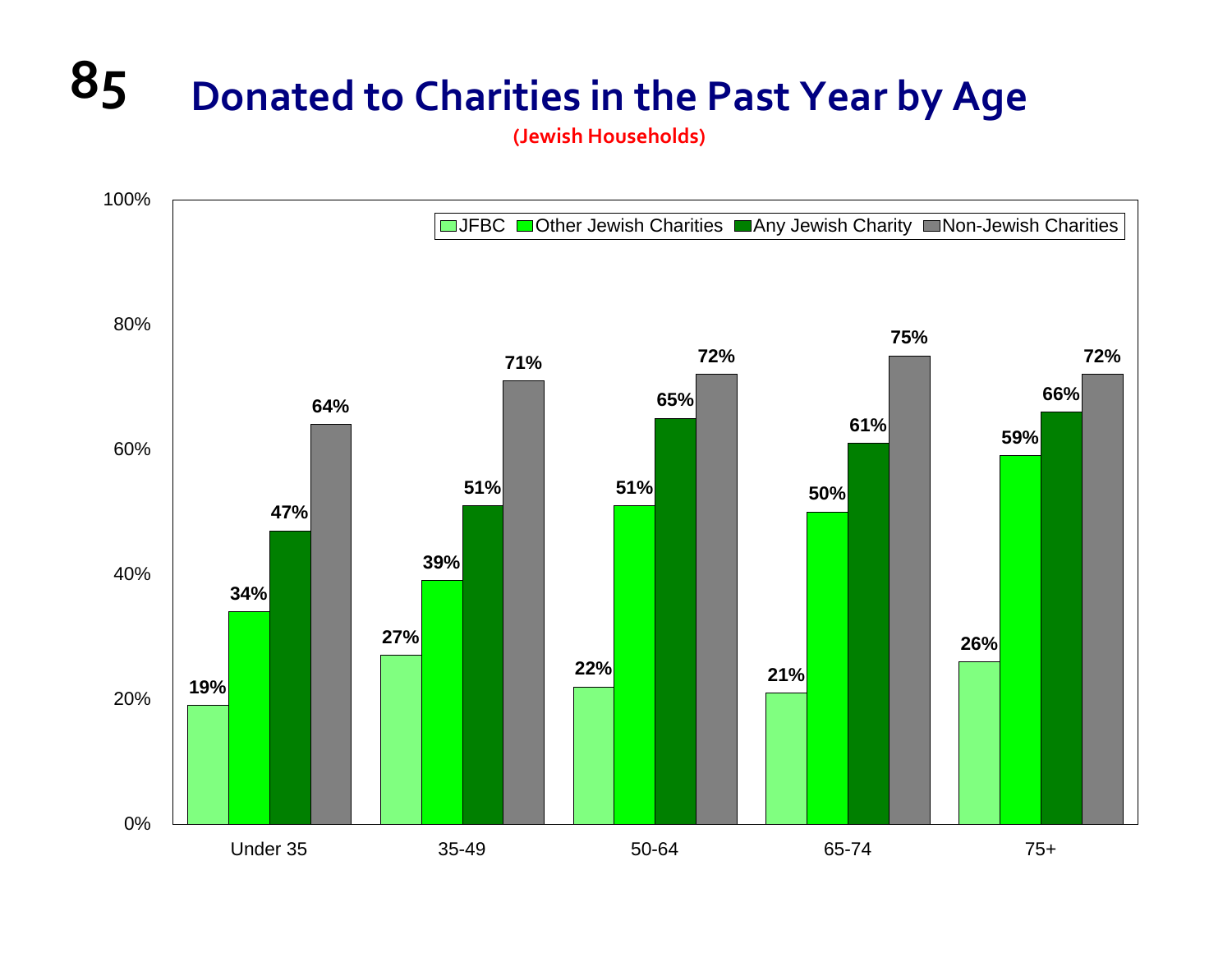## **86 Donated \$100 and Over in the Past Year by Age**

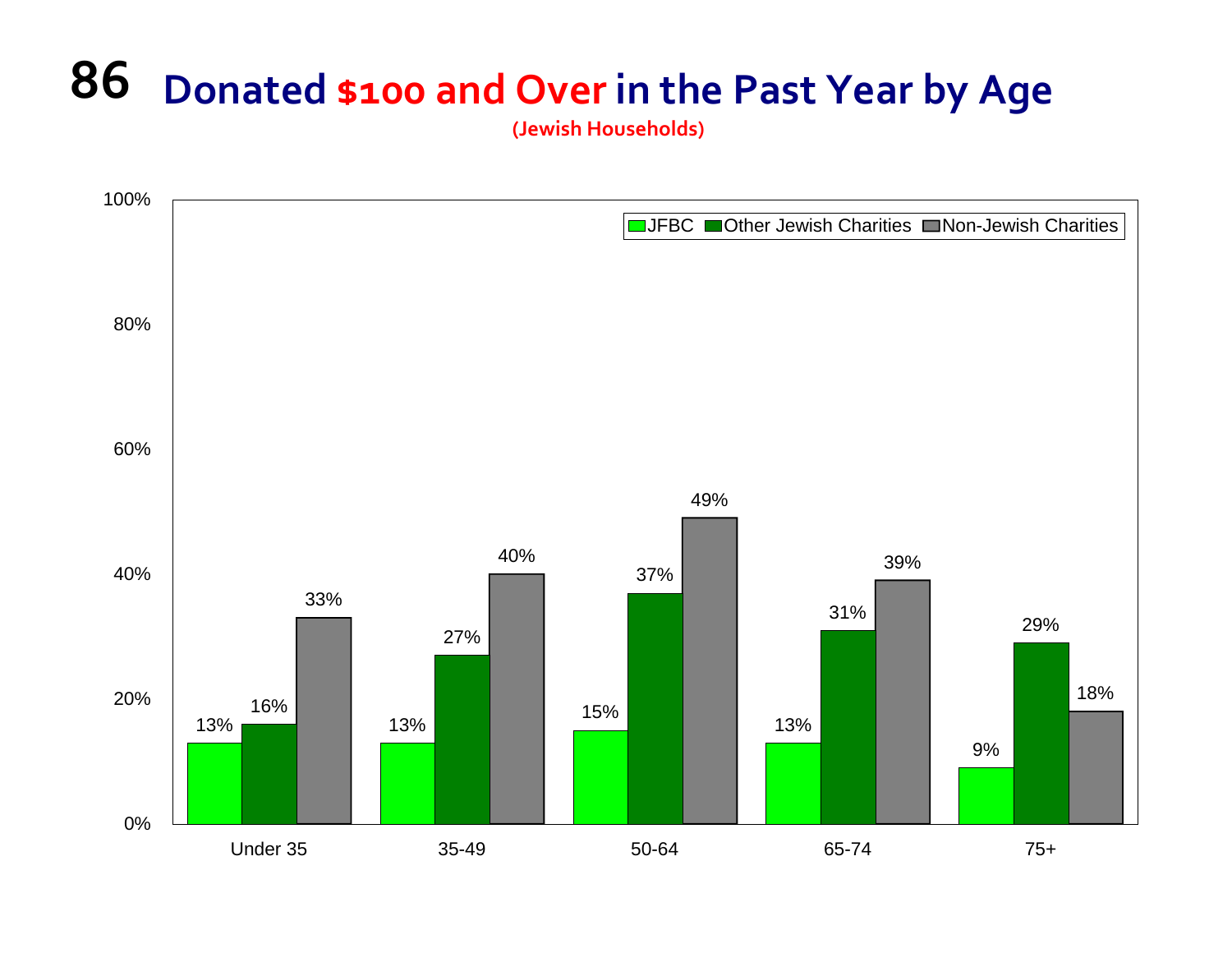## **87 Summary of Donations**

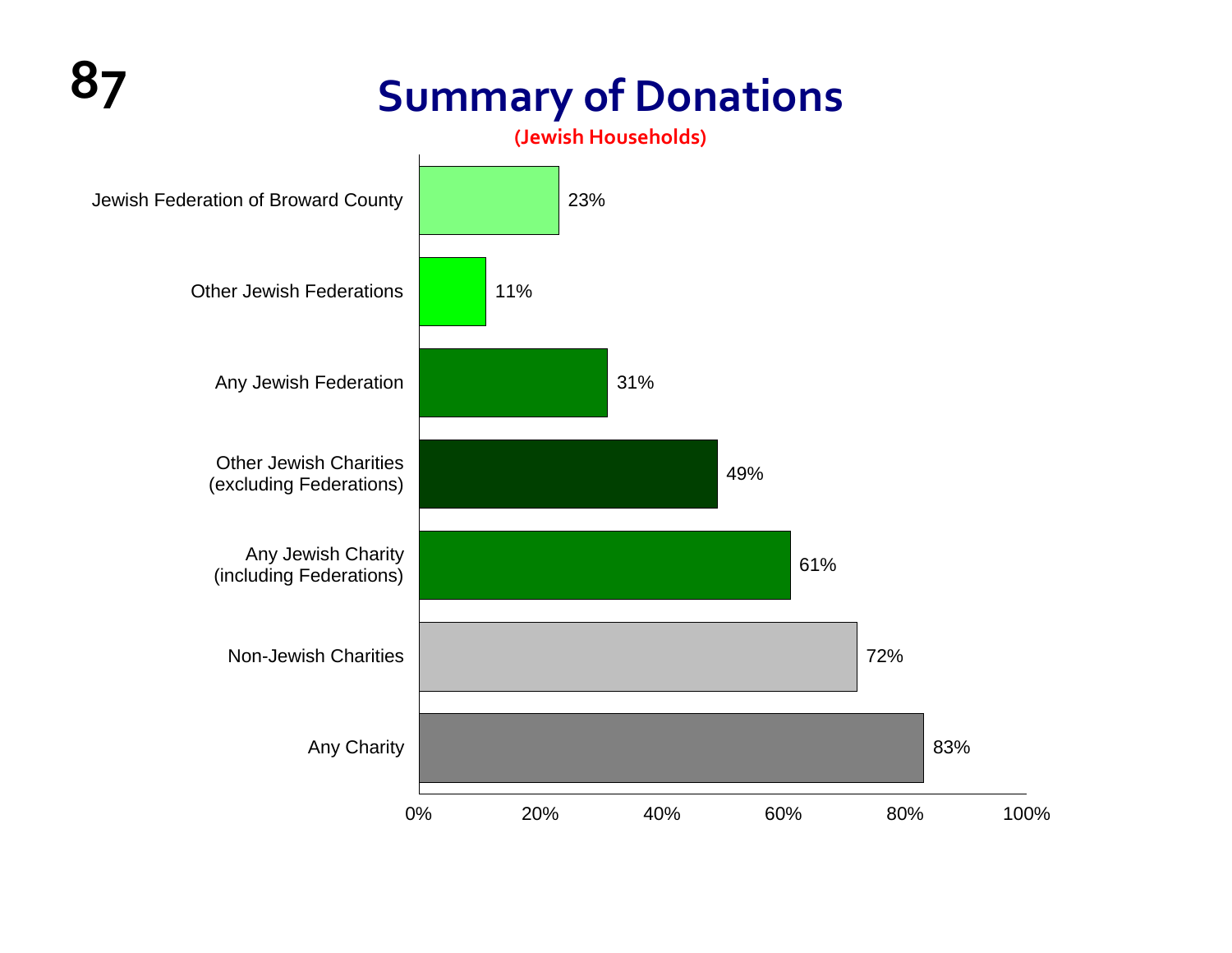## **Summary of Donations**

**(Jewish Households Age 65 and Over)**

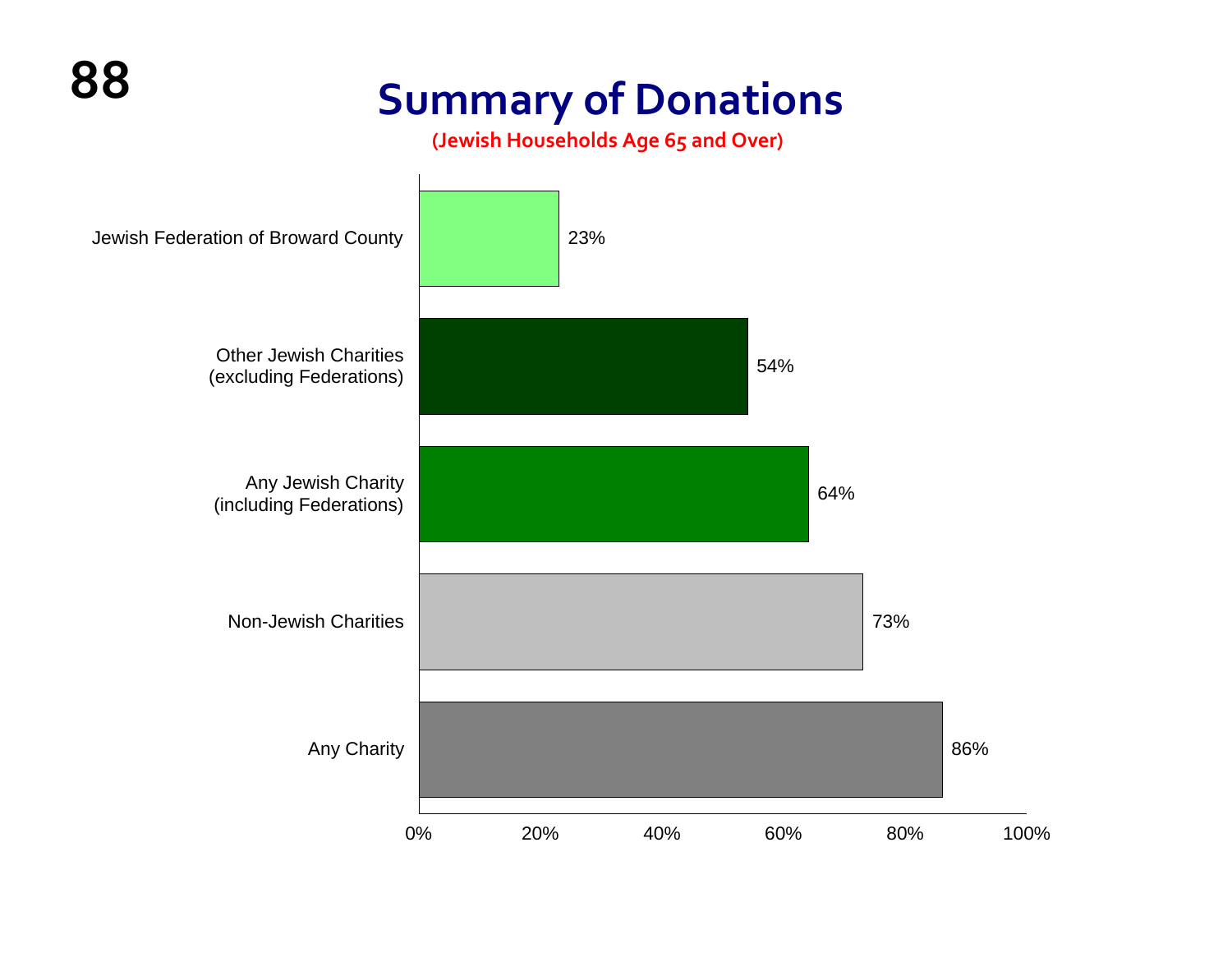**89 Summary of Donations, <sup>1997</sup>‐<sup>2016</sup>**

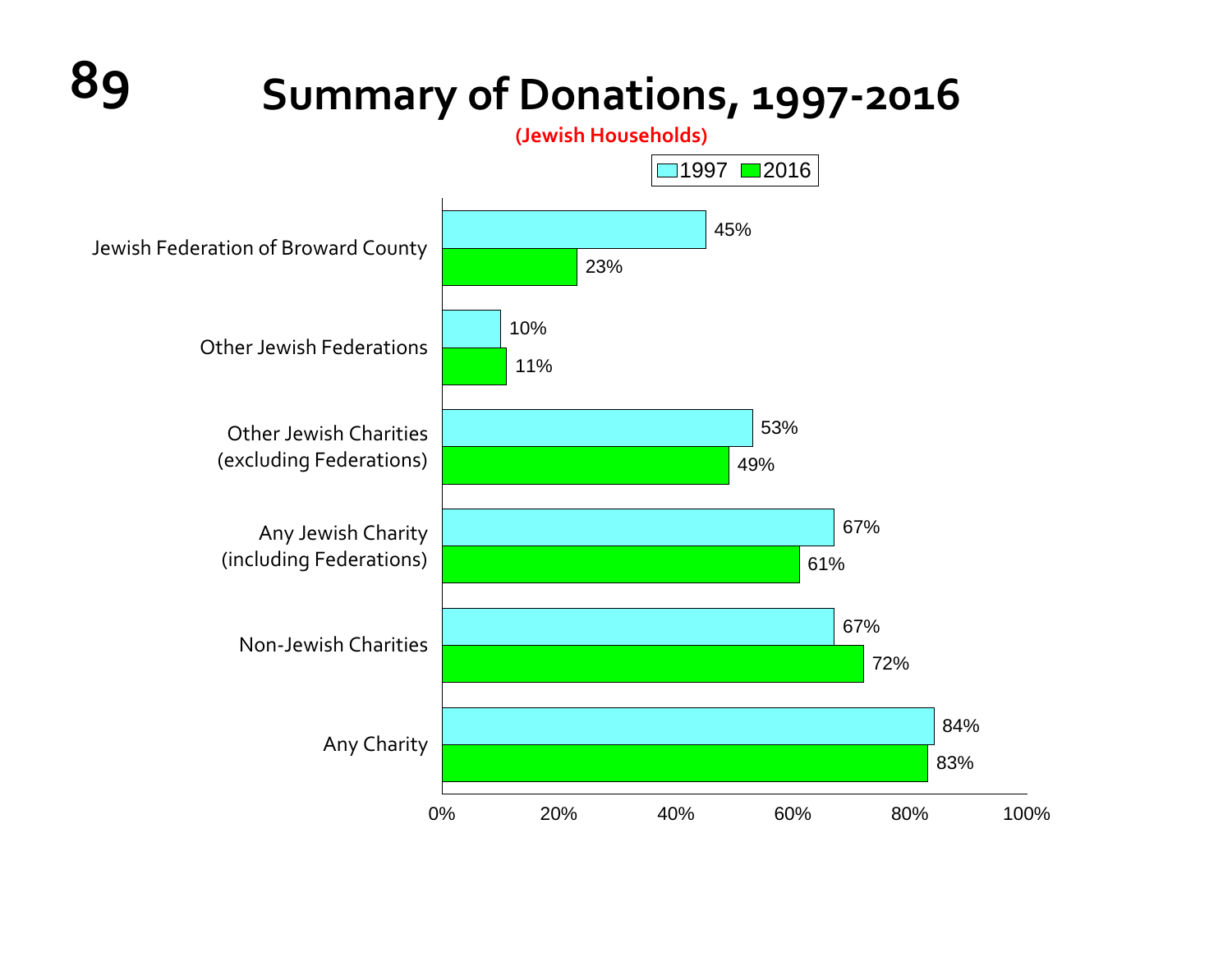### **90 Percentage of Charitable Dollars Donated to Each Philanthropic Sector in the Past Year**

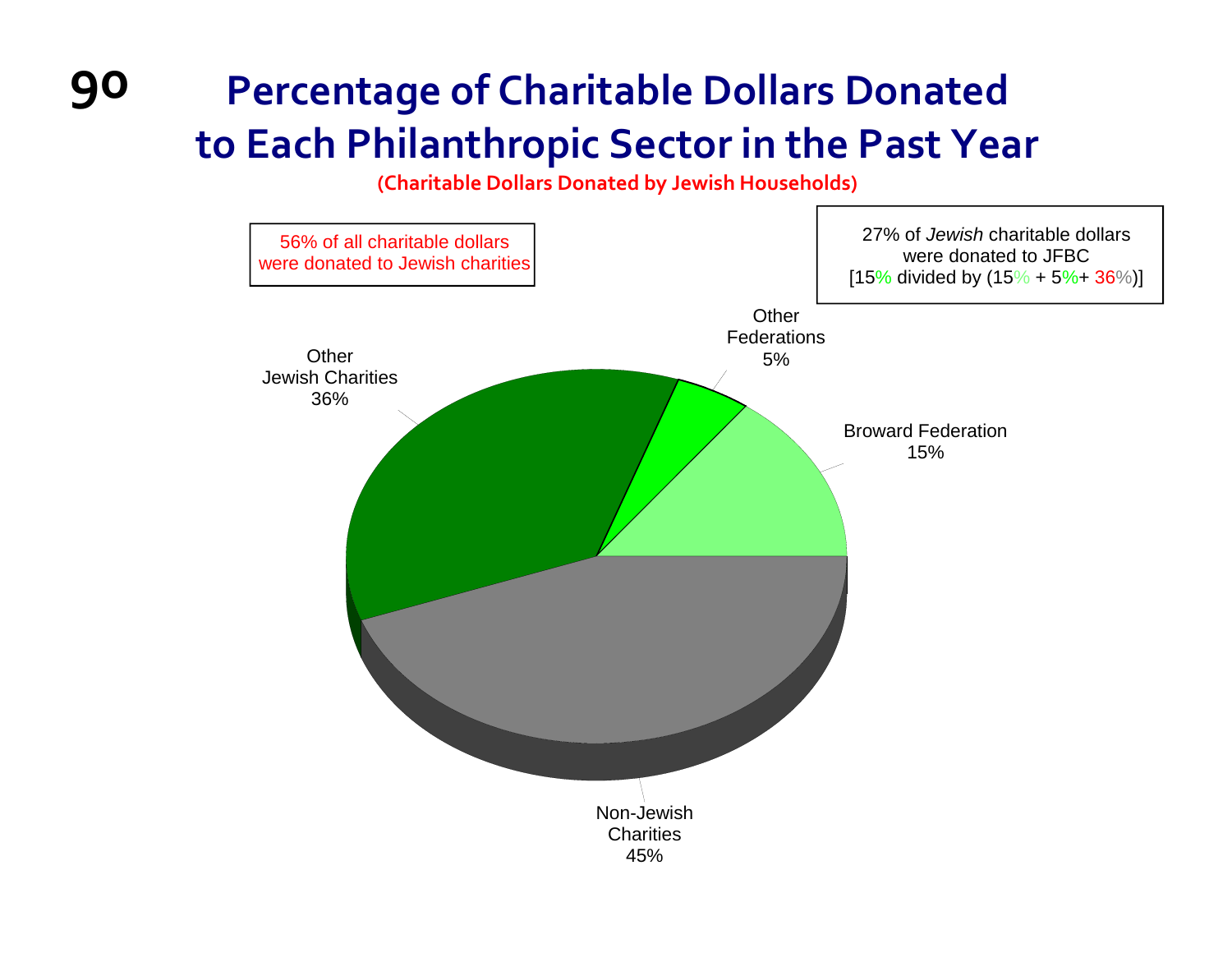### **Local Jewish Federation's Share of Charitable Dollars in the Past Year**

**91**

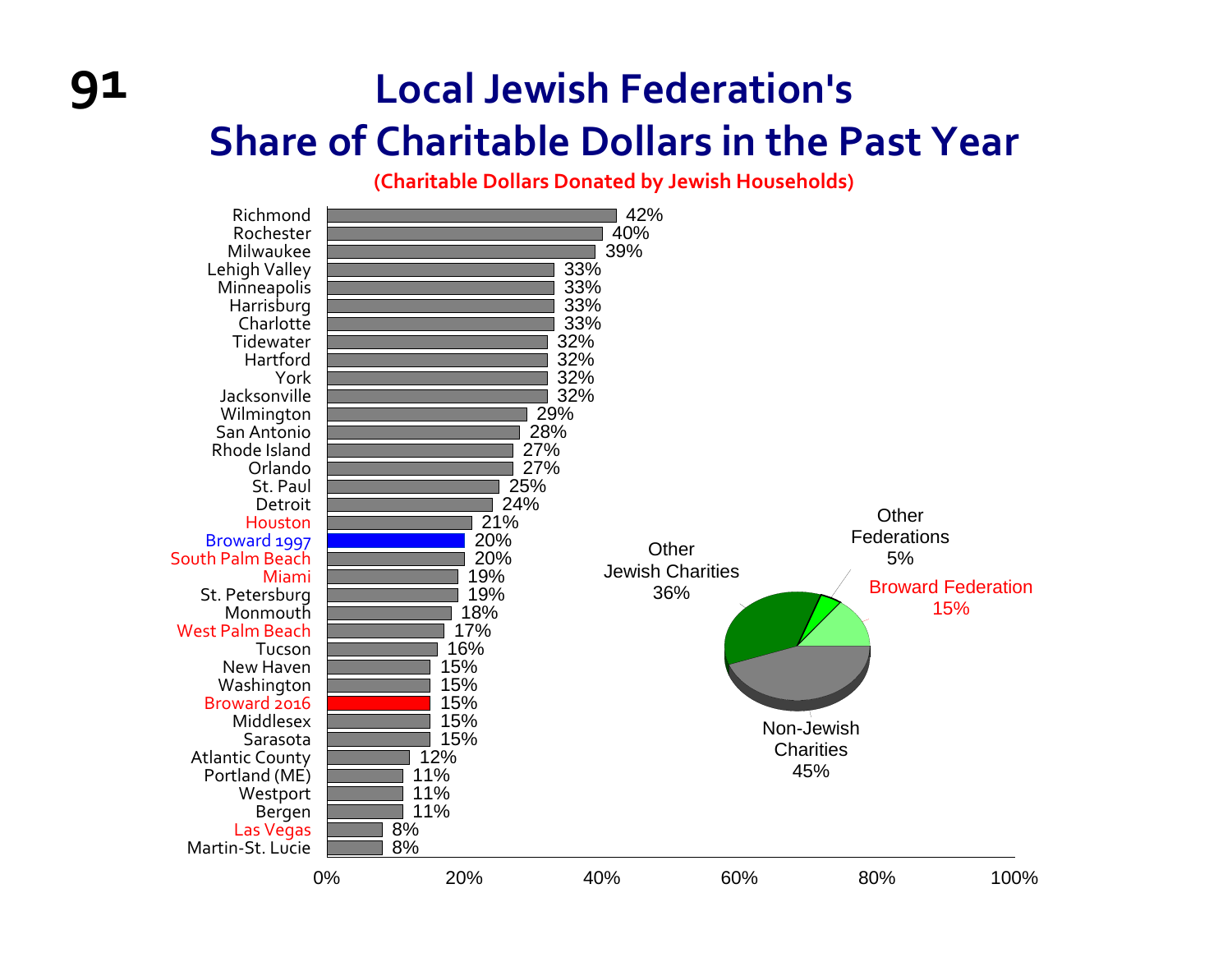### **Other Jewish Federations' and Other Jewish Charities' Share of Charitable Dollars in the Past Year**



**92**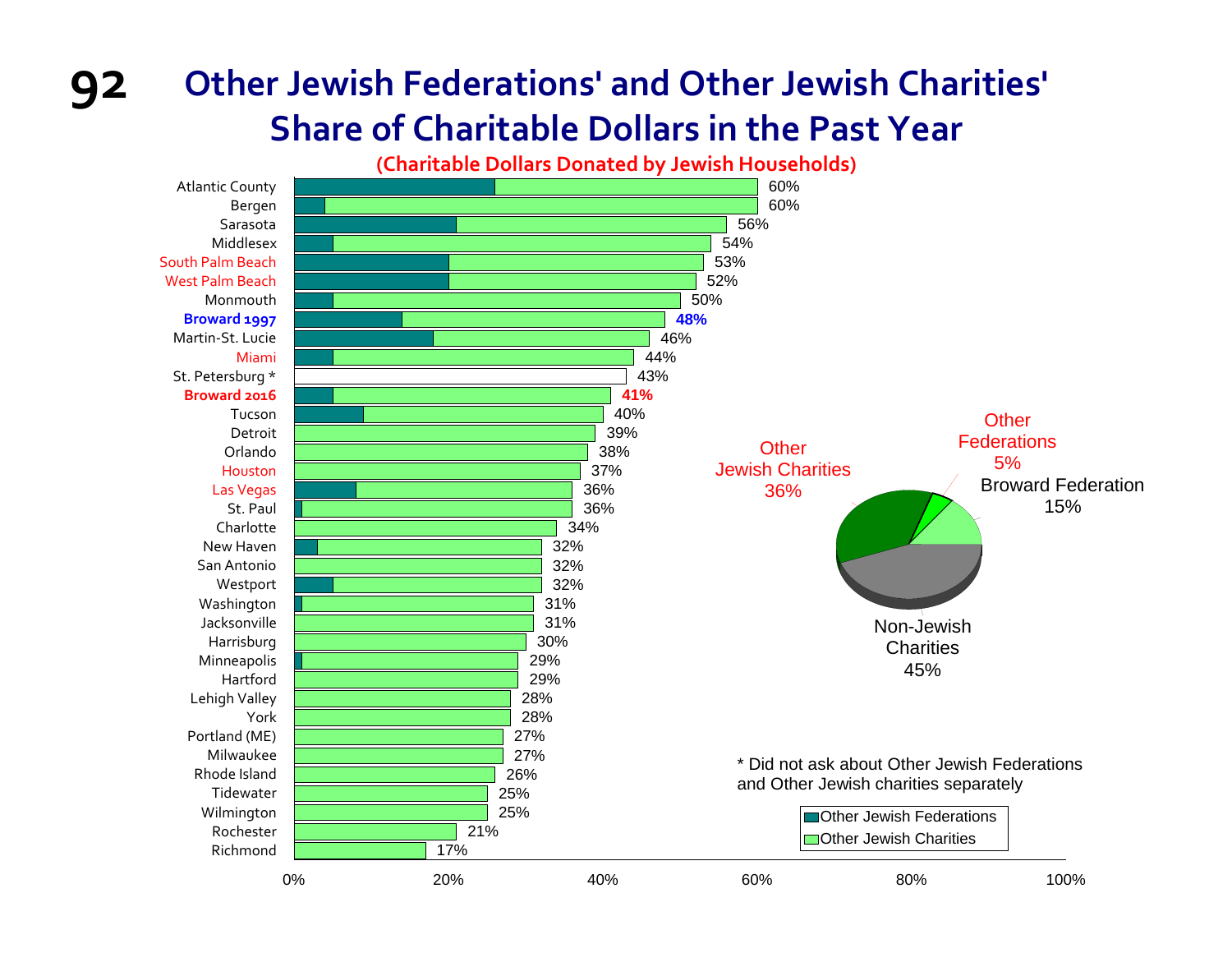### **Other Jewish Federations' Share of Charitable Dollars in the Past Year**

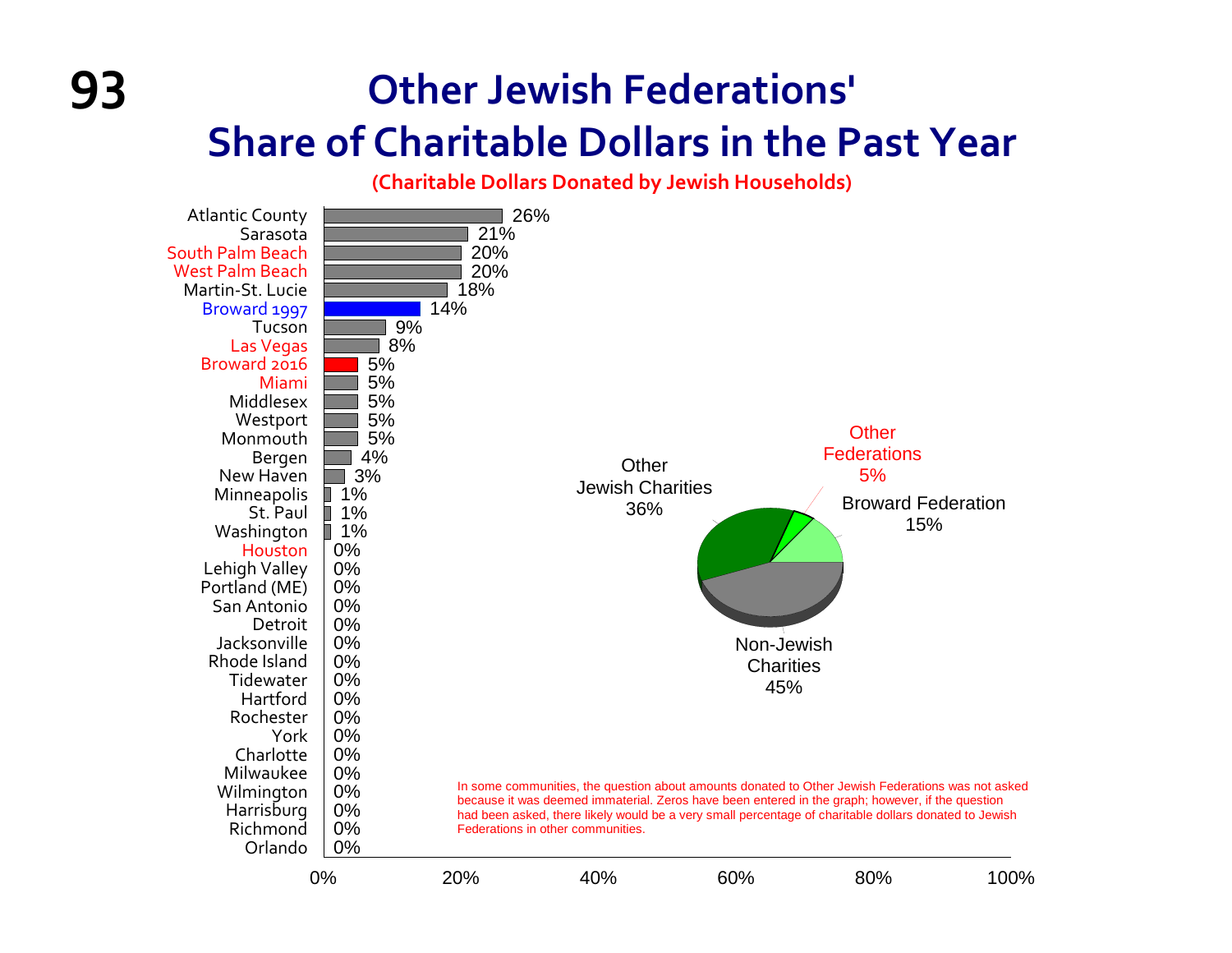### **Other Jewish Charities' Share of Charitable Dollars in the Past Year**

**94**

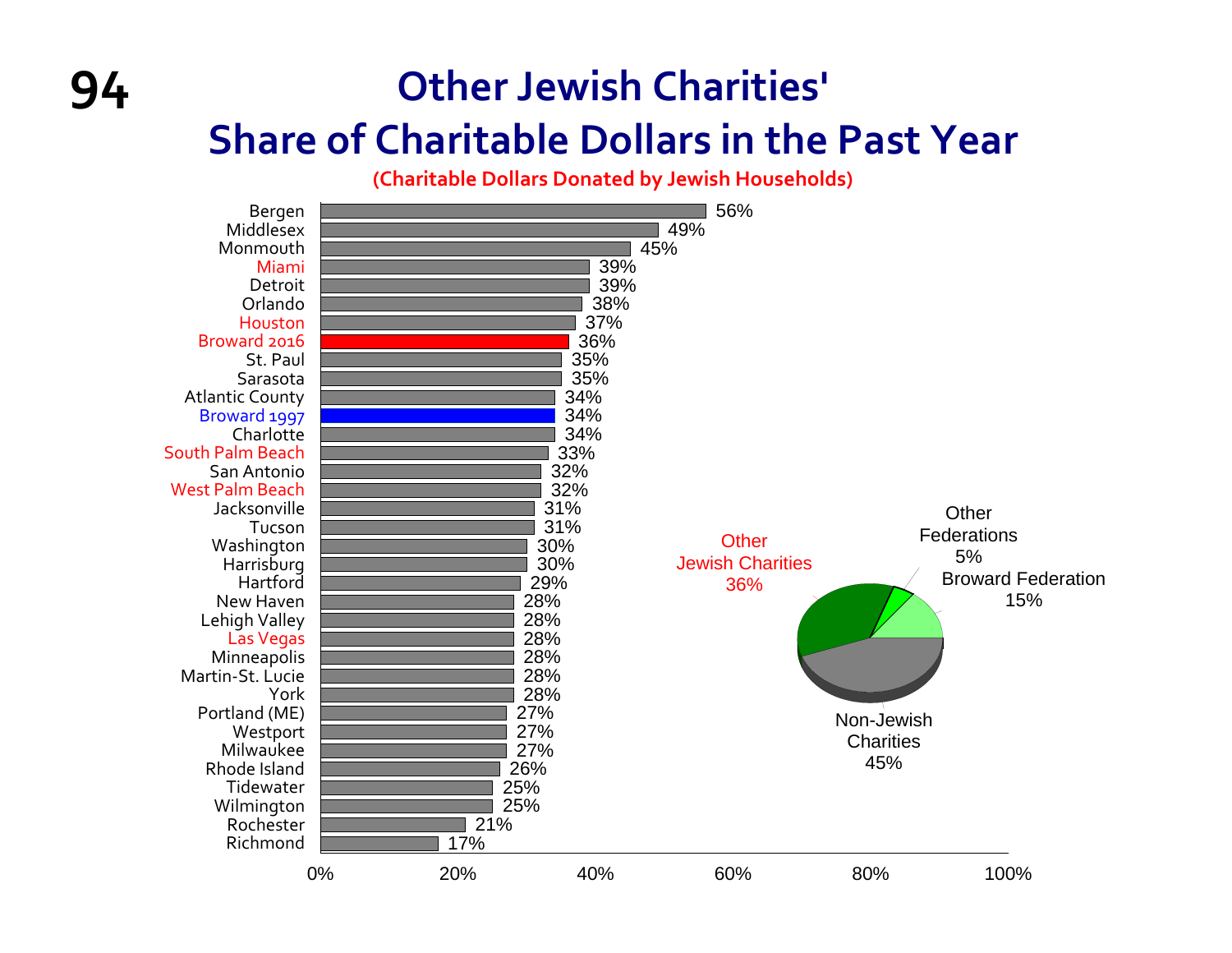## **Non‐Jewish Charities'**

### **Share of Charitable Dollars in the Past Year**

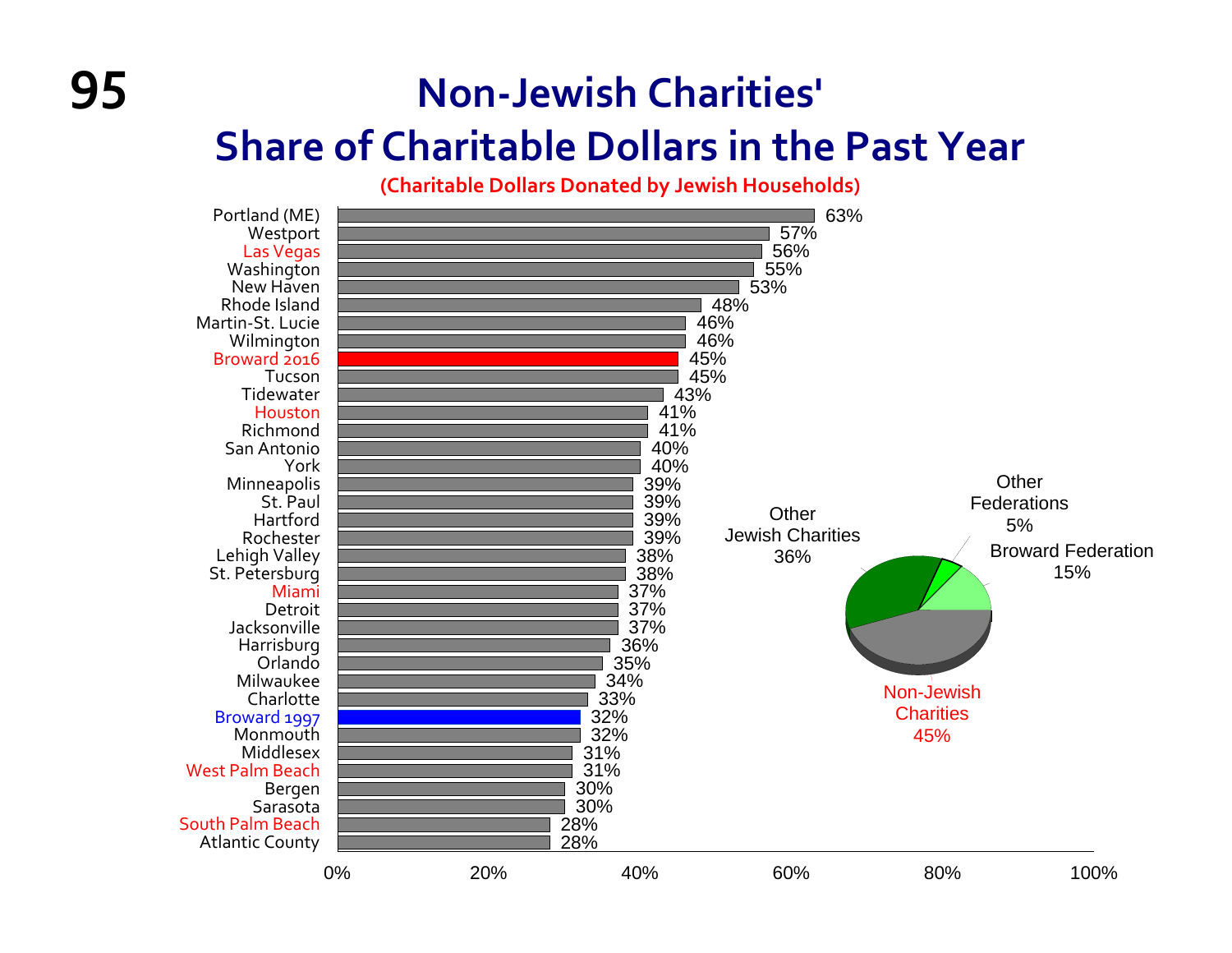### **Jewish Charities'**

**96**

### **Share of Charitable Dollars in the Past Year**

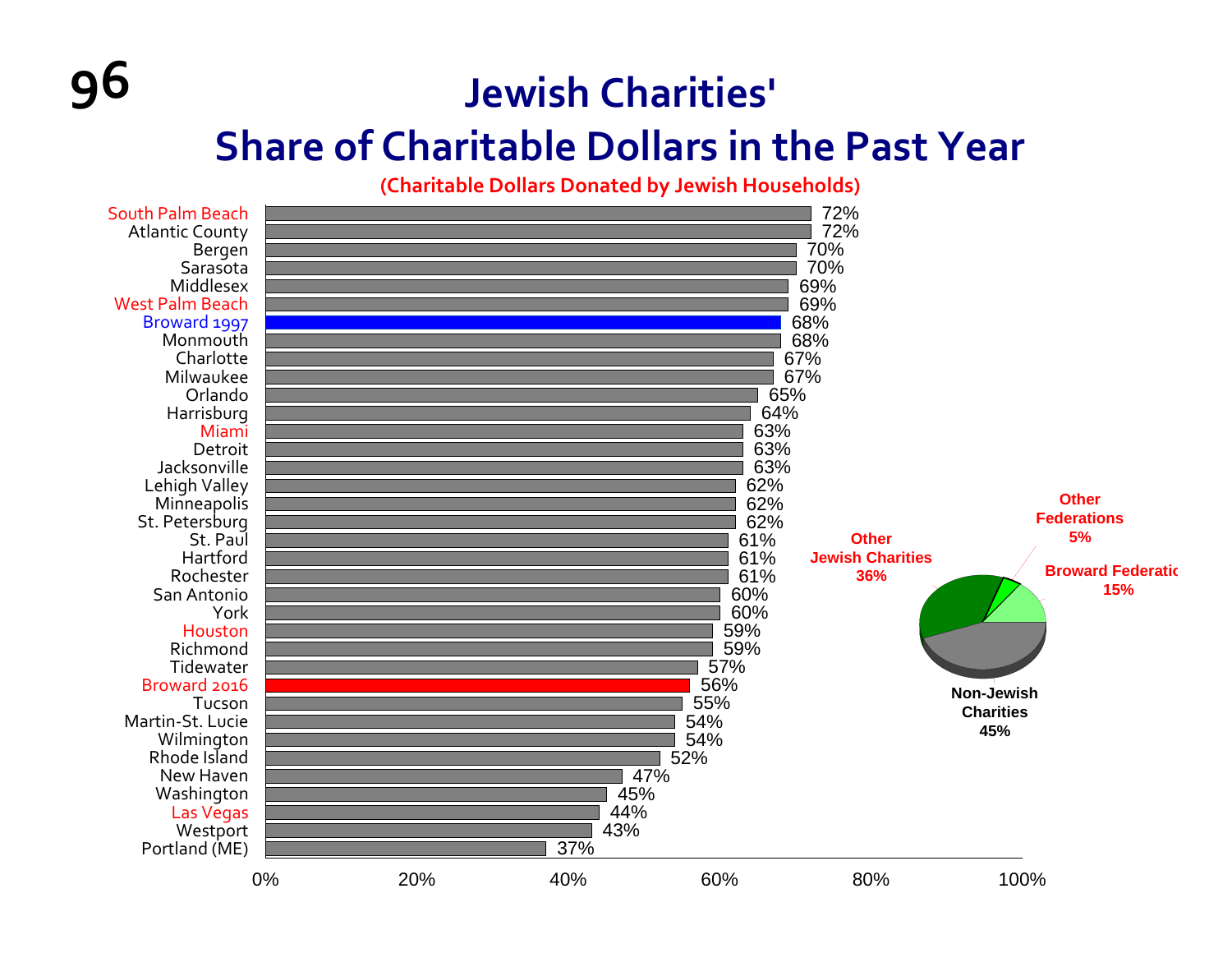### **97 Local Jewish Federation's Share of Jewish Charitable Dollars in the Past Year**

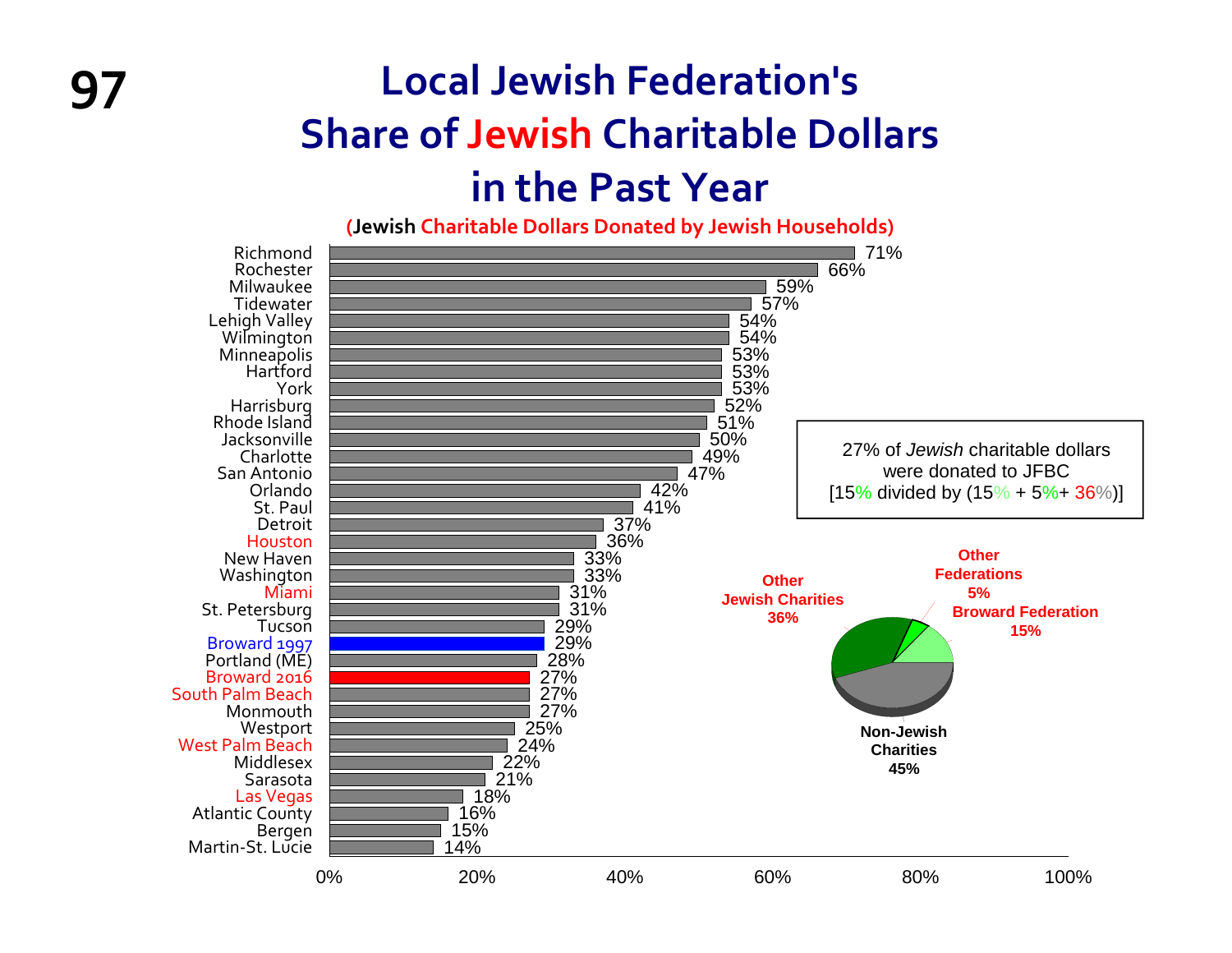### **Philanthropic Profile: Wills**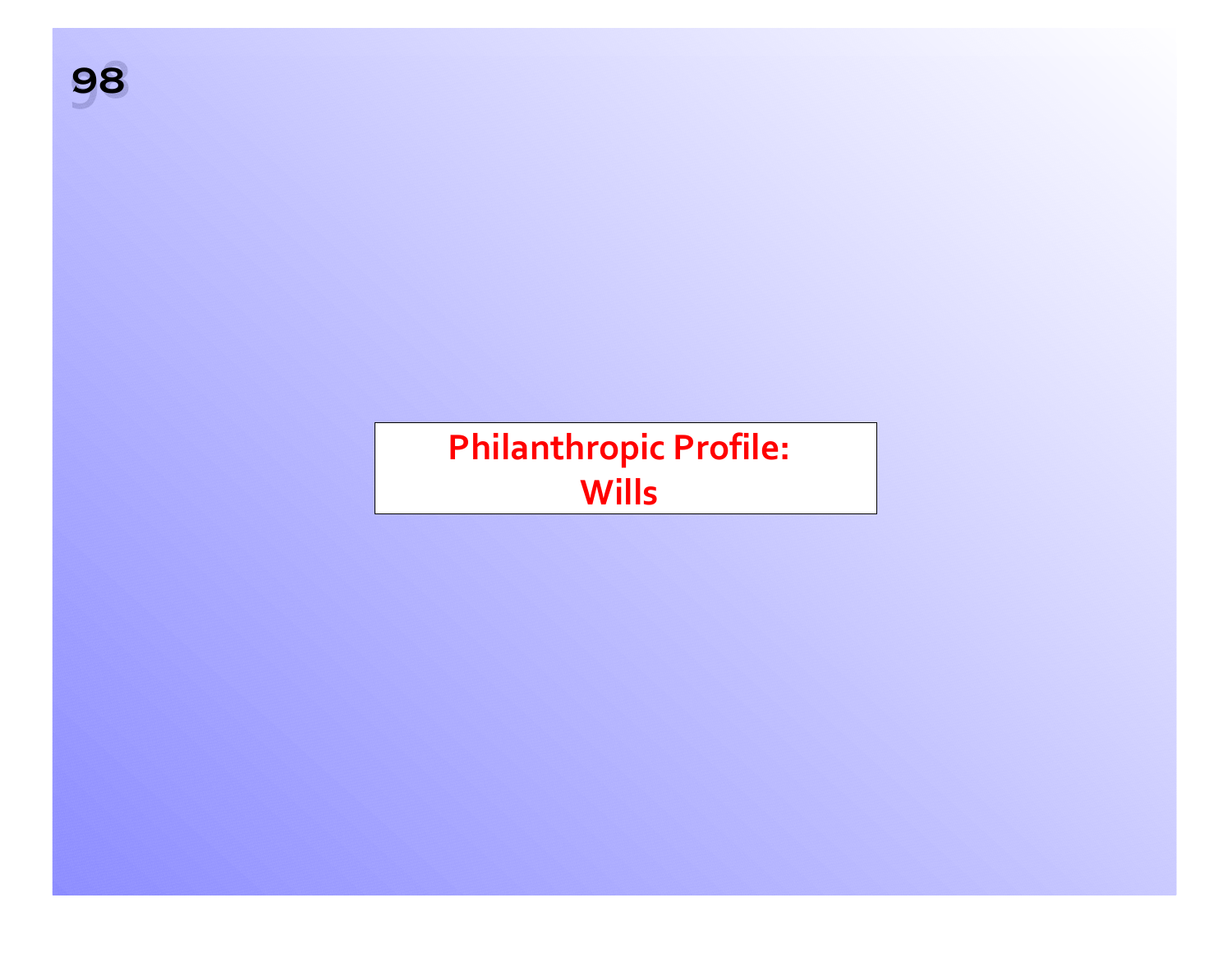### **99 Charitable Provisions in Wills**

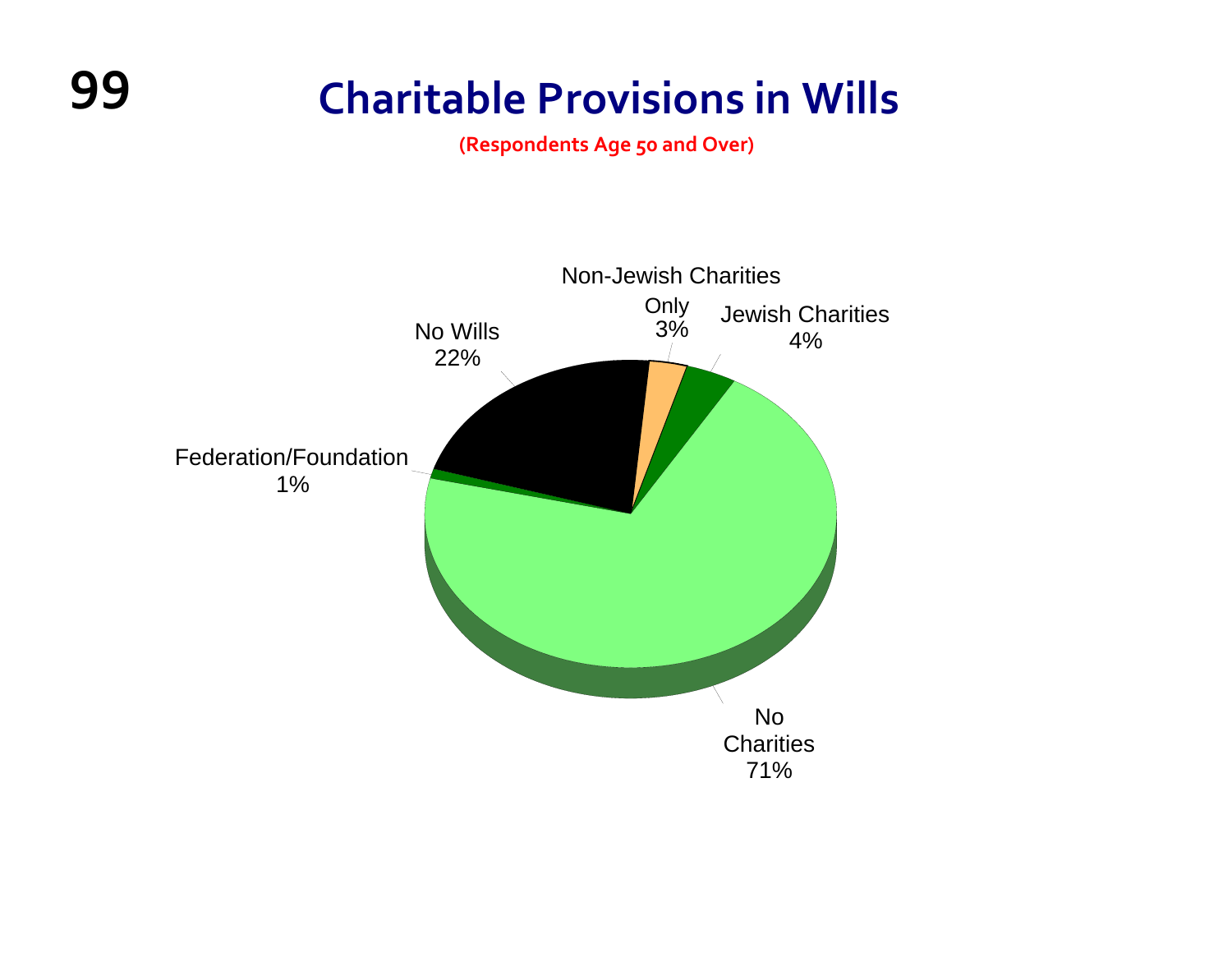### **Charitable Provisions in Wills**

**(Respondents Age 65 and Over)**



**100**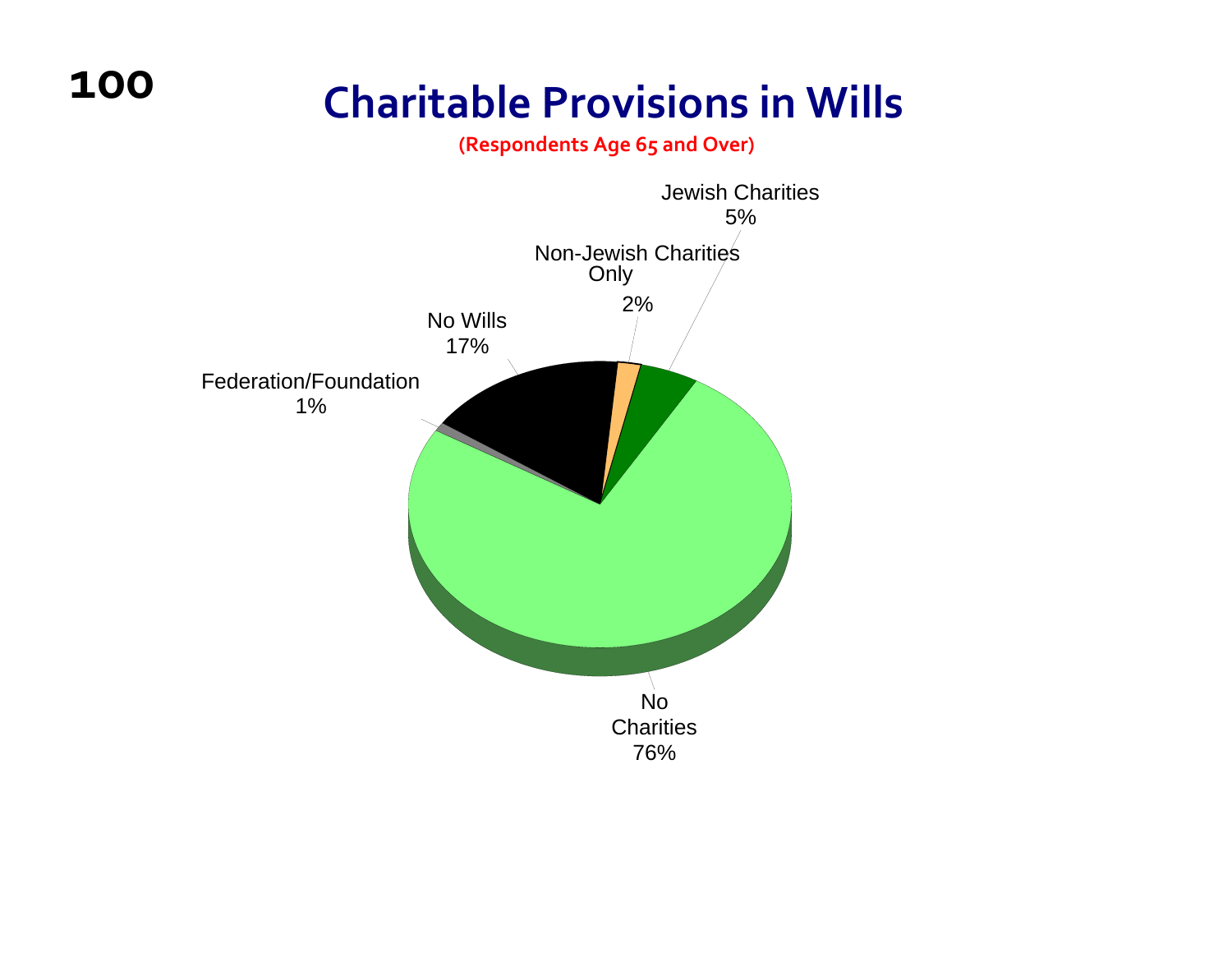### **Have No Wills**

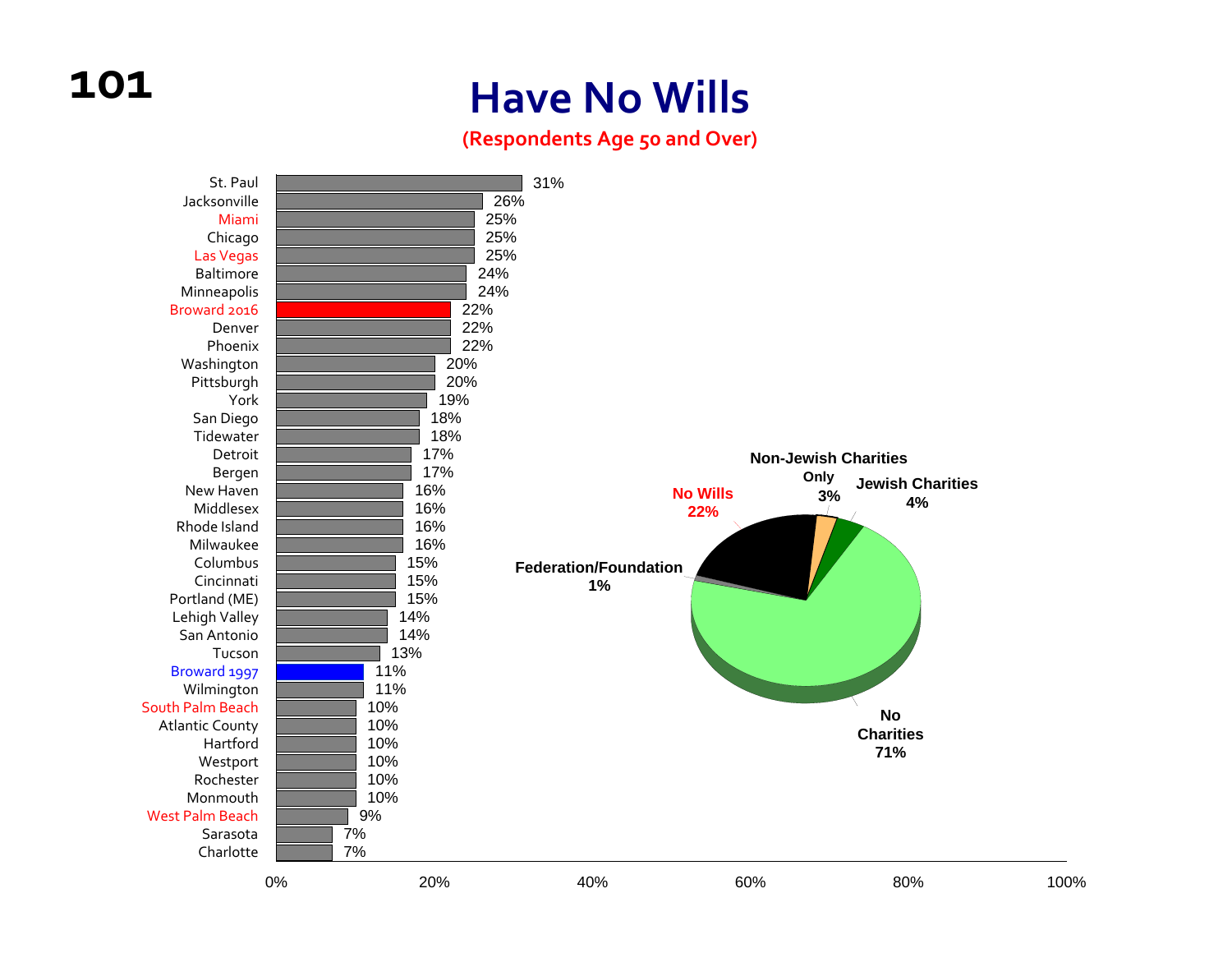### **Have Wills That Contain Provisions for Jewish Charities**

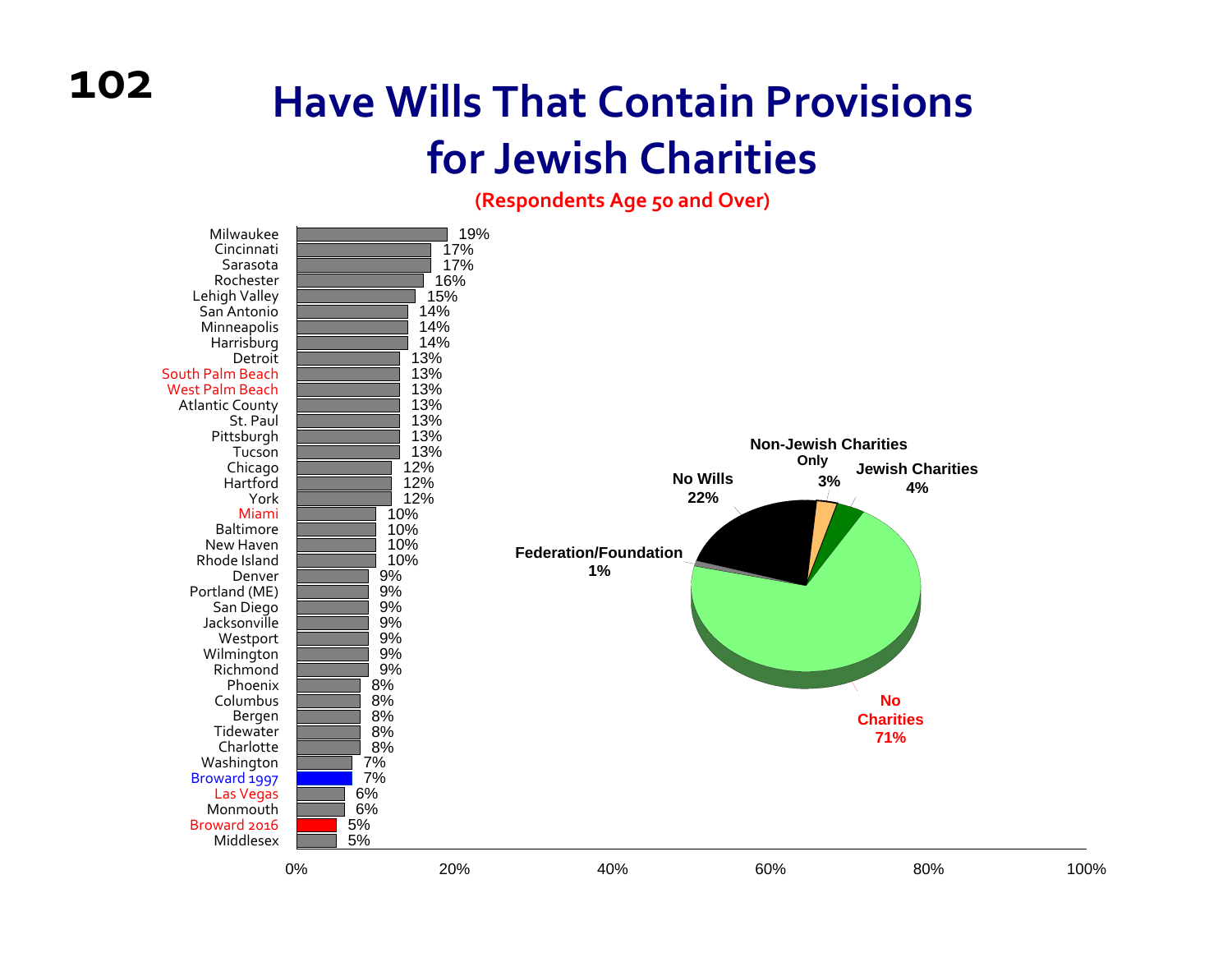## **103 Have Wills That Contain Provisions for Non‐Jewish Charities Only**

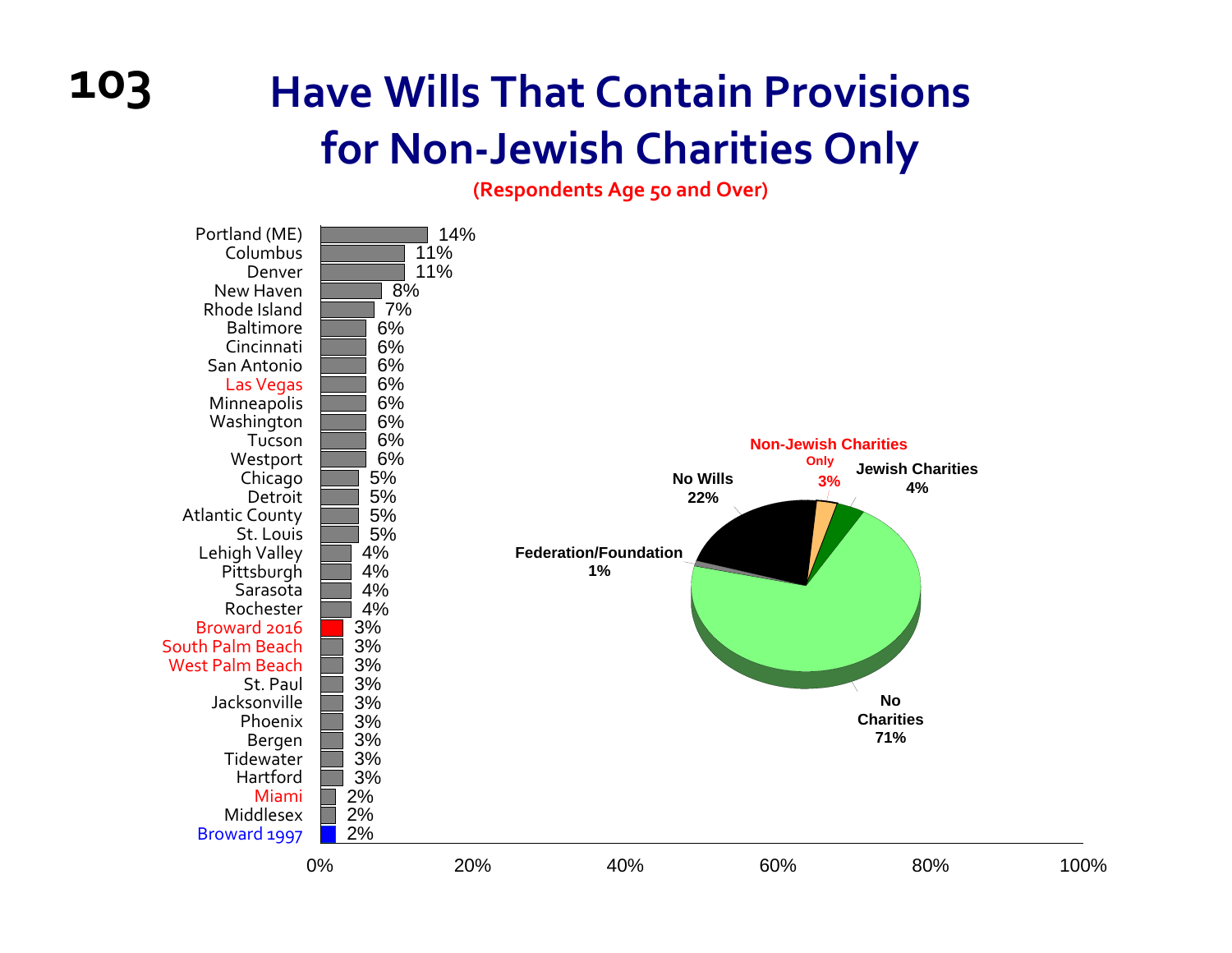**104**

### **Have Wills That Contain Provisions for Jewish Charities**

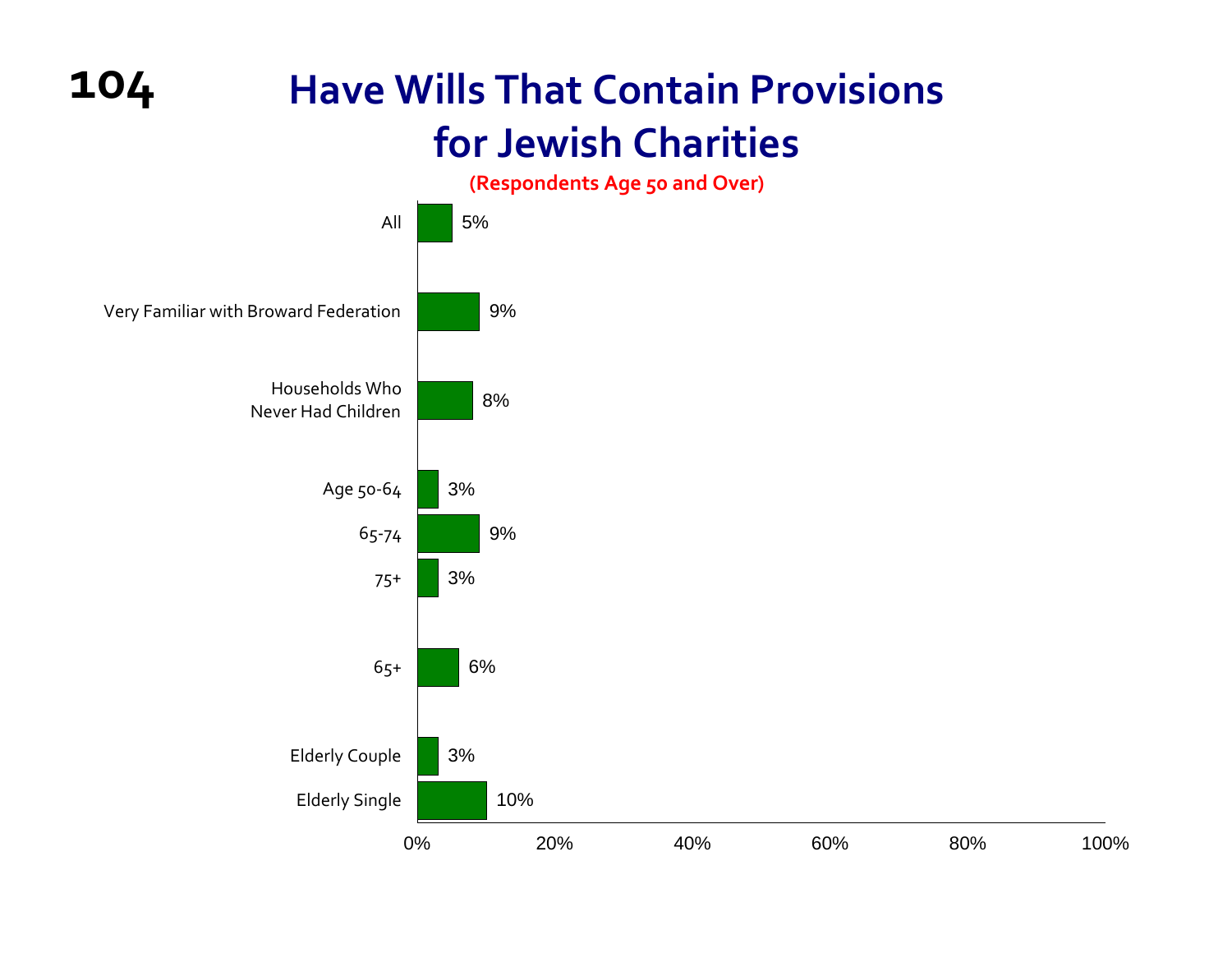### **Have Wills That Contain Provisions for Jewish Charities**